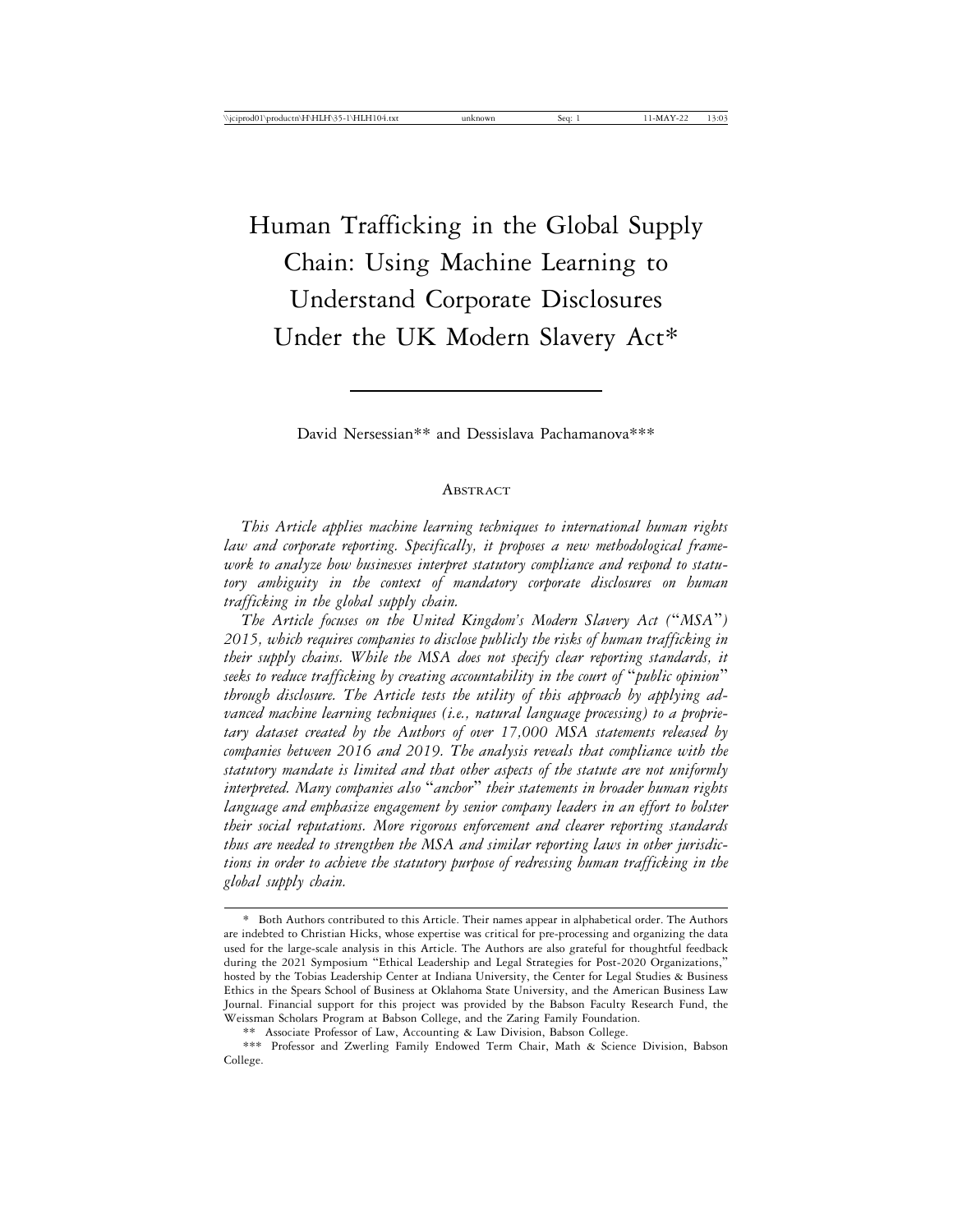#### **INTRODUCTION**

The earliest recorded use of human beings as forced laborers in industrial production dates back to ancient Mesopotamia in 4000 BCE, where slaves who were captured through military conquest or who were punished for criminal offenses or rebellion were utilized for agriculture, food production, and mining.1 Six millennia later, the International Labour Organization estimates that some twenty-five million people2 toil daily in various forms of compulsory or forced labor.<sup>3</sup> Sixteen million are victims in the private sector, with another 4.8 million (mostly women and children) enslaved through sexual exploitation and another 4.1 million forced to labor by government authorities.<sup>4</sup> Modern slavery<sup>5</sup> is a worldwide problem—nearly half of the approximately USD\$150 billion in annual profits from the global slavery industry derives from forced labor in industrialized countries.6 Because numerous international treaties require signatories to treat slavery as a criminal offense,7 criminal penalties apply under the United Kingdom's Modern Slavery Act 2015 ("MSA")8 and the laws of other countries such as the United States.9

<sup>1.</sup> *See* ALEXIS A. ARONOWITZ, HUMAN TRAFFICKING: A REFERENCE HANDBOOK 4, 359 (2017).

<sup>2.</sup> The scale of the problem of modern slavery and human trafficking is massive. To compare with an historic example, approximately 9.5 million people—"essential to all aspects of the New World economies"—were trafficked (i.e., captured and shipped) from Africa to the Western Hemisphere over a five-century period from the 1400s until the last national holdout, Brazil, formally outlawed slavery in 1888. *See* Karen E. Bravo, *The Role of the Transatlantic Slave Trade in Contemporary Anti-Human Trafficking Discourse*, 9 SEATTLE J. SOC. JUST. 555, 561 (2011).

<sup>3.</sup> Int'l Lab. Org., *Global Estimates of Modern Slavery: Forced Labour and Forced Marriage* 9, INT'L LAB. ORG. (Sept. 19, 2017), https://www.ilo.org/wcmsp5/groups/public/—-dgreports/—-dcomm/documents/publication/wcms\_575479.pdf. [https://perma.cc/VQ3E-JARW].

<sup>4.</sup> The plight of the additional fifteen million persons—mostly women—in marriages to which they did not consent is outside the scope of the present writing. *Id.* at 10.

<sup>5.</sup> Scholars have noted some challenges in defining modern slavery with precision. *See, e.g.*, Janie Chuang, *Exploitation Creep and the Unmaking of Human Trafficking Law*, 180 AM. J. INT'L L. 609, 628 (2014) (describing modern slavery as an "elastic and undefined term" that encompasses a broad range of exploitative behaviors).

<sup>6.</sup> Int'l Lab. Org., *Profits and Poverty: The Economics of Forced Labour* 13, INT'L LAB. ORG. (May 20, 2014), https://ec.europa.eu/anti-trafficking/document/download/6710365c-e01b-49dd-813e-56aac62c4d1d\_en. [perma.cc/SC4C-83DU]

<sup>7.</sup> The anti-slavery "Palermo Protocol" supplemented a broader set of international agreements on transnational crimes. *See* Palermo Protocol, Protocol to Prevent, Suppress and Punish Trafficking in Persons Especially Women and Children, Supplementing the United Nations Convention against Transnational Organized Crime, Annex II, G.A. Res. 55/25, U.N. Doc. A/55/383, Nov. 15, 2000, 2237 U.N.T.S. 319.

<sup>8.</sup> United Kingdom Modern Slavery Act 2015, c. 30, § 54, (UK), http://www.legislation.gov.uk/ ukpga/2015/30/pdfs/ukpga\_20150030\_en.pdf [hereinafter MSA 2015].

<sup>9.</sup> *See* Forced Labor Act, 18 U.S.C. § 1589 (2012). *See also* U.S. CONST. amend. XIII, § 1 ("Neither slavery nor involuntary servitude, except as a punishment for crime whereof the party shall have been duly convicted, shall exist within the United States, or any place subject to their jurisdiction.").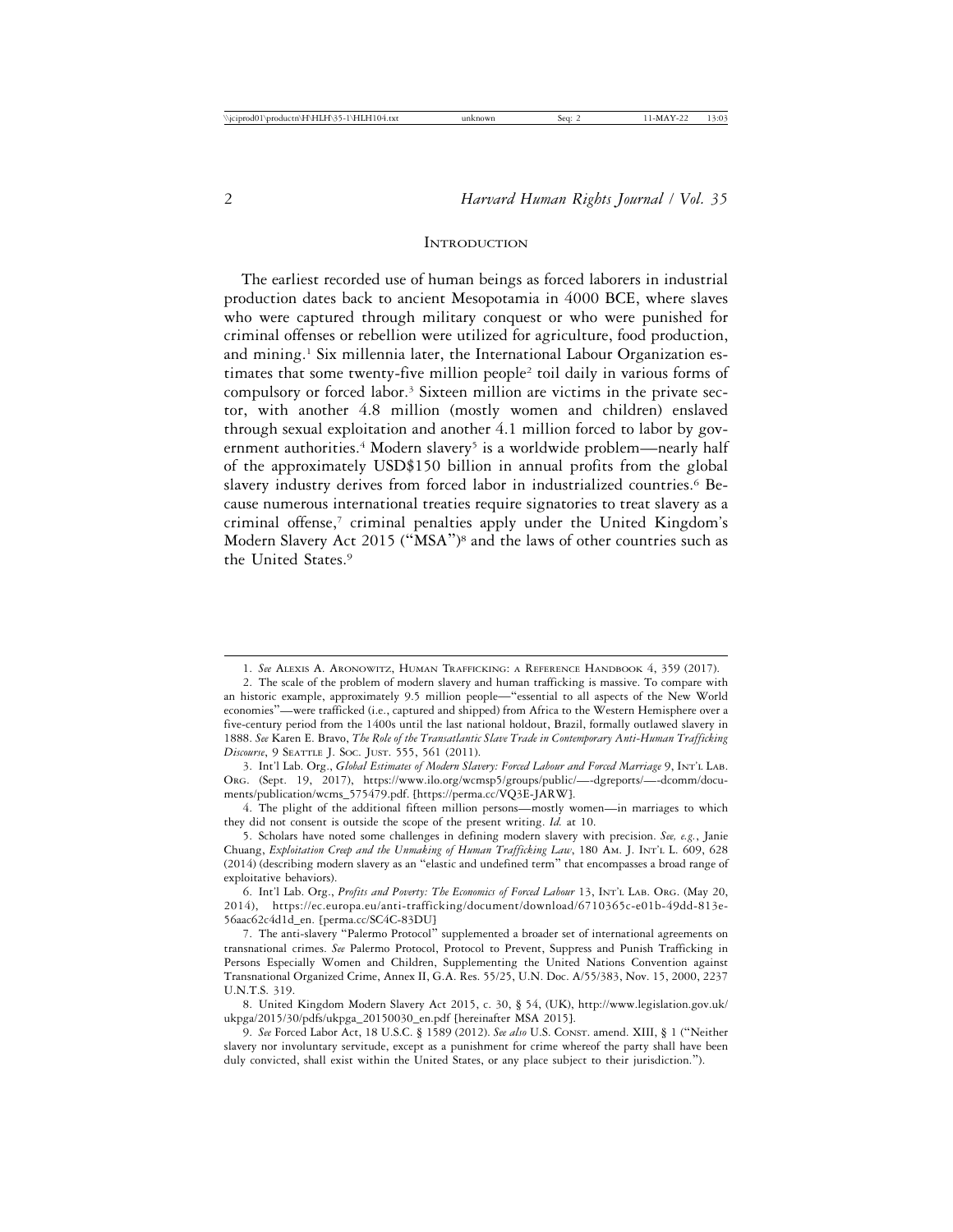The MSA covers a broad range of related conduct, including slavery,<sup>10</sup> servitude,<sup>11</sup> forced or compulsory labor,<sup>12</sup> and human trafficking.<sup>13</sup> Slavery, servitude, and forced or compulsory labor all focus on abusive work conditions, whereas trafficking involves the movement of persons (often across international borders) to place or keep people in such conditions.14 Nearly half of the sixteen million forced laborers fall into debt bondage,<sup>15</sup> with the figure rising to 70% in manufacturing, agriculture, or domestic work.16

The MSA requires companies over a certain size doing business in the UK to disclose publicly the risks of human trafficking in their supply chains and to report on what (if anything) they do to address those risks.17 As discussed below, reporting standards are not specified by the law.18 Statements submitted under the MSA, therefore, could be a rich source of information about how companies interpret statutory mandates and reporting ambiguity under the MSA. The large volume of company-generated text data, however, is difficult to process by humans. Machine learning particularly the advanced Natural Language Processing ("NLP") techniques adopted here—can be a powerful tool with which to analyze the large volume of information generated pursuant to a statutory reporting mandate.<sup>19</sup>

12. Defined as "all work or service which is exacted from any person under the menace of any penalty and for which the said person has not offered himself voluntarily." *See* Convention (No. 29) Concerning Forced or Compulsory Labour art. 2(1), June 28, 1930, 39 U.N.T.S. 55.

13. *See* MSA Practical Guidance, *supra* note 11, at 17.

14. *See* Palermo Protocol, *supra* note 7, art. 3(a) (defining trafficking as "the recruitment, transportation, transfer, harbouring or receipt of persons, by means of the threat or use of force or other forms of coercion, of abduction, of fraud, of deception, of the abuse of power or of a position of vulnerability or of the giving or receiving of payments or benefits to achieve the consent of a person having control over another person, for the purpose of exploitation").

15. Defined as "the status or condition arising from a pledge by a debtor of his personal services or of those of a person under his control as security for a debt, if the value of those services as reasonably assessed is not applied towards the liquidation of the debt or the length and nature of those services are not respectively limited and defined." *See* Supplementary Convention on the Abolition of Slavery, the Slave Trade, and Institutions and Practices Similar to Slavery art. 1(a), Sept. 7, 1956, 266 U.N.T.S. 3.

18. *Id.* at § 54(5).

19. First proposed by computer scientist Alan Turing in the 1950s, machine learning "describes the process through which computers can learn without continued human input." Spencer Mc-Manus, *Machine Learning and Fintech*, 1 GEO. L. TECH. REV. 428, 428 (2017). For more on the use of data analytics as a way to analyze large volumes of text, *see generally* Jeremy Rose & Christian Lennerholt, *Low Cost Text Mining as a Strategy for Qualitative Researchers*, 15 J. BUS. RSCH. METH. 2 (2017); GREGOR WIEDEMANN, TEXT MINING FOR QUALITATIVE DATA ANALYSIS IN THE SOCIAL SCIENCES (2016); Lawrence Ampofo, Simon Collister, Ben O'Loughlin & Andrew Chadwick, *Text Mining and*

<sup>10.</sup> Defined as "the status or condition of a person over whom any or all of the powers attaching to the right of ownership are exercised." *See* Slavery Convention art. 1(1), Sept. 25, 1926, 212 U.N.T.S. 17.

<sup>11.</sup> Defined as "the obligation to provide services that is imposed by the use of coercion and includes the obligation for a 'serf' to live on another person's property and the impossibility of changing his or her condition." *Transparency in Supply Chains etc. A practical guide*—*Guidance issued under section 54(9) of the Modern Slavery Act* 17, UNITED KINGDOM HOME SECRETARY (2015) https://assets.publishing.service.gov.uk/government/uploads/system/uploads/attachment\_data/file/649906/Transparency\_in\_Supply\_Chains\_A\_Practical\_Guide\_2017.pdf [hereinafter MSA Practical Guidance].

<sup>16.</sup> *See* Int'l Lab. Org., *supra* note 3, at 10–11. 17. *See* MSA 2015, *supra* note 8, §§ 54(2), (4).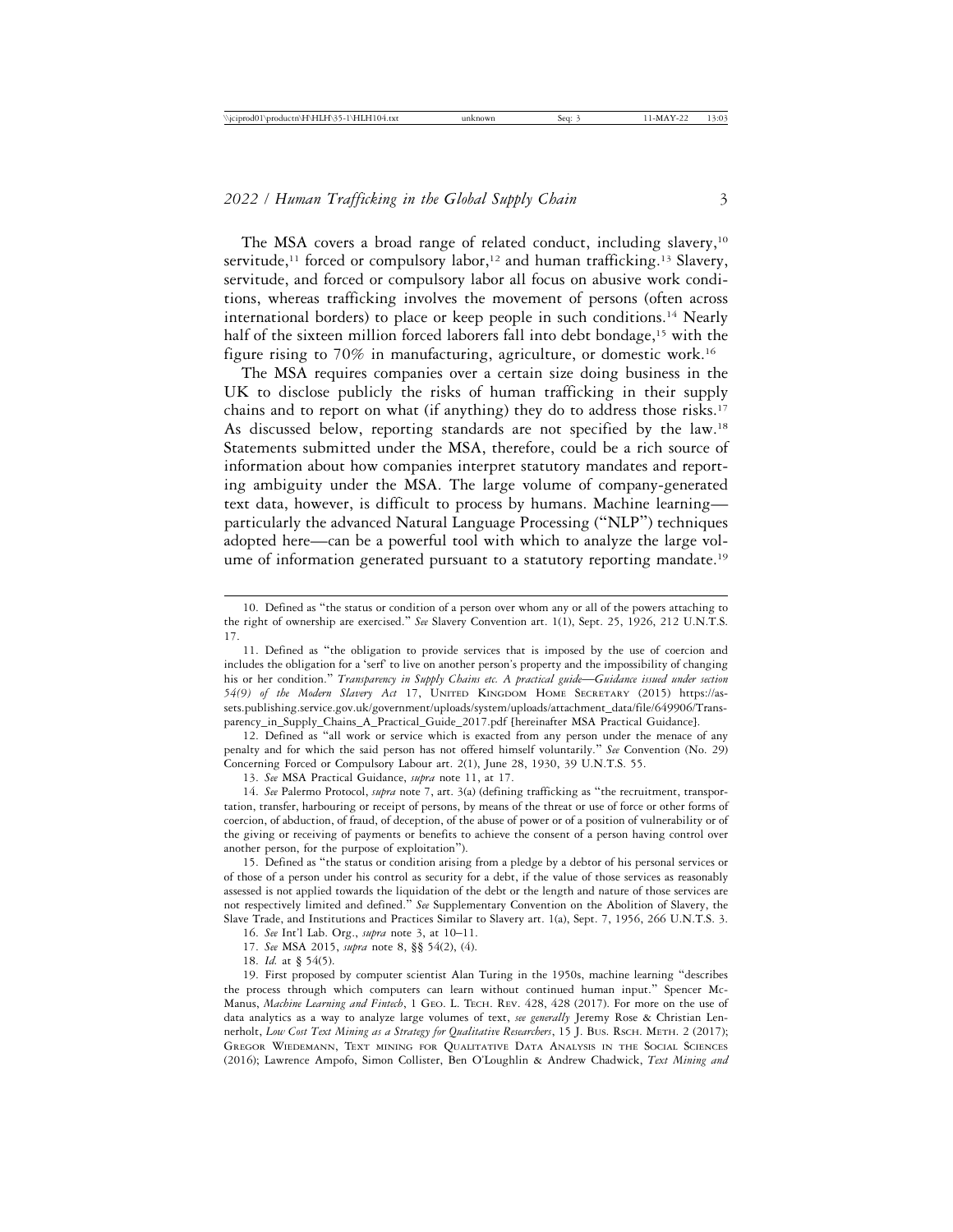NLP blends "computer science, artificial intelligence, and computational linguistics" to bridge the binary if/then and yes/no logic statements of computing with the natural language processes of human speech to ascertain what the speaker said and meant by a particular statement.<sup>20</sup> NLP actually refers to a wide variety of computing techniques "that allow machines to extract information from text or speech."<sup>21</sup> Based on proprietary algorithms, specific applications of NLP are patentable processes, leading to a variety of analytic tools suitable for different purposes and contexts.22 In the legal context, for example, NLP powers electronic legal research tools such as Westlaw and LEXIS23 that help lawyers to find relevant materials and to understand the meaning of language reflected in case law, statutes, regulations, and the like.<sup>24</sup>

This Article applies machine learning and NLP to make two unique contributions. First, it contributes to the dialogue about how companies address human trafficking in the global business supply chain by considering these questions at a completely different scale than prior efforts. Our findings derive from a large-scale data analysis of over 17,000 MSA statements released by companies between 2016 and 2019. Most research regarding the MSA has generally involved the manual study of one hundred statements or fewer. For example, many studies by anti-trafficking NGOs often are limited in scope (e.g., a preliminary study of one hundred companies after the MSA's first year,<sup>25</sup> or a later sample of thirty companies<sup>26</sup>), focused

Social Media: When Quantitative Meets Qualitative and Software Meets People, in INNOVATIONS IN DIGITAL RESEARCH METHODS 161 (Peter Halfpenny, Rob Proctor eds., 2015).

<sup>20.</sup> *See* Peng Lai "Perry" Li, *Natural Language Processing*, 1 GEO. L. TECH. REV. 98, 98–99 (2016).

<sup>21.</sup> *See* Kevin Casey, *How to Explain Natural Language Processing (NLP) in Plain English*, THE EN-TERPRISERS PROJECT (Sept. 17, 2019), https://enterprisersproject.com/article/2019/9/natural-languageprocessing-nlp-explained-plain-english?page=0%2C0 [perma.cc/V29P-G6V7].

<sup>22.</sup> *See, e.g.*, Word to Info Inc. v. Facebook Inc., No. 15-CV-03485-WHO, 2016 WL 3690577, at \*2 (N.D. Cal. July 12, 2016) ("Markman" hearing relating to claim construction of seven patented NLP processes), *aff'd sub nom* Word to Info, Inc. v. Facebook Inc., 700 F. App'x 1007 (Fed. Cir. 2017); Word to Info Inc. v. Google Inc., No. 15-CV-03486-WHO, 2016 WL 3692198, at \*1 (N.D. Cal. July 12, 2016) (same; separate infringement case involving the same seven patents).

<sup>23.</sup> *See, e.g.*, Paul D. Callister, *Law, Artificial Intelligence, and Natural Language Processing: A Funny Thing Happened on the Way to My Search Results*, 112 L. LIBR. J. 161 (2020). For discussion of the wider legal implications of NLP, *see, e.g.*, Frank Fagan, *Natural Language Processing for Lawyers and Judges*, 119 MICH. L. REV. 1399 (2021).

<sup>24.</sup> At a deeper level—outside the scope of the present writing—deriving specific meanings from language is the fundamental core of all forms of legal analysis, regardless of methodology or subject matter. *See, e.g.*, William N. Eskridge Jr., Brian G. Slocum & Stefan Th. Gries, *The Meaning of Sex: Dynamic Words, Novel Applications, and Original Public Meaning*, 119 MICH. L. REV. 1503 (2021) (considering how a variety of linguistic interpretive methodologies apply to recent Supreme Court decisions holding that the meaning of the term "sex" under anti-discrimination provisions of Title VII of the Civil Rights Act of 1964 encompassed lesbians, gay men, transgender persons, and other sexual and gender minorities).

<sup>25.</sup> *See* Quintin Lake et al., *Corporate Leadership on Modern Slavery*, THE ETHICAL TRADING INITIA-TIVE (ETI) & HULT INTERNATIONAL BUSINESS SCHOOL (2016), https://www.ethicaltrade.org/sites/default/files/shared\_resources/corporate\_leadership\_on\_modern\_slavery\_full\_report\_2016.pdf [https:// perma.cc/2XYP-53AS].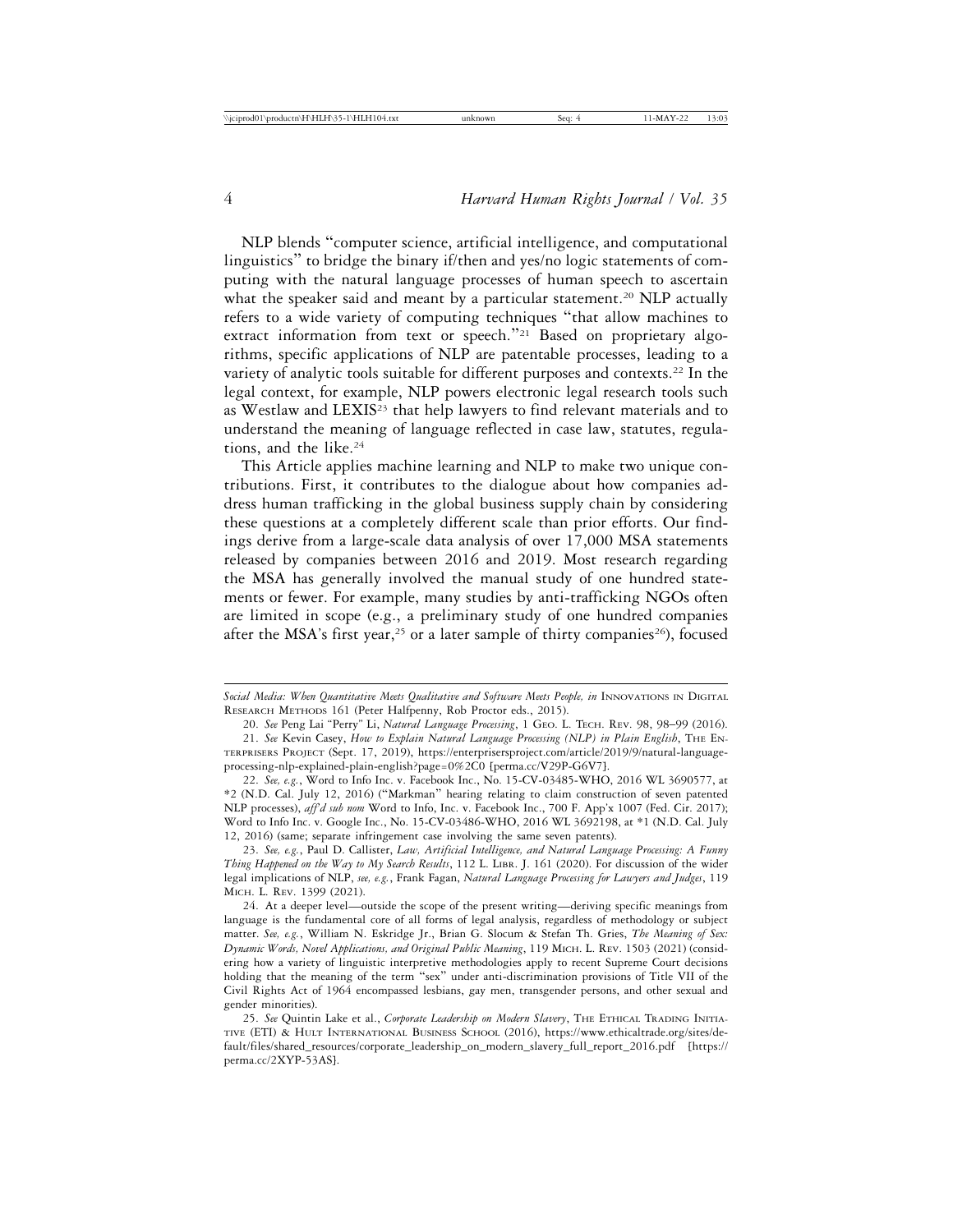on certain subsets of reporting companies (e.g., the UK FTSE  $100$ ),<sup>27</sup> or linked only to certain industries (e.g., three retail companies, $28$  or ninetyseven statements from the finance sector<sup>29</sup>).

The methodology here is different in both scope and focus because it uses NLP to consider a massive volume of MSA statements simultaneously. This methodology may prove particularly useful for revealing and understanding wider truths about the intersection of business, legal, and social priorities in the commercial realm. Analyses of large data sets derived from official filings certainly have proven helpful for analyzing other issues linked to social responsibility in other contexts—for example, considering racial and gender parity in government grants of patent applications.30

Second, the Article outlines an approach for applying machine learning in the legal context in order to help stakeholders better understand how companies respond to human rights reporting mandates (or other laws) where the reporting requirements are less rigorous or are subject to interpretation. Such insights can help illuminate how these laws actually work in practice. This in turn enables legislators and regulators to improve their effectiveness, and allows for other stakeholders, such as NGOs and consumers, to work to encourage such improvements. For example, a machine learning approach could help explore how companies interpret the open reporting mandates, differences and common practices in the types of information disclosed, key corporate personnel involved in anti-trafficking initiatives, and similar matters.

The approach here uses machine learning methods to analyze the results of a statutory mandate. The Authors used topic modeling, an NLP technique, to extract themes from company-generated text and to provide a broader understanding of how companies interpret the MSA.<sup>31</sup> Topic mod-

<sup>26.</sup> *See, e.g.*, Int'l Corp. Accountability Roundtable & Focus on Lab. Exploitation, *Full Disclosure: Towards Better Modern Slavery Reporting* (2019), https://humanrights.wbcsd.org/project/full-disclosure-towards-better-modern-slavery-reporting/ [https://perma.cc/8577-ZVNT] (discussing a manual review of the merits of thirty MSA statements).

<sup>27.</sup> *See*, *e.g.*, 2020/2021 Benchmark, KNOWTHECHAIN (2018), https://knowthechain.org/benchmark [https://perma.cc/X3NZ-G8EU]; Business & Human Rights Resource Centre, *First Year of FTSE 100 Reports under the UK Modern Slavery Act: Towards Elimination?* (2017), https://www.businesshumanrights.org/en/first-year-of-ftse-100-reports-under-the-uk-modern-slavery-act-towards-elimination [https://perma.cc/J9C8-UAPC] (statements from the one hundred firms comprising the FTSE 100).

<sup>28.</sup> *See*, *e.g.*, Ilse A. Ras & Christiana Gregoriou, *The Quest to End Modern Slavery: Metaphors in Corporate Modern Slavery Statements*, 13 ANTI-TRAFFICKING REV. 100, 104 (2019) (providing deep textual analysis of three companies' statements).

<sup>29.</sup> *See*, *e.g.*, *Beyond Compliance in the Finance Sector: A Review of Statements Produced by Asset Managers Under the UK Modern Slavery Act*, WALK FREE, https://www.walkfree.org/reports/beyond-compliance-inthe-finance-sector/ [https://perma.cc/9YL7-V562] (analyzing ninety-seven MSA statements from the finance industry).

<sup>30.</sup> *See* W. Michael Schuster, R. Evan Davis, Kourtenay Schley & Julie Ravenscraft, *An Empirical Study of Patent Grant Rates as a Function of Race and Gender*, 57 AM. BUS. L. J. 281 (2020).

<sup>31.</sup> *See, e.g.*, David M. Blei, Andrew Y. Ng & Michael I. Jordan, *Latent Dirichlet Allocation*, J. MACH. LEARNING RSCH. 993 (2003) (proposing the foundational topic modeling framework as well as a methodology for extracting the topics from a corpus of text).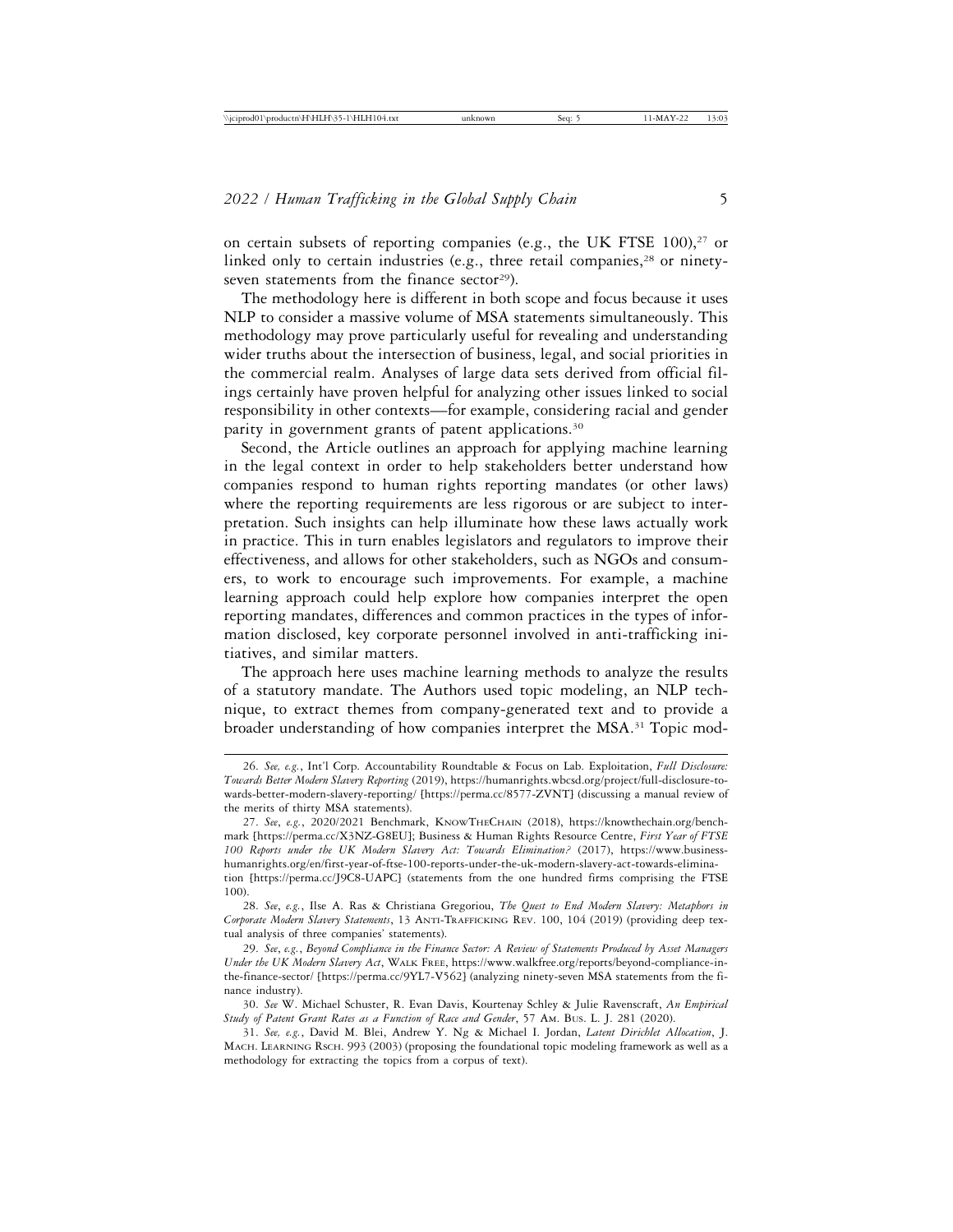eling identifies "patterns of linguistic similarity" (sequences of words that convey similar meaning) by "disassembl[ing] texts into recurring verbal patterns" for analysis.32 The technique thus infers how documents are comprised of topics and how topics are comprised of words. It has been used in numerous applications ranging from social and political science<sup>33</sup> to technological forecasting<sup>34</sup> to shifts in constitutional law.<sup>35</sup>

Topic modeling is an "unsupervised" learning technique—it does not require "training" or predefined tags and topic labels that have been previously verified by humans.36 Instead, the algorithm derives them from the text corpus provided for analysis. Topic modeling algorithms treat every document as a "bag of words." Based on frequencies of occurrence and cooccurrence of different words (or, more generally, terms) across the text corpus consisting of all documents, topic modeling algorithms then extract information about the expected prevalence of groupings of terms, or "topics," within each document. Each term in the corpus can be part of multiple topics, but with different probability. Similarly, each document in the corpus can be a collection of any of the topics, possibly with different prevalence of each topic. For example, the co-occurrence of the terms "supplier," "business\_integrity," "compliance," "risk," and "code\_of\_conduct" could indicate a topic related to compliance and code of conduct. At the same time, the terms "supplier" and "risk" could appear in a different grouping ("supplier," "enforce," "mitigate," "risk," "systems\_and\_controls"), which could indicate a topic related to risk management and supplier review. A document could contain both of these topics, but it is possible that in some documents the topics are talked about more than in others, meaning that their prevalence is higher.<sup>37</sup>

<sup>32.</sup> *See* David S. Law, *The Global Language of Human Rights: A Computational Linguistic Analysis*, 12 LAW & ETHICS HUM. RTS. 111, 111 (2018). The process facilitates analysis of the frequency and content of "topic clusters"—groups of words of similar or related content. *See* Aaron-Andrew P. Bruhl & Adam Feldman, Separating Amicus Wheat from Chaff, 106 GEO. L.J. ONLINE 135, 147 (2017).

<sup>33.</sup> *See, e.g.*, Christopher Lucas et al., *Computer-Assisted Text Analysis for Comparative Politics*, 23 POL. ANALYSIS 254 (2015) (reviewing uses of topic modeling in politics such as analysis of speeches made by politicians to understand internal political workings of governments, documents to infer policy positions of political parties, and newspaper articles to assess the degree of media freedom and infer relationships between politicians and groups within a country).

<sup>34.</sup> Sinan Erzurumlu & Dessislava Pachamanova, *Topic Modeling and Technology Forecasting for Assessing the Commercial Viability of Healthcare Innovations*, 156 TECH. FORECASTING & SOC. CHANGE (2020) (proposing using topic modeling of texts of invention descriptions in combination with advanced statistical techniques to assess the likelihood that a new invention will be commercialized, and tests the framework on healthcare innovations data from a large innovation management center).

<sup>35.</sup> *See, e.g.*, Daniel Taylor Young, *How Do You Measure a Constitutional Moment? Using Algorithmic Topic Modeling to Evaluate Bruce Ackerman's Theory of Constitutional Change*, 122 YALE L.J. 1990 (2013) (analyzing 19,000 pages of text from U.S. newspapers published between 1866 and 1884 to illuminate constitutional discourse during this period).

<sup>36.</sup> *See generally* Blei, Ng & Jordan, *supra* note 31.

<sup>37.</sup> For additional details on machine learning and topic modelling approaches, *see generally* AN-DREAS C. MÜLLER & SARAH GUIDO, INTRODUCTION TO MACHINE LEARNING WITH PYTHON: A GUIDE FOR DATA SCIENTISTS (2016) and CHRISTOPHER M. BISHOP, PATTERN RECOGNITION AND MACHINE LEARNING (2006).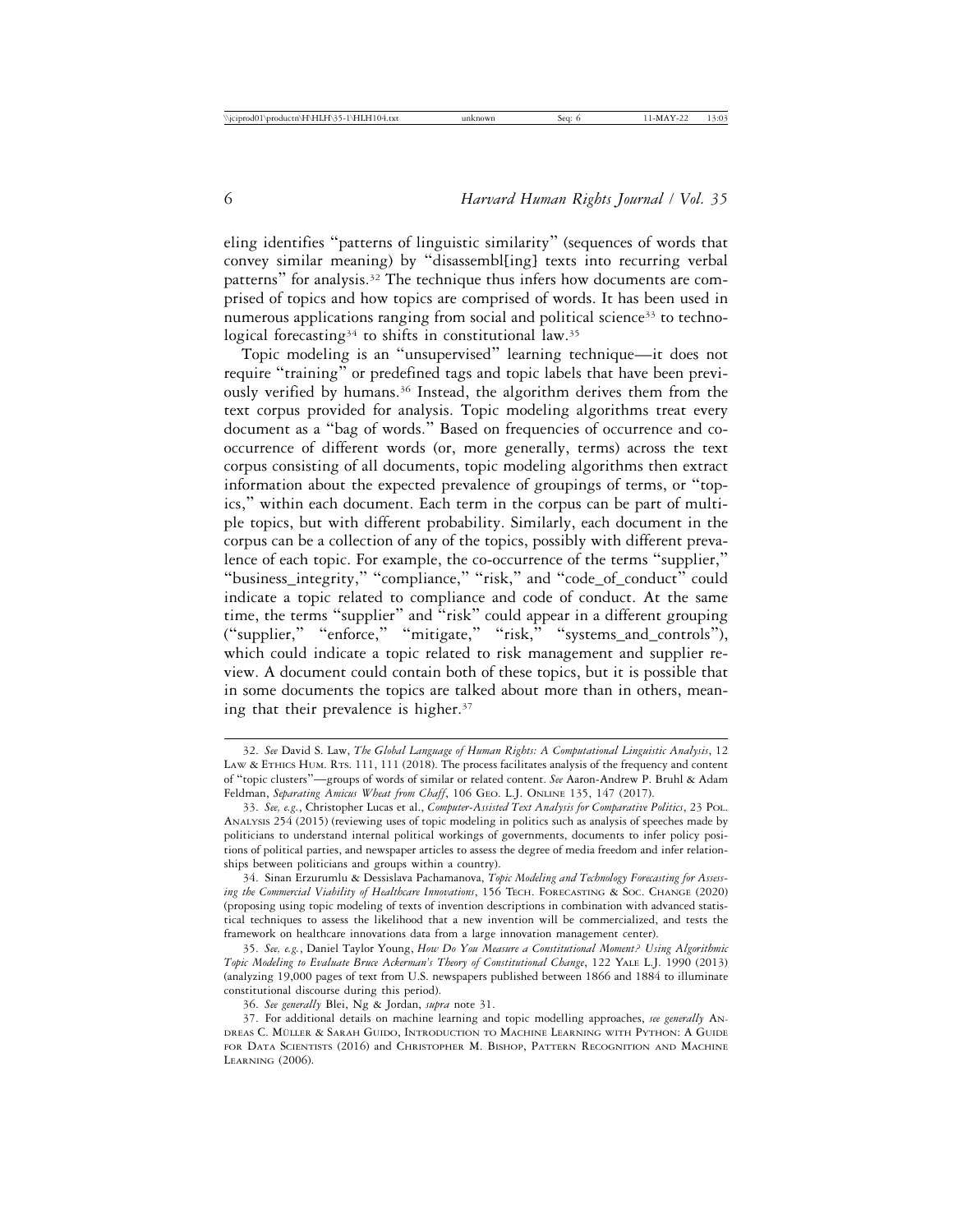The topics (i.e., the list of terms in each grouping and their associated expected probabilities in that topic) and the expected prevalence of topics in each document are an output of the algorithm. Humans then interpret the meaning of the topics derived by the algorithm.

Using unsupervised learning algorithms is helpful for obtaining an understanding of a large text corpus at a low cost, without initial human involvement. A different approach is to "supervise," or guide an algorithm in discovering topics of interest in a corpus. If the topics are well understood and defined by humans in advance, this "supervised learning" approach has the potential to produce more reliable, targeted results. "Guided" text analysis and advanced visualizations were, therefore, used by the Authors in addition to unsupervised topic modeling analysis to delve deeper into how companies cover specific concepts in their statements and to make observations about corporate leadership engagement.<sup>38</sup> In particular, the guided large-scale analysis performed in this study facilitates understanding of the corporate response to the MSA along three dimensions: (1) statutory compliance and interpretation of the statutory mandate; (2) engagement of corporate leadership; and (3) reputation enhancement beyond compliance in the form of broader communications. Because "[o]ne picture can replace a thousand words of legal discourse,"39 some results are displayed graphically or in tabular form. For example, some information (e.g., involvement of senior management or presence of concept groupings in statements) appears in "spider" charts, also known as "radial" or "web" charts. These charts show multiple variables simultaneously, much like spokes on a wheel.<sup>40</sup> "The distinctive feature about the spider chart is that it can enable a general comparison of all metrics[,]" making it easy to identify visually strong differences in involvement of certain types of senior company leaders or in emphasis on particular concepts in MSA statements.<sup>41</sup>

This analysis leads to a number of important findings. Legislators and human rights lawyers should be aware, for example, that only three out of five companies are complying with the obligation to ensure that their MSA statements are appropriately created and endorsed by their board of direc-

<sup>38.</sup> Further details on the analytic approach appear in the Technical Appendix, *infra*.

<sup>39.</sup> *See* Michael D. Murray, *Visual Rhetoric: Topics of Invention and Arrangement and Tropes of Style*, 21 LEGAL WRITING: J. LEGAL WRITING INST. 185, 185 (2016) (citing Rebecca Tushnet, *Worth A Thousand Words: The Images of Copyright*, 125 HARV. L. REV. 683 (2012)). *See also* Maya Berinzon & Ryan C. Briggs, *Legal Families Without the Laws: The Fading of Colonial Law in French West Africa*, 64 AM. J. COMP. L. 329, 370 (2016) (noting that graphics help readers "to interpret the entirety of the data using a single image").

<sup>40.</sup> *See*, *e.g.*, *What is Radar (Spider/Web/Polar Bar) Chart?*, FUSIONCHARTS, https:// www.fusioncharts.com/resources/chart-primers/radar-chart [https://perma.cc/8KR3-AZ38] (discussing an exemplar spider chart that displays simultaneously eight aspects of beer selection—sourness, bitterness, sweetness, saltiness, yeast, hop, malt, and special grain).

<sup>41.</sup> *See Spider Graph*, THINK DESIGN, https://think.design/services/data-visualization-data-design/ spider-graph/ [https://perma.cc/FQ4P-M5PJ].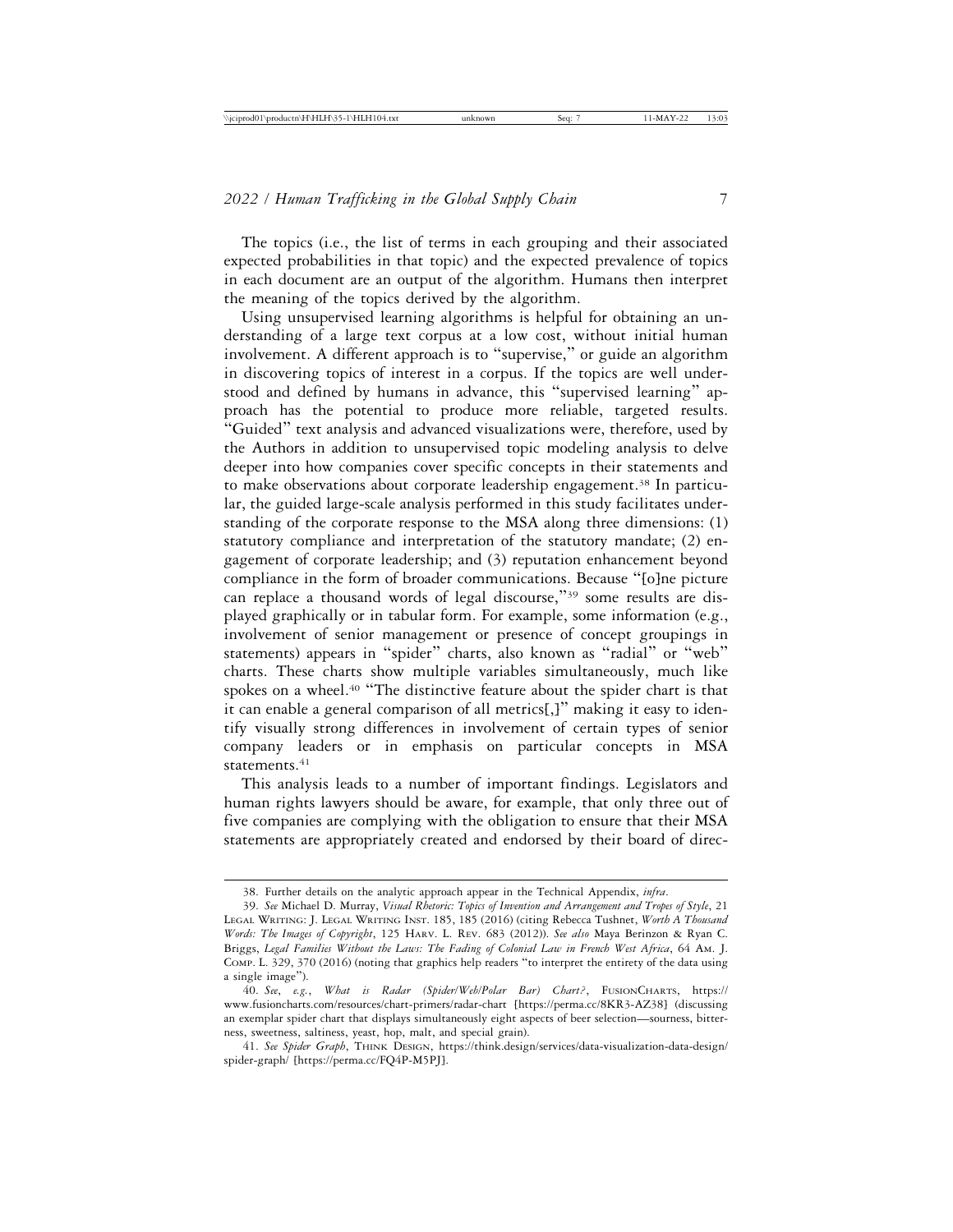tors. They also should temper their expectations on what the statements can achieve, in that companies tended mostly to talk about policies and procedures and codes of conduct as they exist on paper, instead of engaging in due diligence and other measures intended to implement and enforce those policies throughout the supply chain. They also appear to go beyond the compliance mandates in their MSA reporting, taking the opportunity to use the statements as an opportunity to signal positive commitments to human rights and related concepts, enhancing their corporate reputations in the process.

The rest of this Article is organized as follows. Part I sets the stage by discussing the MSA's requirements and considering the limitations and drawbacks of its disclosure approach. Part II discusses the wider implications of MSA statements, where such disclosures not only document statutory compliance, but also provide the opportunity to make important statements that can positively influence corporate reputations. Part III describes in more detail the analytic framework used to evaluate corporate responses to the MSA along the three dimensions noted above. Part IV summarizes and assesses the findings. Part V provides concluding remarks about the implications for the MSA and similar disclosure laws in other jurisdictions, guidance on how NLP techniques can serve as a useful feedback mechanism for legislators and other stakeholders, and suggestions for future research. Finally, the Technical Appendix provides more specific details about the unique dataset created for this project, including the process of data assembly, cleaning and coding, applying machine learning techniques, and interpreting the results.

## I. HUMAN TRAFFICKING AND THE GLOBAL BUSINESS SUPPLY CHAIN

Human trafficking unfortunately intersects in many places with many legitimate business activities, such as procuring workforce labor, the production and movement of goods and services, and financial transactions.<sup>42</sup> Under the MSA, human trafficking occurs when a "person arranges or facilitates the travel of another person ("V") with a view to V being exploited" through the commission of a criminal offense involving slavery, servitude and forced or compulsory labor.<sup>43</sup> The crime is deemed committed when either "(a) the person holds another person in slavery or servitude and the circumstances are such that the person knows or ought to know that the other person is held in slavery or servitude, or (b) the person requires another person to perform forced or compulsory labour and the circumstances

<sup>42.</sup> *See, e.g.*, Louise Shelley & Christina Bain, *Human Trafficking: Fighting the Illicit Economy with the Legitimate Economy*, 3 SOC. INCLUSION 140, 140 (2015) (discussing as examples the intersection of human trafficking with the finance, technology, and travel and tourism industries).

<sup>43.</sup> *See* MSA 2015, *supra* note 8, § 2(1).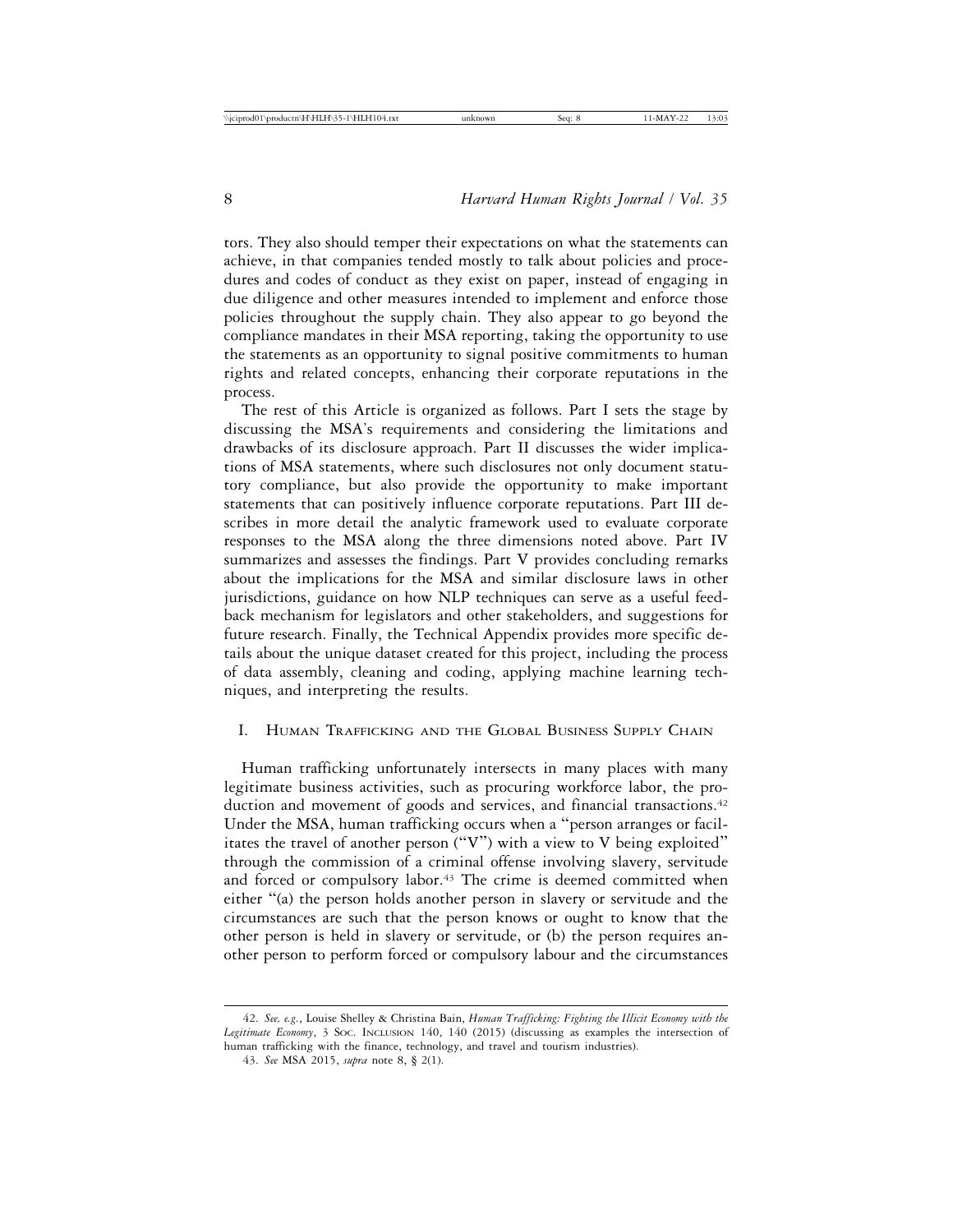are such that the person knows or ought to know that the other person is being required to perform forced or compulsory labour."<sup>44</sup>

These concerns are exacerbated as the labor supply chain becomes more complex and subcontracting becomes more common. The U.S. chocolatier Hershey, for example, faced considerable negative press when overseas students participating in an educational work and travel program found themselves engaged in heavy manual labor at a packing facility in Pennsylvania.45 The program had been arranged by a staffing subcontractor of the Hershey's logistics subcontractor that ran the warehouse, with help from a student educational travel nonprofit, all of whom eventually contributed to a settlement of over USD\$200,000 in back wages and fines.46 It is not only a business entity's own decisions—but those of the company it keeps throughout its supply chain—that present risks of human trafficking.

#### II. THE UK MODERN SLAVERY ACT 2015

#### *A. Background*

The UK MSA takes a broad approach to addressing modern slavery and human trafficking by criminalizing the offense and related behavior,<sup>47</sup> providing for stiff penalties and asset forfeiture,<sup>48</sup> authorizing prevention and risk mitigation orders,<sup>49</sup> creating specialized enforcement agencies,<sup>50</sup> and providing for victim protection.51 Its genesis was a series of cases in the European Court of Human Rights that focused on trafficking as a serious human rights violation, as well as related NGO pressure to update the UK's laws to punish wrongdoers and protect victims.<sup>52</sup>

Because human trafficking can infect all parts of the corporate supply chain, the MSA recognizes that businesses also have a core "responsibility to ensure that workers are not being exploited, that they are safe and that relevant employment (include wage and work hour), health and safety and human rights laws and international standards are adhered to, including freedom of movement and communications."53 Under the MSA, companies

<sup>44.</sup> *Id.* at § 1.

<sup>45.</sup> *See* Julia Preston, *Pleas Unheeded as Students' U.S. Jobs Soured*, N.Y. TIMES, (Oct. 16, 2011), https://www.nytimes.com/2011/10/17/us/hershey-foreign-exchange-students-pleas-were-ignored.html. [https://perma.cc/F6FC-ZYWZ].

<sup>46.</sup> Dave Jamieson, *Hershey Student Guest Workers Win \$200,000 in Back Pay After Claims of Abusive Conditions*, HUFFINGTON POST, (Nov. 14, 2021), https://www.huffpost.com/entry/hershey-studentguest-workers\_n\_2131914. [https://perma.cc/4G8K-MEPD].

<sup>47.</sup> MSA 2015, §§ 1–4, *supra* note 8.

<sup>48.</sup> *Id*. at §§ 5–13.

<sup>49.</sup> *Id*. at §§ 14–39.

<sup>50.</sup> *Id*. at §§ 40–44.

<sup>51.</sup> *Id*. at §§ 45–53.

<sup>52.</sup> For a history of the MSA and its legislative process, *see* Virginia Mantouvalou, *The UK Modern Slavery Act 2015 Three Years On*, 81 MOD. L. REV. 1017, 1039 (2018).

<sup>53.</sup> MSA Practical Guidance, *supra* note 11, at 18.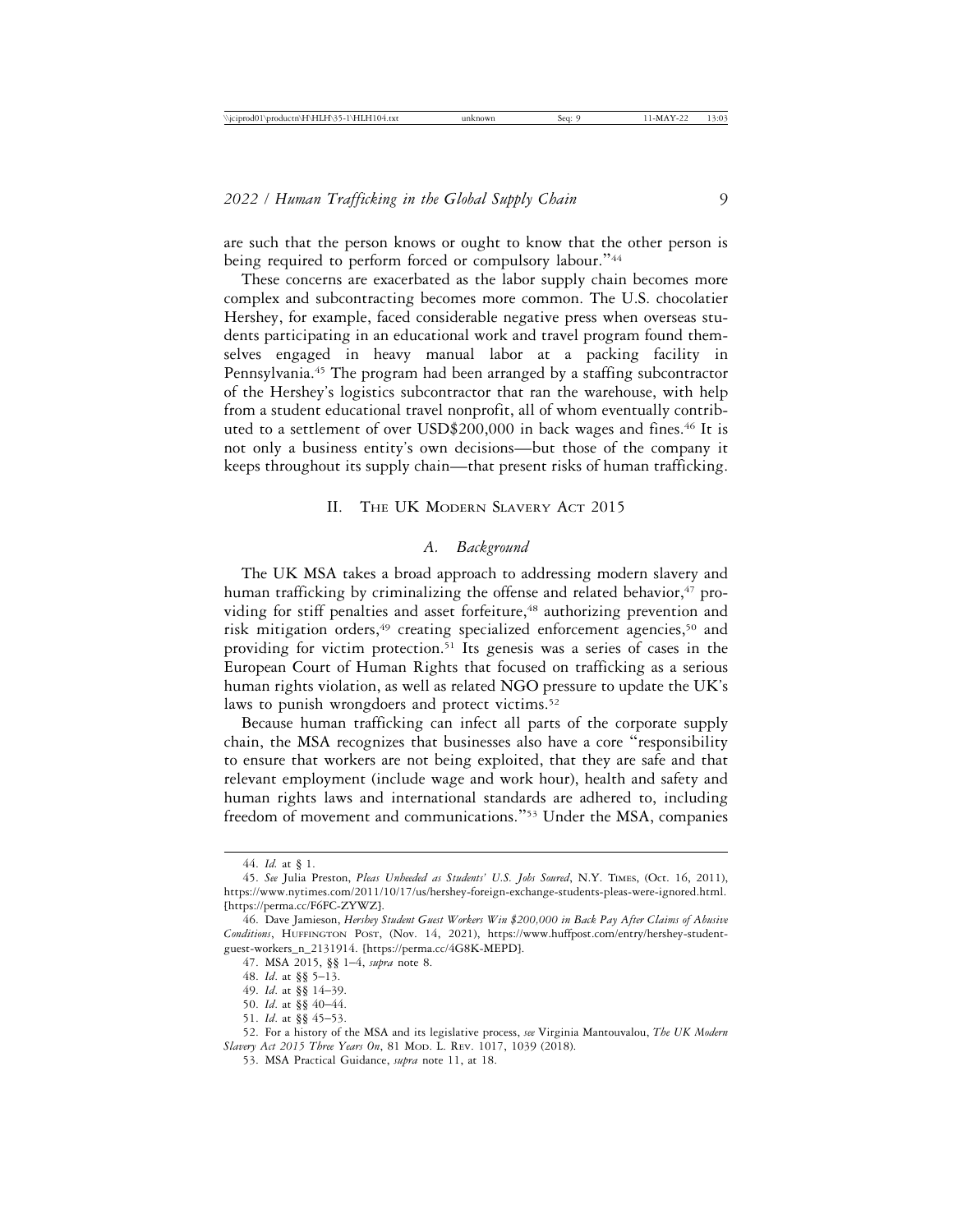providing goods and services or otherwise conducting business in the United Kingdom while having an annual global turnover<sup>54</sup> of more than £36 million are required to publish an annual statement about what steps, if any, they have taken to prevent modern slavery in their global operations and supply chains.<sup>55</sup> The requirements are simple and straightforward: companies must report on the steps<sup>56</sup> taken to address slavery and human trafficking in their business operations and supply chain,<sup>57</sup> the company's board must approve the statement, it must be signed by a board member, and the company must update its filing on an annual basis.<sup>58</sup>

The foregoing is all that is required to comply with the MSA. The minimal regulatory burden<sup>59</sup> and nominal compliance costs were intentional. Indeed, the entire regulatory approach was overtly conceived as a mere "nudge"<sup>60</sup> to edge companies in the right direction, with the expectation that outside stakeholders such as investors and consumers would apply the necessary pressure to force action.61 Whatever its other limitations, the MSA addresses the challenge of corporate ignorance of trafficking in their supply chains<sup>62</sup> by forcing companies at least to begin to consider the  $i$ ssue.  $63$ 

<sup>54.</sup> "'Turnover' consists of the amount derived from the provision of goods and services falling within ordinary activities, after the deduction of trade discounts, value-added tax and any other taxes based on the amounts so derived." *Id.* at 7.

<sup>55.</sup> *See* MSA 2015, *supra* note 11, §§ 54(2), (4).

<sup>56.</sup> Substantively, it makes sense for legislators to require companies to disclose whatever programs they have. The existence of anti-trafficking programs likely would have a beneficial effect for the same kinds of reasons that the mere existence of an ethics program within a company correlates with more ethical behavior by its employees. *See* Muel Kaptein, *The Effectiveness of Ethics Programs: The Role of Scope, Composition, and Sequence*, 132 J. BUS. ETHICS 415 (2015). This assumes that such programs are properly resourced. *See* James Weber & David Wasieleski, *Corporate Ethics and Compliance Programs: A Report, Analysis and Critique*, 112 J. BUS. ETHICS 609 (2013).

<sup>57.</sup> MSA 2015, *supra* note 8, § 54(4).

<sup>58.</sup> *Id.* at §§ 54(1), (6); MSA Practical Guidance, *supra* note 11, at 12–14.

<sup>59.</sup> *See* Business & Human Rights Resource Centre, *Modern Slavery Act: Five Years of Reporting*, 2 (Feb. 2021), https://media.business-humanrights.org/media/documents/MSR\_Embargoed.pdf [perma.cc/GC2R-UYC4] (criticizing corporate failure "to submit a trifling level of reporting which has not been monitored or enforced [by the government]") [hereinafter MSA: Five Years of Reporting].

<sup>60.</sup> *See* Report, *Modern Slavery Bill: Impact Assessment*, 18, UNITED KINGDOM HOME OFFICE (Oct. 30, 2014), https://assets.publishing.service.gov.uk/government/uploads/system/uploads/attachment\_data/file/371057/MSB\_IA.pdf [https://perma.cc/Q3YN-SBZ7] (noting the "intention [that the MSA] will just act as a nudge for businesses to take action, because once consumers, investors and others have a better understanding of what action business is taking, they will call for more action if they think it is necessary. Therefore, the only cost as a direct result of this regulation will be the very small cost of putting the disclosure together and publishing it online").

<sup>61.</sup> For more on the "nudge" as regulatory strategy, *see* Todd Haugh, *Nudging Corporate Compliance*, 54 AM. BUS. L.J. 683 (2017).

<sup>62.</sup> *See, e.g.*, Katherine Taken Smith & Teresa Betts, *Your Company May Unwittingly Be Conducting Business with Human Traffickers: How Can You Prevent This?*, 58 BUS. HORIZONS 225 (2015) (discussing ways in which companies may inadvertently contribute to the problem of human trafficking, especially in the global context).

<sup>63.</sup> *See, e.g.*, Ras & Gregoriou, *supra* note 28.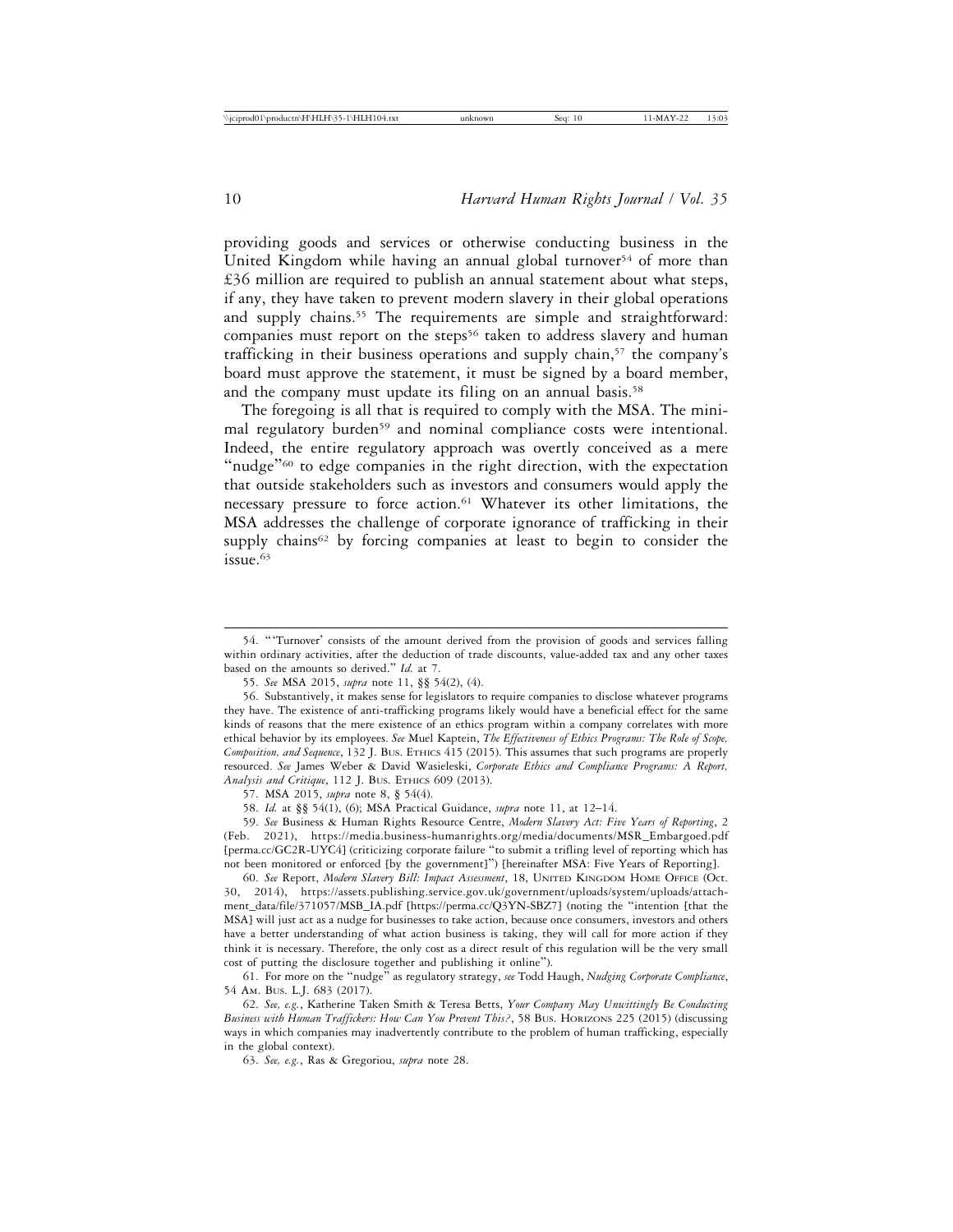The MSA does not dictate what a statement must include, how it should be structured, or how much information is required.64 The statute provides that a company *may* include information about the following topics:

- 1. The company's structure, its business and its supply chains;
- 2. Company policies in relation to slavery and human trafficking;
- 3. The company's due diligence processes in relation to slavery and human trafficking in its business and supply chains;
- 4. The parts of its business and supply chains where there is a risk of slavery and human trafficking taking place, and the steps it has taken to assess and manage that risk;
- 5. Its effectiveness in ensuring that slavery and human trafficking is not taking place in its business or supply chains, measured against such performance indicators as it considers appropriate; and
- 6. Training about slavery and human trafficking for staff.65

However, the company is not required to address any of these considerations. Indeed, it is entirely up to companies to decide what to say and how to say it:

The Government has not been prescriptive about the layout or specific content of a slavery and human trafficking statement. It is up to organizations how they present information in the statement and how much detail they provide. However, organizations must include in the statement all the steps they have taken. The information presented in the statement will be determined by the organization's sector, the complexity of its structure and supply chains, or the particular sectors and nations its suppliers are working in.<sup>66</sup>

### *B. Limitations of the MSA and the Disclosure Approach*

The MSA focuses on disclosure, not action. It does not require that companies actually take steps to address slavery or human trafficking in their supply chains. They need only disclose whatever affirmative efforts they undertake.67 The utility of these kinds of disclosure regulations has been questioned,68 most notably on the ground that they can let companies off

<sup>64.</sup> MSA Practical Guidance, *supra* note 11, at 12.

<sup>65.</sup> MSA 2015, *supra* note 8, § 5.

<sup>66.</sup> MSA Practical Guidance, *supra* note 11, at 10.

<sup>67.</sup> *See* MSA 2015, *supra* note 8, § 54(4).

<sup>68.</sup> For more on trends toward mandatory corporate disclosure of nonfinancial and social risks, *see, e.g.*, Virginia Harper Ho, *Nonfinancial Risk Disclosure and the Costs of Private Ordering*, 55 AM. BUS. L.J. 407 (2018) (arguing that current models of nonfinancial risk disclosure predicated on private ordering are ineffective); Stephen Kim Park, *Targeted Social Transparency as Global Corporate Strategy*, 35 NW. J.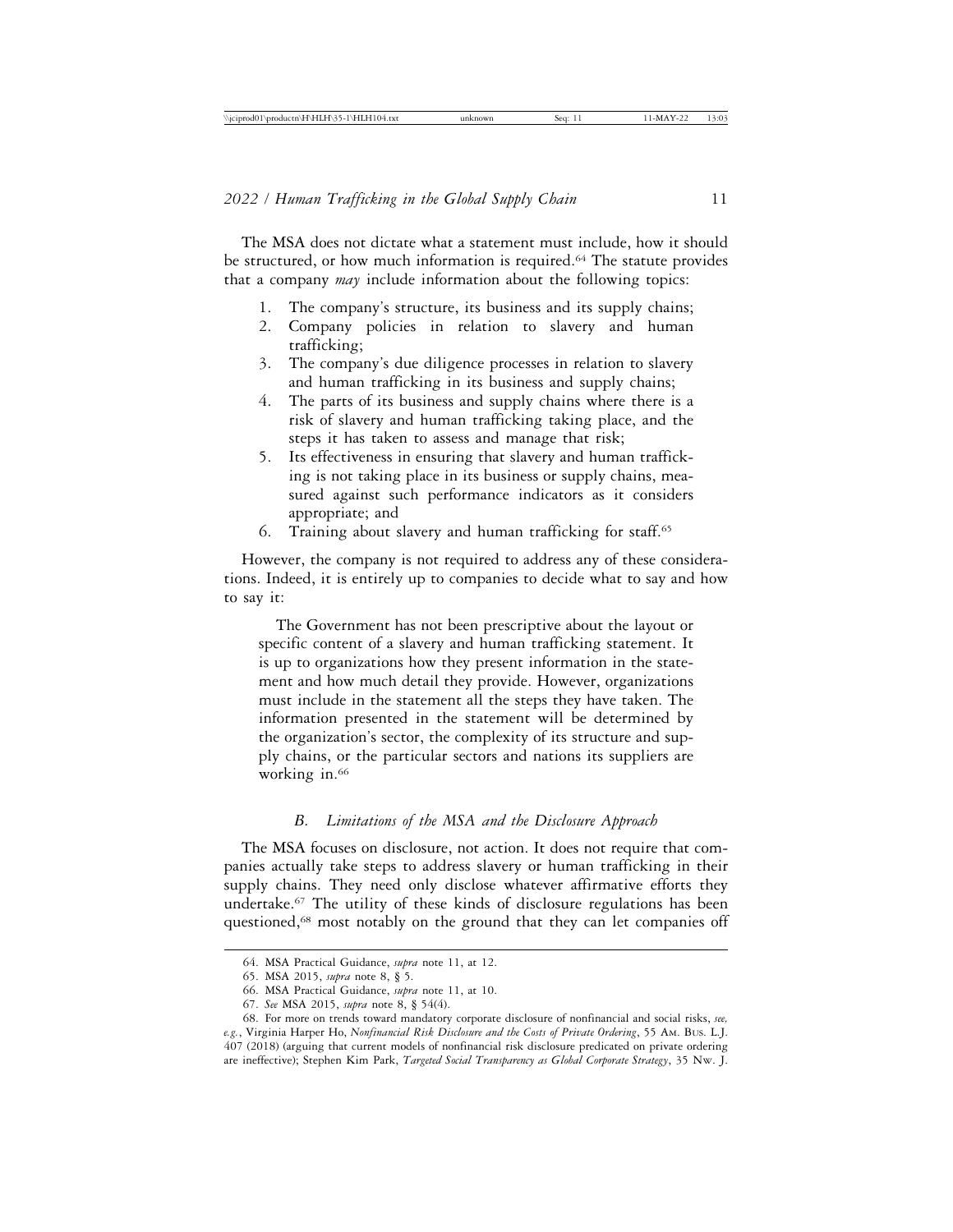the hook from taking more substantive measures.69 To others, disclosure is an important first step in creating more robust reporting requirements on a variety of human rights.70

At the moment, the MSA offers little coercive heft in terms of enforcement. It lacks fines, criminal penalties, or other sanctions for failing to report.71 At most, the UK Home Secretary can resort to the courts to seek an injunction compelling a particular company to issue a disclosure, $72$ though it does not appear that this authority has yet been utilized.73 The true iron in the glove thus comes from the court of public opinion, rather than government coercion or the courts of law.74

Broadly speaking, corporate disclosure requirements "promote transparency and facilitate monitoring and enforcement."75 As public documents, MSA statements (or their absence) are subject to scrutiny not only by government regulators, but also by NGOs, activist shareholders, consumers, socially responsible investors, and business partners (including both suppliers<sup>76</sup> and customers),<sup>77</sup> or perhaps even by coalitions of these stakeholders.<sup>78</sup> But a company willing to incur the inevitable social approbation from these myriad sources could publish a statement that says, in effect,

70. *See* Rae Lindsay, Anna Kirkpatrick & Jo En Low, *Hardly Soft Law: The Modern Slavery Act 2015 and the Trend Towards Mandatory Reporting on Human Rights*, 18 BUS. L. INT'L 29, 39 (2017). Some have noted a wider trend toward "hardening" CSR disclosures through legal mandates. *See*, *e.g.,* Gerlinde Berger-Walliser & Inara Scott, *Redefining Corporate Social Responsibility in an Era of Globalization and Regulatory Hardening*, 55 AM. BUS. L.J. 167, 208 (2018).

72. *Id*. at § 54(11). For more discussion, *see* Mantouvalou, *supra* note 54, at 1039.

74. For more on the use of open calls to interested parties as a means of furthering regulatory objectives, *see generally* David Orozco, *The Use of Legal Crowdsourcing (*'*Lawsourcing') as a Means to Achieve Legal, Regulatory and Policy Objectives*, 53 AM. BUS. L.J. 145 (2016).

75. *See* Evan J. Criddle, *Fiduciary Administration: Rethinking Popular Representation in Agency Rulemaking*, 88 TEX. L. REV. 441, 469 (2010).

76. *See, e.g.*, Jonathan Todres, *The Private Sector's Pivotal Role in Combating Human Trafficking*, 3 CAL. L. REV. CIR. 80, 92 (2012) (noting that "[d]isclosure requirements also enable other businesses to consider these issues in choosing business partners").

77. *See* Steve New, *The Transparent Supply Chain*, HARV. BUS. REV. (Oct. 2010) (noting that "[c]onsumers, governments, and companies are demanding details about the systems and sources that deliver the goods").

78. Investors, for example, have collaborated with NGOs to exert financial pressure on companies to redress human trafficking and related challenges. See, e.g., Investor Statement, KNOWTHECHAIN (May 2021), https://knowthechain.org/wp-content/uploads/KnowTheChain-investor-statement.pdf

INT'L L. & BUS. 87 (2014) (discussing mandatory social transparency disclosures as a means of regulating global corporate conduct).

<sup>69.</sup> *See*, *e.g.*, Adam S. Chilton & Galit Sarfaty, *The Limitations of Supply Chain Disclosure Regimes*, 53 STAN. J. INT'L L. 1 (2016) (arguing that corporate supply chain disclosure regimes were ineffective because they failed to provide information on specific products, supply chain risks varied dramatically by industry, and disclosures served at most as weak proxies for human rights outcomes); Magdalena Oberseder, Bodo B. Schlegelmilch & Verena Gruber, ¨ "*Why Don't Consumers Care about CSR?*"– *A Qualitative Study Exploring the Role of CSR in Consumption Decisions*, 104 J. BUS. ETHICS 449 (2011) (noting that price and quality are far more important in purchasing decisions than the company's CSR commitments).

<sup>71.</sup> *See* MSA 2015, *supra* note 8, § 54(4).

<sup>73.</sup> *See* Int'l Corp. Accountability Roundtable and Focus on Lab. Exploitation, *Full Disclosure: Towards Better Modern Slavery Reporting*, 18 (Mar. 2019), https://www.labourexploitation.org/publications/ full-disclosure-towards-better-modern-slavery-reporting [https://perma.cc/AJ5L-2QQK].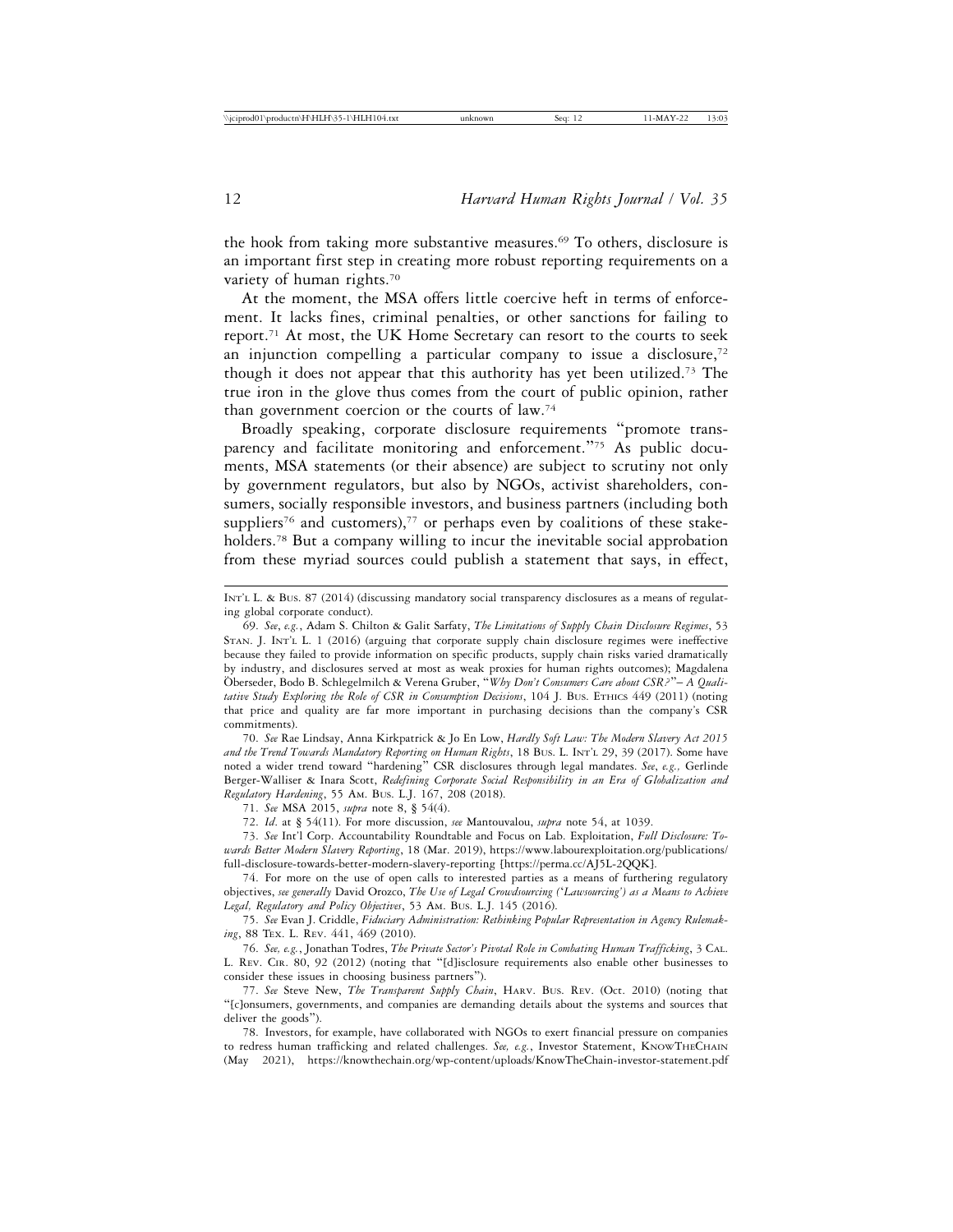"Company XYZ does nothing to consider human trafficking in its supply chain because Company XYZ simply does not care about people who are enslaved." Provided that it was adopted and signed by the board and updated annually, this kind of statement complies fully with the MSA.<sup>79</sup>

Given these minimal standards that often apply, such self-guiding approaches to human rights reporting often prove less than effective in altering corporate behavior.<sup>80</sup> As one assessment of the MSA noted, "[p]articularly in relation to the regulation of business conduct, self-regulation has been criticised for simply protecting businesses from reputational damage and for limiting their liability, and has been shown through empirical research to be ineffective unless combined with strong public institutions and laws."<sup>81</sup>

This appears to be the case with early statements under the MSA. One early review of MSA reports revealed that just over half (56%) of company statements met even the baseline requirements (description of anti-trafficking efforts, board approval and signature, and annual updates).82 Most that satisfied the minimal expectations nevertheless failed to provide the details that the legislators recommended, such as considering risks arising out of extended supply chains (i.e., subcontractors or the suppliers' suppliers) or other forms of indirect business relationships, such as franchisees and overseas partners.<sup>83</sup> A subsequent government review reached similar conclusions, finding that "a lack of enforcement and penalties, as well as confusion surrounding reporting obligations, are core reasons for poor-quality statements and the estimated lack of compliance" (i.e., failure to file any statements at all) from over a third of eligible firms.<sup>84</sup>

<sup>[</sup>https://perma.cc/55YG-L2GA] (160 investors with \$6.2 trillion in assets under management discussing expectations on corporate obligations around forced labor in global supply chains).

<sup>79.</sup> While few companies would be so overtly callous, some well-known brands have disclaimed responsibility for assessing trafficking in their supply chains, at least with respect to other disclosure laws. *See, e.g.*, *CA Transparency in Supply Chains Act Notice*, KRISPY KREME (last accessed Aug. 2, 2021), https://www.krispykreme.com/legal/s-b-657-supply-chains-act [https://perma.cc/E8UE-2XZB] (confirming that Krispy Kreme does not engage in verification of product supply chains to evaluate and address risks of human trafficking and slavery, nor conduct audits of suppliers to evaluate supplier compliance with company standards against trafficking and slavery in supply chains). The donut chain also disclaims responsibility for supplier certification, internal accountability standards and procedures, and training. *Id.*

<sup>80.</sup> *See, e.g.*, David Hess, *The Transparency Trap: Non-Financial Disclosure and the Responsibility of Business to Respect Human Rights*, 56 AM. BUS. L.J. 5, 27 (2019) (identifying challenges *inter alia* with the metrics used to assess human rights in sustainability reporting as well as issues with selective disclosure and reputation management).

<sup>81.</sup> *See* Mantouvalou, *supra* note 52, at 1040.

<sup>82.</sup> *Id.* at 1042.

<sup>83.</sup> *Id*.

<sup>84.</sup> *Independent review of the Modern Slavery Act: final report*, 28 ¶ 1.4 (May 22, 2019), https:// www.gov.uk/government/publications/independent-review-of-the-modern-slavery-act-final-report [hereinafter 2019 Independent MSA Review].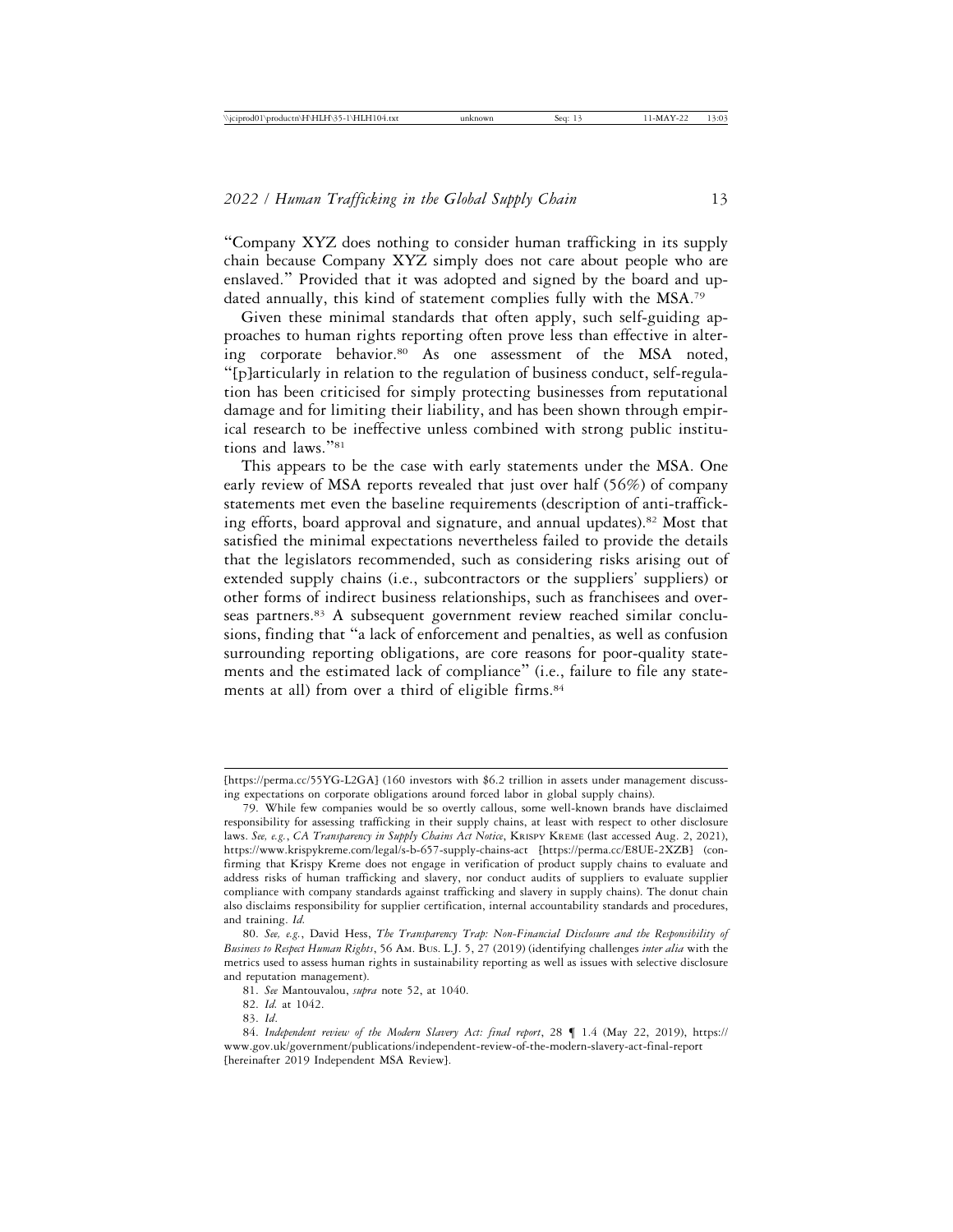## III. BEYOND COMPLIANCE: THE WIDER IMPLICATIONS OF MSA **STATEMENTS**

Reporting under the MSA is a multi-faceted issue. Companies must respond to increasing numbers of domestic laws on the subject: some companies are also required to report, for example, under similar disclosure laws in California<sup>85</sup> and Australia,<sup>86</sup> and more disclosure requirements are forthcoming as additional reporting laws are passed in other jurisdictions. These laws sit within the global context of wider questions around corporate legal duties to respect human rights under emerging international initiatives such as the "protect-respect-remedy" framework of the United Nations Guiding Principles on Human Rights.<sup>87</sup> For over ten thousand companies, similar requirements arise from the need to report on forced labor issues by virtue of a company's voluntary membership in the UN Global Compact.88

The reporting and disclosure requirements in question thus relate to a serious underlying challenge for modern businesses with increasingly complex national and global supply chains.

Ethical management of these supply chains is a critical functional task for modern business,<sup>89</sup> which means that companies necessarily must address human trafficking as an operational issue as well. Companies face serious risks if they fail to do so. One sample of companies providing MSA statements revealed that 77% of the companies believed that modern slavery likely was occurring somewhere in their supply chains.90 The creation of processes, systems, and responsible parties to consider such issues certainly

87. John Ruggie (Special Representative of the Secretary-General on the issue of human rights and transnational corporations and other business enterprises), *Guiding Principles on Business and Human Rights: Implementing the United Nations* '*Protect, Respect and Remedy' Framework* ¶ 9 , U.N. Doc. A/HRC/ 17/31 (Mar. 21, 2011). Wider linkages between disclosure requirements and corporate obligations to uphold human rights under the U.N. Guiding Principles on Human Rights are not discussed here. For more, *see* Jena Martin, *Hiding in the Light: The Misuse of Disclosure to Advance the Business and Human Rights Agenda*, 56 COLUM. J. TRANSNAT'L L. 530, 534 (2018).

88. *See* U.N. Global Compact, *The Ten Principles of the UN Global Compact, Principle Four: Labour* (last accessed Mar. 5, 2022), https://www.unglobalcompact.org/what-is-gc/mission/principles/principle-4 [https://perma.cc/8GJU-HWM3]. *See also* Jill Brown, Cynthia Clark & Anthony F. Buono, *The United Nations Global Compact: Engaging Implicit and Explicit CSR for Global Governance*, 147 J. BUS. ETHICS 721, 723–24 (2018).

89. *See, e.g.*, Dana Raigrodski, *Creative Capitalism and Human Trafficking: A Business Approach to Eliminate Forced Labor and Human Trafficking from Global Supply Chains*, 8 WM. & MARY BUS. L. REV. 71, 71 (2016) (noting the importance of ethical supply chain management but acknowledging that actually ensuring that businesses meaningfully identify and redress human trafficking in their global supply chains is "an uphill battle").

90. Lake et al., *supra* note 25, at 9.

<sup>85.</sup> *See* California Transparency in Supply Chains Act, Cal. Civ. Code § 1714.43, Stats. 2010, Ch. 556 (S.B. 657) § 3 (2010) (specifying five topics on human trafficking risks in the supply chain that statements must address) [hereinafter CTSCA 2010].

<sup>86.</sup> *See Modern Slavery Act No. 153 2018* § 16(1) (Austl.) (last accessed Nov. 10, 2021), https:// www.legislation.gov.au/Details/C2018A00153 [https://perma.cc/J8R2-6HVB] (setting forth mandatory criteria for statements, mandating disclosure of slavery and trafficking-related topics such as risk assessment, due diligence and remediation, and the effectiveness of mitigation strategies undertaken) [hereinafter Australia MSA 2018].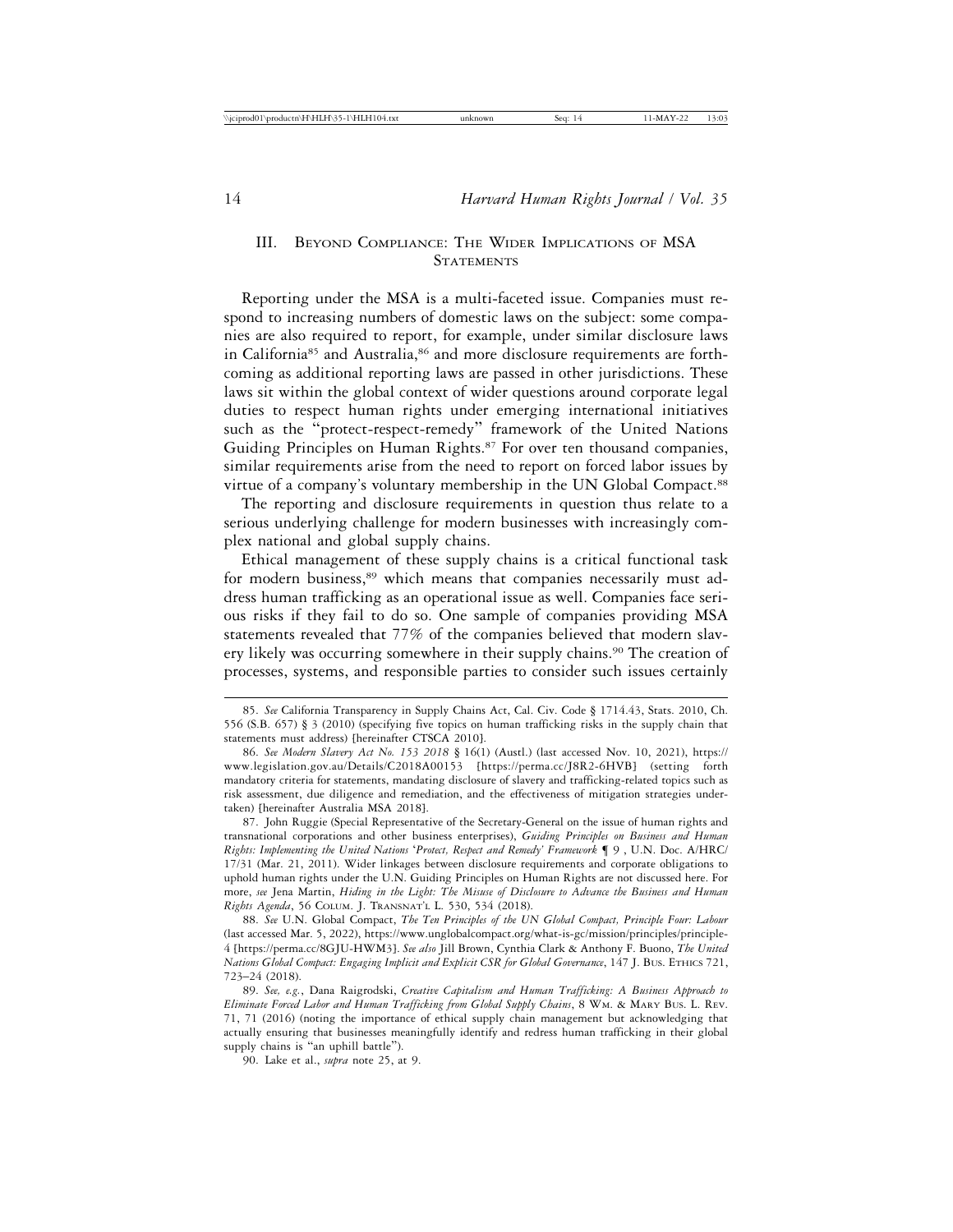would be a meaningful step toward mitigating the inevitable reputational damage and other harms arising out of an incident of human trafficking that becomes public.

Reputational harm can ensue whether or not the breach of a legal prohibition leads to criminal<sup>91</sup> or civil<sup>92</sup> liability, asset forfeiture,<sup>93</sup> government enforcement measures (e.g., import or export bans, $94$  or debarment from public contracting<sup>95</sup>), or lawsuits by private sector actors.<sup>96</sup> Indeed, some evidence suggests that the strongest driver of compliance behavior (97% of companies surveyed) in this area is in fact reputational risk.97 Reputation is the key leverage point contemplated by the MSA, in that anti-trafficking disclosures "tie to two interrelated concerns of business: brand management and consumer opinion."<sup>98</sup>

Risk management aside, anti-trafficking measures also can be viewed through the lens of corporate self-interest, where companies actually benefit in some way by creating and reporting on anti-slavery measures. Although the overall business case for advancing human rights is not discussed in detail here,<sup>99</sup> the underlying premise is the broader notion of creating "shared value, which involves creating economic value in a way that *also* creates value for society by addressing its needs and challenges."100 Such Environmental, Social and Governance ("ESG") considerations—into which anti-slavery initiatives certainly would fall—are associated with

<sup>91.</sup> U.S. federal law allows for the criminal prosecution of anyone who "knowingly benefits, financially or by receiving anything of value, from participation in a venture which has engaged in the providing or obtaining of labor or services" using any form of forced labor. *See* Trafficking Victims Protection Reauthorization Act, 18 U.S.C. §§ 1589–91 (2008) (criminalizing involuntary servitude, forced labor, and the trafficking of individuals to facilitate these crimes or sexual offenses against the person) [hereinafter TVPRA]; Forced Labor Act, 18 U.S.C. § 1589 (2012).

<sup>92.</sup> *See* TVPRA, 18 U.S.C. §§ 1589, 1595 (providing civil remedies for victims of human trafficking).

<sup>93.</sup> The risk of forfeiture should give businesses considerable pause. There is no inherent reason why very expensive commercial assets (factories, vessels, farms, retail establishments, etc.) where trafficking or forced labor occurs should automatically be exempt from the forfeiture rules that otherwise apply, at least when a criminal conviction is established. *See id.*; 18 U.S.C. § 1594(d) (providing that a criminal conviction under the TVPRA can lead to forfeiture). The U.K. has similar forfeiture laws to which the MSA applies. *See* MSA 2015, *supra* note 8, at § 7.

<sup>94.</sup> The Trade Facilitation and Trade Enforcement Act, 19 U.S.C. § 4301 (2015) increases the effectiveness of the Smoot-Hawley Act, which in 1930 prohibited the importation of goods produced "wholly or in part . . . by convict labor or/and forced labor or/and indentured labor." *See* Smoot-Hawley Tariff Act of 1930, 19 U.S.C. § 1307 (2012 & Supp. III 2015).

<sup>95.</sup> *See* Strengthening Protections Against Trafficking in Persons in Federal Contracts, Exec. Order No. 13,627, 3 C.F.R. 13627 (2013) (prohibiting any form of human trafficking or related offenses in government contracting); 19 U.S.C. § 1307 (prohibiting the import of goods manufactured in whole or in part using forced labor as part of anti-trafficking provisions in federal government contracting).

<sup>96.</sup> *See*, *e.g.*, Andrew G. Barna, *The Early Eight and the Future of Consumer Legal Activism to Fight Modern-Day Slavery in Corporate Supply Chains*, 59 WM. & MARY L. REV. 1449 (2018).

<sup>97.</sup> *See* Lake et al., *supra* note 25, at 9.

<sup>98.</sup> Todres, *supra* note 76, at 92.

<sup>99.</sup> *See*, *e.g.*, Raigrodski, *supra* note 89.

<sup>100.</sup> Michael E. Porter & Mark R. Kramer, *Creating Shared Value*, 2011 HARV. BUS. REV. 1, 4 (2011).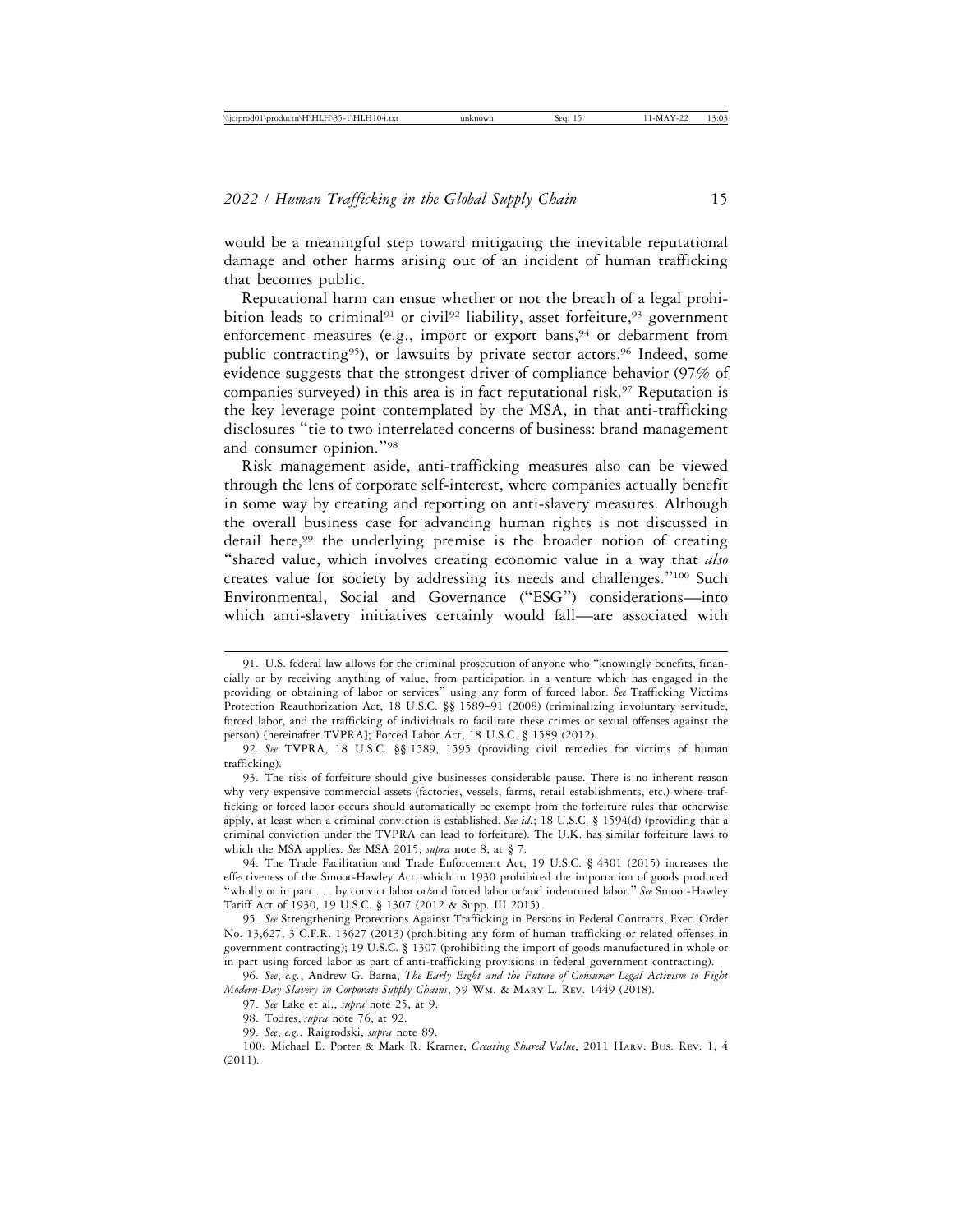higher levels of corporate value creation.<sup>101</sup> Companies thus may seek to understand, redress, and report on trafficking issues in their supply chains because their businesses improve as a result.102 Some companies even appear to receive favorable publicity from strong MSA compliance. For example, the NGO Development International published a "FTSE 100 League Table" in October 2018 assessing how well companies complied with the MSA, with British retailer Marks & Spencer, grocer Tesco, and tobacco company British American Tobacco rounding out the top three.103

This Article (and the data set created by the Authors in relation to it) present the opportunity to consider—at a macro scale—compliance with a simple statutory mandate, as well as how corporate entities interpret and respond to open-ended opportunities in order to state something about their beliefs about fundamental human rights. Reporting companies appear to be communicating something through these statements that goes beyond the statutory mandate. As noted previously, to "check the box" for compliance purposes, companies need include only the bare minimum components discussed above.104 Companies that exceed these minima will incur at least some cost in generating and reporting the supplemental information. It must for some reason be worth their while to do so. Since companies are free to choose what, how much, and how to report on their anti-slavery endeavors, it is likely that the choices companies make in the content of their statements reflect something important about how the company sees itself and how it wishes the world to see it in this regard.

Companies responding to the statutory requirement to create and disclose an MSA statement thus are likely to take the opportunity to both comply with the law's requirements<sup>105</sup> and to positively influence their reputations in the process.<sup>106</sup> Through carefully crafted communications about

106. Such messaging is common in other contexts. *See, e.g.*, Gregory Saxton, Lina Gomex, Zed Ngoh, Yi-Pin Lin & Sarah Dietrich, *Do CSR Messages Resonate? Examining Public Reactions to Firms' CSR*

<sup>101.</sup> *See, e.g.*, *The ESG Premium: New Perspectives on Value and Performance*, MCKINSEY (Feb. 12, 2020), https://www.mckinsey.com/business-functions/sustainability/our-insights/the-esg-premiumnew-perspectives-on-value-and-performance/ [https://perma.cc/3Q5L-7XG4].

<sup>102.</sup> *See* Raigrodski, *supra* note 89. Though not discussed here, it is worth noting that private sector innovation also can play an important problem-solving role in redressing trafficking, where the strengths of the private sector are leveraged to help stop this serious social problem. *See, e.g.*, Todres, *supra* note 76, at 86 (noting that "the private sector's (1) position in relation to streams of commerce, (2) focus on innovation, and (3) access to resources, position it as a potentially valuable partner in combating the trafficking and enslavement of human beings").

<sup>103.</sup> *See* Chris N. Bayer et al., *Global Governance* – *Compliance and Conformance with U.K. MSA and Good Practice in Human Rights, FTSE 100 and Real Estate 100*, DEVELOPMENT INTERNATIONAL (Oct. 2018), https://docs.wixstatic.com/ugd/f0f801\_e4fe7195ed6447a29ce587d243f9f693.pdf [https:// perma.cc/HK3J-7SZR]. *See also* Business & Human Rights Resource Centre, *FTSE 100 & the UK Modern Slavery Act: From Disclosure to Action* (Nov. 19, 2018), https://media.business-humanrights.org/media/documents/files/FTSE\_100\_Briefing\_2018.pdf [https://perma.cc/3L4R-US5F] (assessing and ranking MSA compliance by FTSE 100 companies, praising top performers and criticizing companies at the bottom of the ranking list).

<sup>104.</sup> *See supra* notes 56–68 and accompanying text.

<sup>105.</sup> MSA 2015, *supra* note 8, §§ 54(4), (6).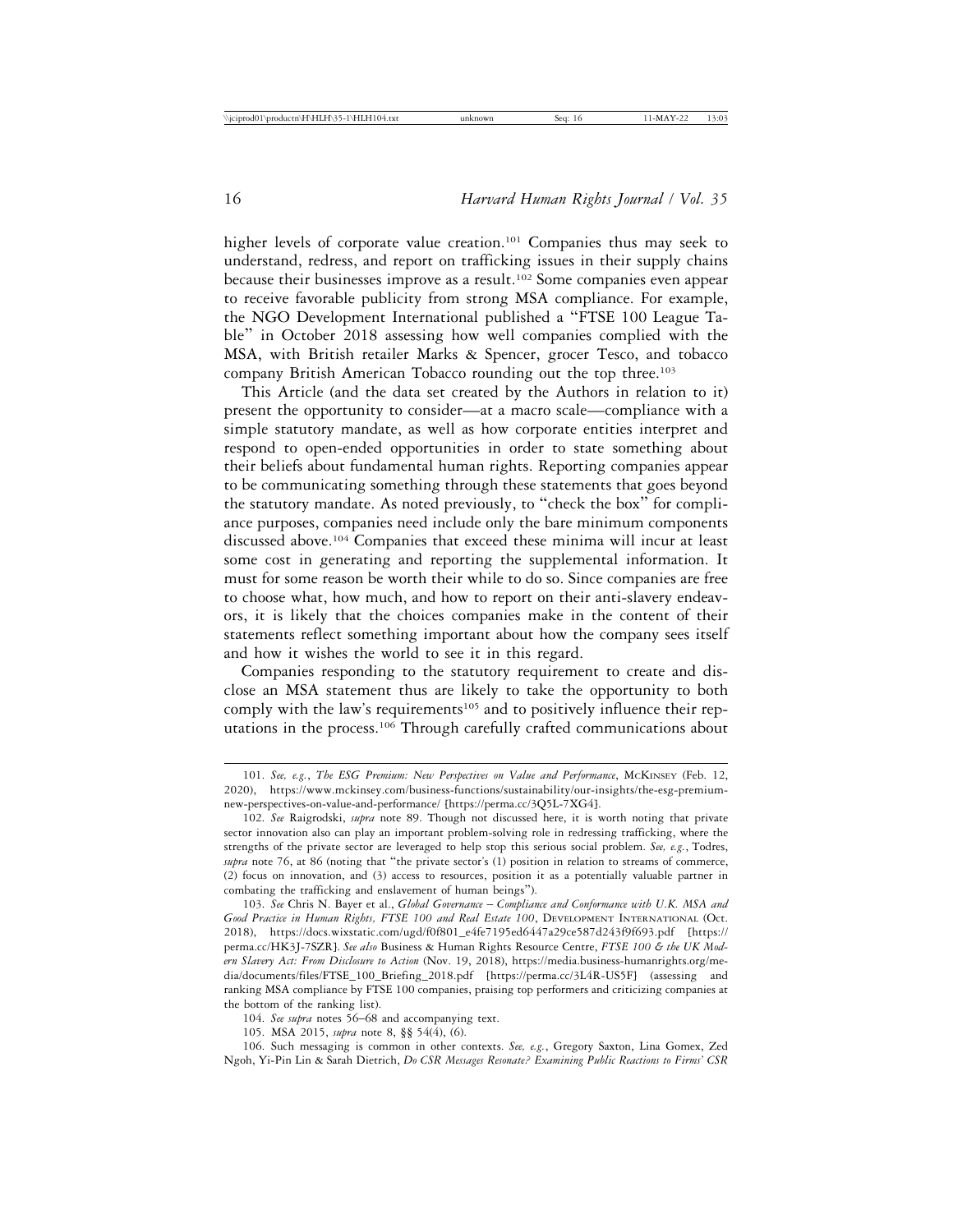their policies, priorities, and values—*inter alia*, the six "suggested" categories in the MSA itself107—reporting companies have the opportunity to state publicly which anti-trafficking issues are most important to them.<sup>108</sup> The Authors now turn to the discussion of the application of machine learning techniques as a new methodology for analyzing the massive corpus of human trafficking statements generated under the MSA, in the hope of gaining unique insights into how companies interpret and actually approach these issues in practice.

#### IV. EVALUATING CORPORATE RESPONSES TO THE MSA

This Article does not seek to analyze every possible finding that could be revealed from the unique dataset created. Rather, it focuses on analyzing three dimensions of the corporate response to the MSA that are most likely to yield useful information for legislators and other stakeholders to understand:

- 1. Statutory compliance: statement text relating to the mandatory disclosures required by the statute;
- 2. Engagement of company leadership: the corporate leaders discussed in MSA statements, as key actors in identifying and redressing human trafficking in the supply chain; and
- 3. Reputation enhancement: whether companies seek to "anchor" or contextualize their anti-trafficking statements within the wider human rights context of anti-trafficking treaties, global commitments, UN initiatives, broader company policies on human rights, or similar matters.

The first dimension focuses on how companies interpret a simple statutory mandate requiring high-level company leadership to make some effort to consider trafficking in the supply chain. Boards set the tone for nearly everything that a company does, and solid leadership is critical to creating ethical business infrastructures.109 Part of this involves integrity—that a company can be trusted to be honest in its communications. Some describe corporate leaders as the "Chief Truth Officers" of the business, organizing and serving as the visible figureheads of the company's truth-telling prac-

*Efforts on Social Media*, 155 J. BUS. ETHICS. 359, 360–61 (2019); Fabrizio Zerbini, *CSR Initiatives as Market Signal: A Review and Research Agenda*, 146 J. BUS. ETHICS 1 (2017).

<sup>107.</sup> MSA 2015, *supra* note 8, § 54 (5).

<sup>108.</sup> In this sense, MSA statements form part of the wider narrative that a company tells about itself and its role in society. *See, e.g.*, Justin Blount & Patricia Nunley, *Social Enterprise, Corporate Objectives, and the Corporate Governance Narrative*, 52 AM. BUS. L.J. 201 (2015). *See also* Mary Kay Gugerty, *Signaling Virtue: Voluntary Accountability Programs Among Nonprofit Organizations*, 43 POL'Y SCI. 243 (2009) (discussing measures such as voluntary corporate participation in accountability and standardsetting programs).

<sup>109.</sup> *See, e.g.*, José-Luis Fernández & Javier Camacho, Effective Elements to Establish an Ethical Infra*structure: An Exploratory Study of SMEs in the Madrid Region*, 138 J. BUS. ETHICS 113, 115–24 (2015).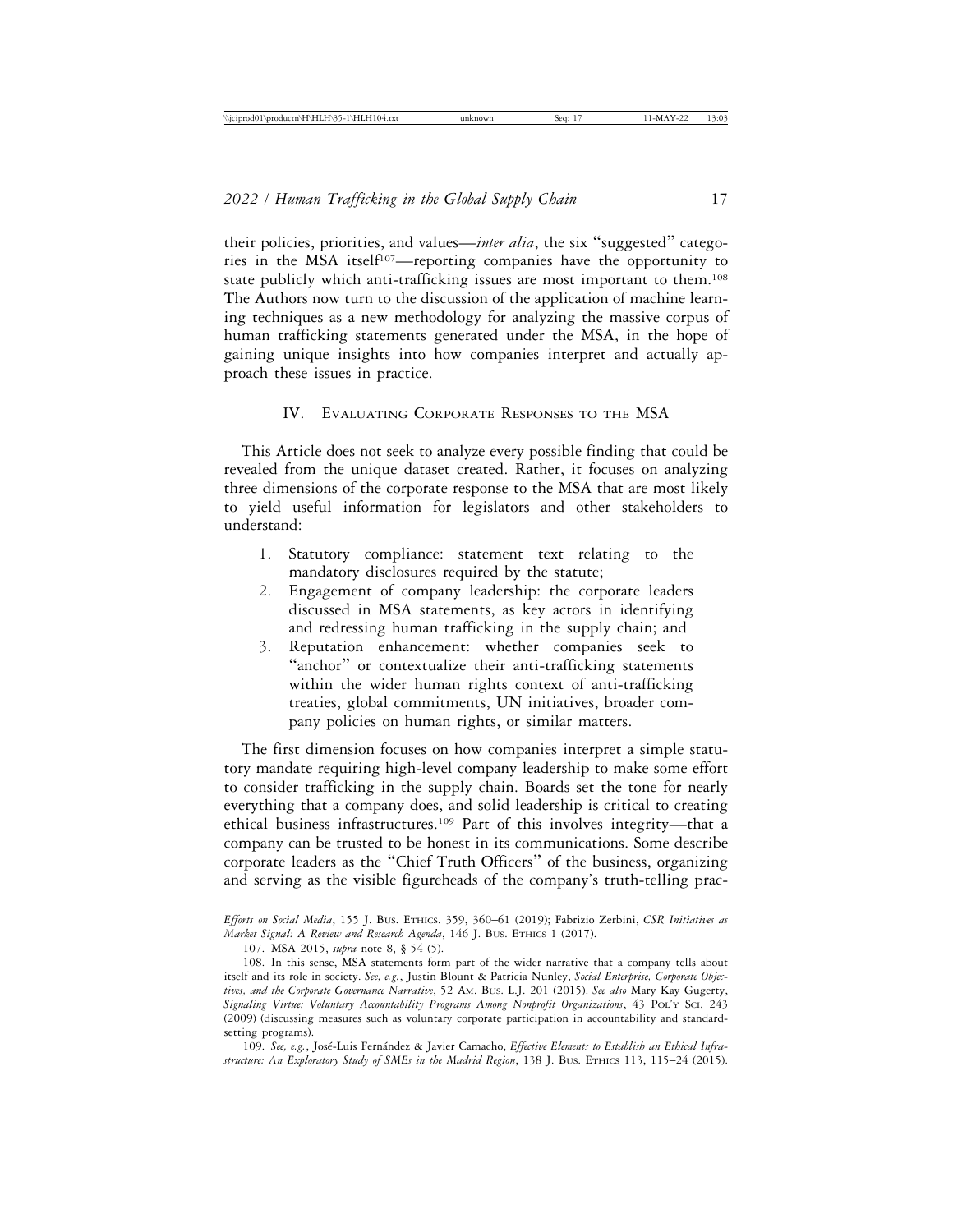tices.110 Perhaps in recognition of the critical role of boards of directors in ensuring ethical behavior,<sup>111</sup> the MSA itself requires board approval and signature on the annual MSA statement.<sup>112</sup>

The second dimension relates to other aspects of company leadership beyond compliance and taking seriously statutory reporting mandates in the human rights arena.<sup>113</sup> While the board establishes the company's antitrafficking policy as part of its overall corporate strategy, it falls to senior management to execute around the priorities that the board has established.114 Chief Executive Officers ("CEOs") certainly play a critically important role in this regard. Indeed, CEO engagement is largely seen as a prerequisite to creating an ethical organization that takes seriously principles of corporate social responsibility.115 CEOs likewise are critical to the success of the company's anti-trafficking initiatives, such that companies would want to clearly signal their CEO's involvement through their MSA statements. Over time, it is possible that the MSA reporting process itself might increase CEO engagement with anti-trafficking issues by forcing the company's board and upper management to pay some attention to the issue. One small study suggested that this was the case, claiming that the MSA had doubled CEO engagement and reaffirmed the importance of senior leadership engagement to address modern slavery in the supply chain.<sup>116</sup>

<sup>110.</sup> *See, e.g.*, Jean-Philippe Bouilloud, Ghislain Deslandes & Guillaume Mercier, *The Leader as Chief Truth Officer: The Ethical Responsibility of* "*Managing the Truth*" *in Organizations*, 157 J. BUS. ETHICS 1 (2019).

<sup>111.</sup> *See, e.g.*, Michael D. Greenberg, *Directors as Guardians of Compliance and Ethics Within the Corporate Citadel: What the Policy Community Should Know* 14-8, RAND CORPORATION (2010), https:// www.rand.org/pubs/conf\_proceedings/CF277.html [https://perma.cc/SV5N-WY2H].

<sup>112.</sup> These duties have legal as well as managerial implications. The seminal *Caremark* case, for example, confirmed that boards of directors have a fiduciary obligation to oversee corporate ethics and compliance programs. *See* In re Caremark International Inc. Derivative Litigation, 698 A.2d 959, 967 (Del. Ch. 1996). For more, see Paul E. McGreal, *Caremark in the Arc of Compliance History*, 90 TEMP. L. REV. 647 (2018).

<sup>113.</sup> The U.S. sentencing guidelines, for example, specify that direct monitoring and engagement by senior company leadership is essential for a compliance and ethics program to qualify as "effective." *See* Federal Sentencing Guidelines Manual (U.S. Sentencing Comm'n 2018), Effective Compliance and Ethics Program, § 8.B.2.1(b)(2)(A) (noting that "[t]he organization's governing authority shall be knowledgeable about the content and operation of the compliance and ethics program and shall exercise reasonable oversight with respect to [its] implementation and effectiveness"); 8.B.2.1(b)(2)(B) (requiring that "[h]igh-level personnel of the organization shall ensure that the organization has an effective compliance and ethics program").

<sup>114.</sup> *See, e.g*., C.T. CORPORATION, THE CORPORATION HANDBOOK: AN INTRODUCTION TO CORPO-RATIONS FOR THE LEGAL PROFESSIONAL 41 (2016) ("The officers of a corporation are the agents through which the board of directors acts. The board makes the decisions and designates the officers to execute them.").

<sup>115.</sup> José-Luis Godos-Díez, Roberto Ferández-Gago & Almudena Martínez-Campillo, How Impor*tant Are CEOs to CSR Practices? An Analysis of the Mediating Effect of the Perceived Role of Ethics and Social Responsibility*, 98 J. BUS. ETHICS 531 (2011).

<sup>116.</sup> *See* Lake et al., *supra* note 25, at 9–10.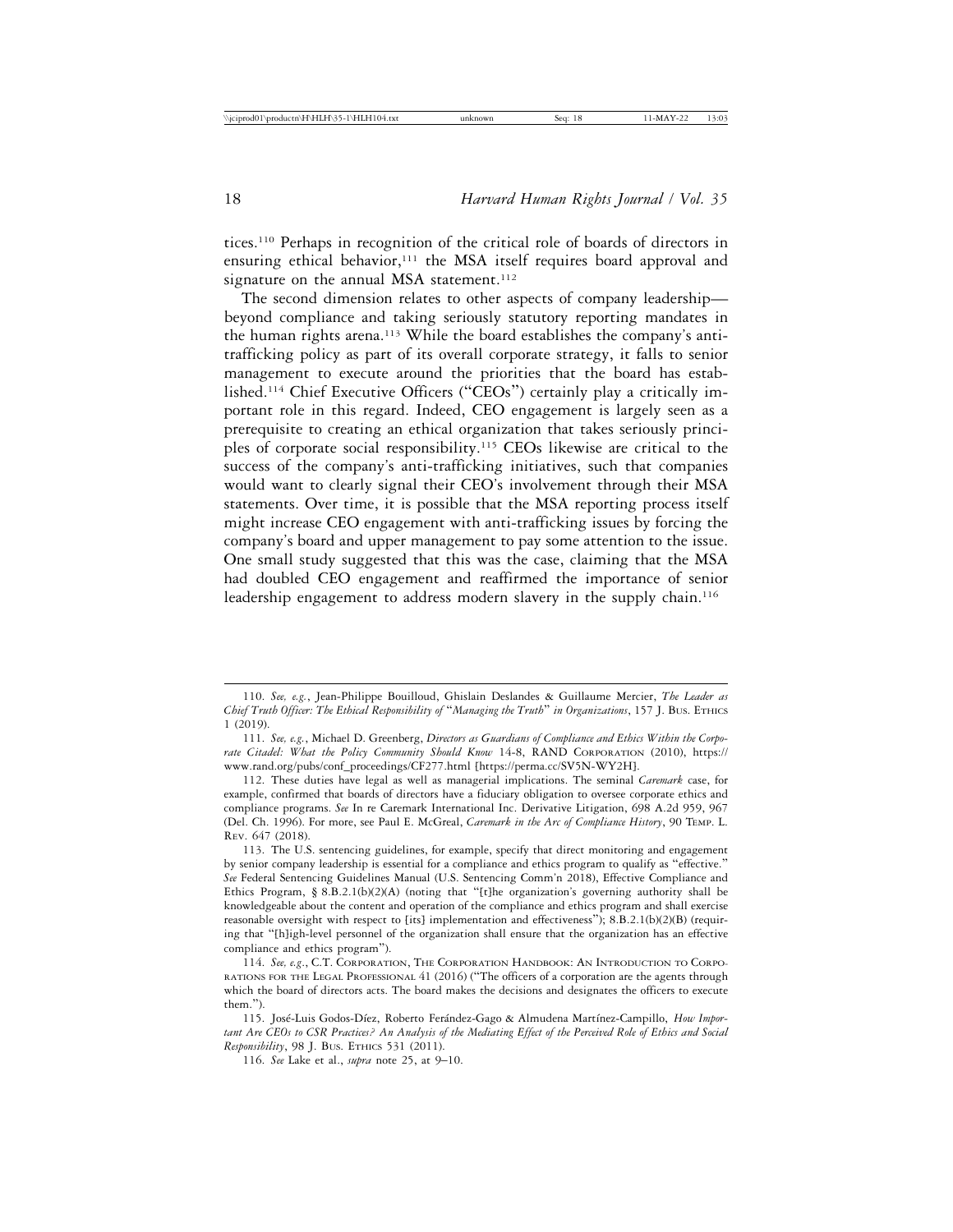The Authors also considered whether references to other senior company leaders (such as a corporate ethics officer<sup>117</sup> or general counsel<sup>118</sup>) might provide insights into how companies contextualize and execute their antitrafficking efforts. In order to better understand the range of people involved, personnel references are divided into five broad categories:

- *1. Board participation* or *statement adoption*, with limited references demonstrating minimal substantive compliance with the MSA but more widespread references tending to establish anti-trafficking measures as more than minimally important for policymaking and strategic direction at the top level of the company; $119$
- *2. The company CEO*, as tending to demonstrate that anti-trafficking initiatives are seen as a matter of leadership belonging to the highest corporate officer in the company;
- *3. Company Operations*, in the form of the Chief Operating Officer, Chief Financial Officer, and the like, as tending to demonstrate that anti-trafficking initiatives are seen as an operational or financial problem for the company;
- *4. Company Branding*, in the form of Public Relations heads or Chief Branding Officers, as tending to demonstrate that companies see anti-trafficking initiatives primarily as a reputational issue; and
- *5. Compliance and Risk Management*, in the form of General Counsel or Chief Ethics Officers, as tending to demonstrate that companies see anti-trafficking initiatives primarily as a matter of regulatory compliance.

Finally, in order to consider the third dimension—the impact of the wider context of global human rights initiatives and instruments—the Authors identified eight "anchor" categories relating to anti-trafficking treaties or global commitments that companies might reference in their reports. None of these categories are prescribed (or even recommended) by the MSA itself. As such, companies that address these topics in their statements are

<sup>117.</sup> *See* Henry Adobor, *Exploring the Role Performance of Corporate Ethics Officers*, 69 J. BUS. ETHICS 57, 59 (2006) (discussing the importance of corporate ethics officers in ensuring ethical corporate behavior).

<sup>118.</sup> *See, e.g.*, Robert C. Bird & Stephen Kim Park, *The Domains of Corporate Counsel in an Era of Compliance*, 53 AM. BUS. L. J. 203, 208–17 (2016) (discussing the special role of corporate lawyers in regulatory compliance); Z. Jill Barclift, *Preventive Law: A Strategy for Internal Corporate Lawyers to Advise Managers of Their Ethical Obligations*, 33 J. LEGAL PROF. 31, 32 (2008) (discussing the overall role of corporate counsel in the proactive management of a client's legal and ethical affairs).

<sup>119.</sup> Some research suggests a link between strong corporate governance and higher-quality sustainability efforts, for example. *See, e.g.*, Seong Mi Bae, Abdul Kaium Masud & Jong Dae Kim, *A Cross-Country Investigation of Corporate Governance and Corporate Sustainability Disclosure: A Signaling Theory Perspective*, 10 SUSTAINABILITY 2611 (2018), https://www.mdpi.com/2071-1050/10/8/2611/html [https:// perma.cc/M9K8-6STZ].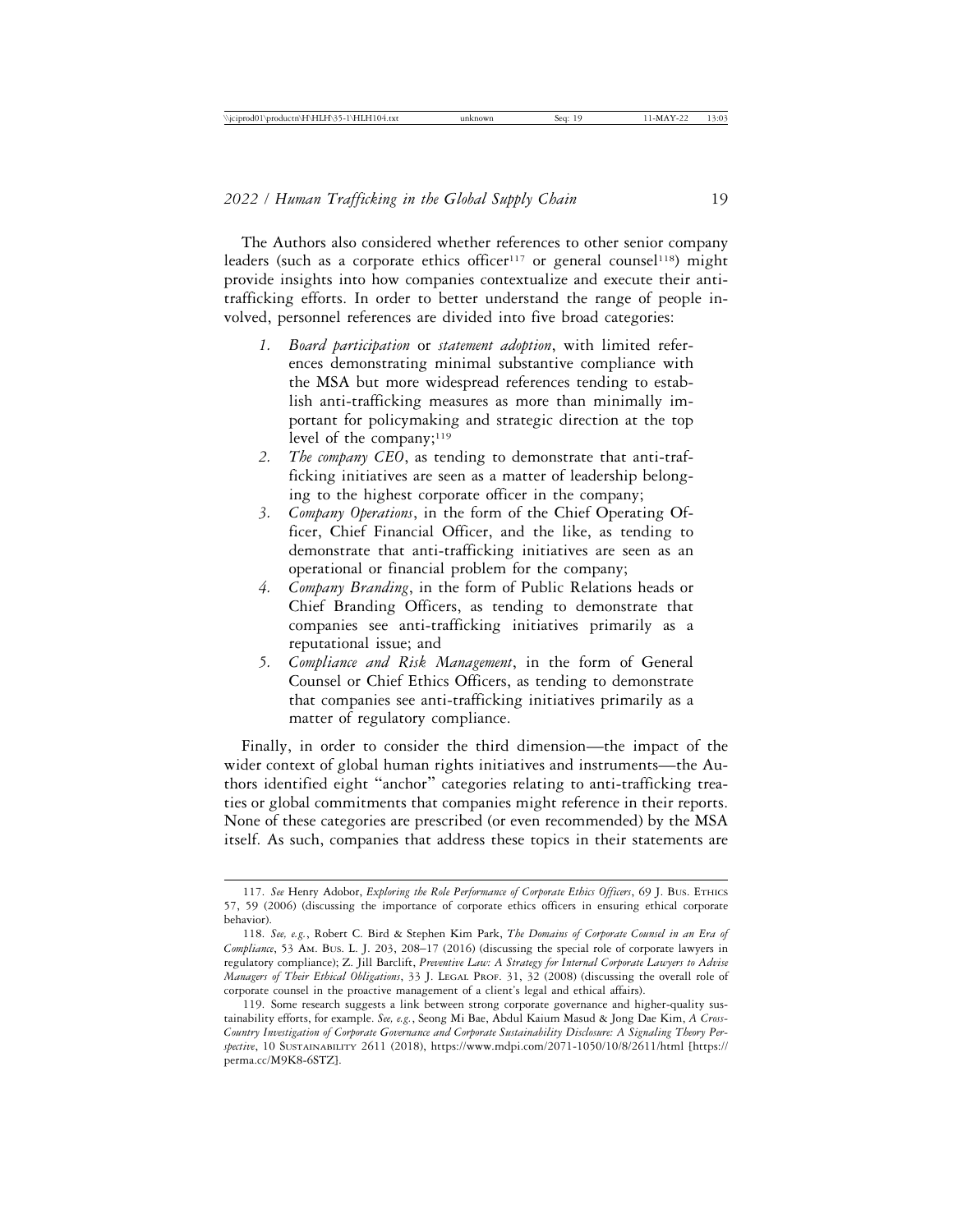clearly going *beyond* the statutory mandate. MSA statements with such references suggest that a company seeks to contextualize its own anti-trafficking initiatives within one or more internationally recognized groupings that affirm commitments to human rights in different ways. By doing so, companies draw upon the social and moral authority inherent in such instruments, seeking to convey their own positive virtues as adherents to those principles.

Implicitly, these virtues would include the benefits accrued when a company can demonstrate affirmatively that it adheres to human rights principles. Documentation, for example, enables a company to move from being "named and shamed" by others for its failures to "knowing and showing" that it has internalized human rights commitments to its external stakeholders.<sup>120</sup> Focusing on human rights also can lead to better understanding of global operations and processes, enabling companies to close gaps and improve processes.121 Human rights commitments also enable a company to avoid the negatives of being on the wrong side of human rights infringements—for example, avoiding situations where the failure to aggregate and account for human rights risks also puts a company out of compliance with securities laws or corporate governance regulations.<sup>122</sup> Focusing on human rights also provides corporate boards with strong protection against shareholder activism relating to company mismanagement and legal protection in connection with human rights lawsuits.<sup>123</sup>

The eight anchor groupings are described as follows:

- Anchor Category 1: international human rights treaties, such as the Universal Declaration of Human Rights, the International Covenant on Civil and Political Rights, or the Convention on the Rights of the Child
- Anchor Category 2: important regional international human rights treaties, such as the European Convention on Human Rights
- Anchor Category 3: international anti-slavery and workers' rights treaties, such as the Palermo Protocol, the ILO's Forced Labour Convention, or the Migrant Workers Convention
- Anchor Category 4: UN Offices / Agencies, such as the UN Office of the High Commissioner on Human Rights or the UN Human Rights Council

<sup>120.</sup> *See* U.N. Secretary-General, *Report of the Special Representative of the Secretary-General on the Issue* of Human Rights and Transnational Corporations and Other Business Enterprises, John Ruggie – Business and *Human Rights: Further Steps Toward the Operationalization of the* "*Protect, Respect and Remedy*" *Framework*, ¶ 80-83, UN Doc. A/HRC/14/27 (Apr. 9, 2010).

<sup>121.</sup> *Id.* at  $\P\P$  69-73.

<sup>122.</sup> *Id*. at ¶ 69.

<sup>123.</sup> *Id.* at ¶ 86.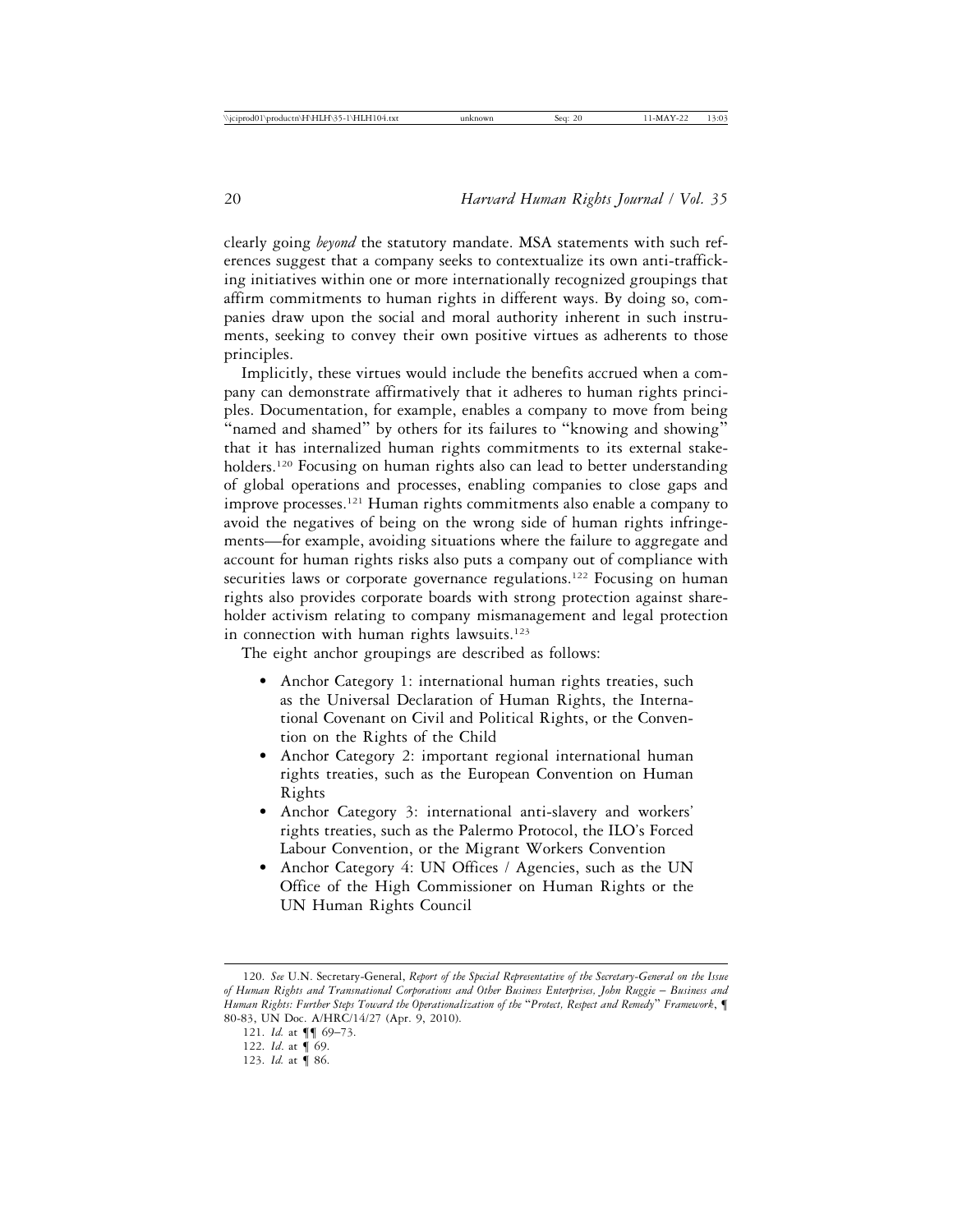- Anchor Category 5: UN Anti-Trafficking Programs / Initiatives, such as the UN's Global Plan of Action to Combat Trafficking in Persons
- Anchor Categories 6–8: major UN initiatives on human rights and the corporate sector, namely the UN Global Compact (category 6), the UN Sustainable Development Goals (category 7), or the UN Guiding Principles on Business & Human Rights (category 8).<sup>124</sup>

It is important to note two caveats before detailing the specific methodology utilized to analyze these three dimensions. First, this Article does not attempt to validate the truth of claims made in company MSA statements. It is possible for companies to misstate or overstate their commitments to redress human trafficking. Companies that do this certainly are open to allegations of "greenwashing" (misrepresenting social commitments)<sup>125</sup> or "bluewashing" (misrepresenting commitments to UN initiatives such as the Global Compact).<sup>126</sup> Such "CSR-washing"<sup>127</sup> efforts are more complex phenomena than surface analysis might imply, as are the various CSR-hypocrisy avoidance strategies that can be used to mitigate "washing" effects.128 All of these issues may lurk in the background with MSA statements as well, and auditing or otherwise testing the factual validity of assertions made in MSA statements is an important direction for future research. These questions are put aside here in favor of a sharper focus on what companies are saying.

Second, the nature of the data set does not allow us to consider whether a message of some kind is being sent by the *absence* of reporting from companies who are legally obligated to publish MSA statements but who nevertheless fail to do so. While some have identified penalties for failing to report in other human rights contexts—for example, failing to file voluntary statements under the UN Global Compact,<sup>129</sup> which includes a provi-

<sup>124.</sup> Note that Anchor Categories 1–3 emphasize human rights treaties and instruments that potentially create binding obligations under international law, whereas Categories 4–8 focus on initiatives and programs relating to those instruments and voluntary global initiatives in which corporate actors may play a part.

<sup>125.</sup> *See, e.g.*, Dennis Schoeneborn, Mette Morsing & Andrew Cane, *Formative Perspectives on the Relation Between CSR Communication and CSR Practices: Pathways for Walking, Talking, and T(w)alking,* 59 Bus & Soc'y 5, 7-8 (2019); Beatrice Parguel, Florence Benoît-Moreau & Fabrice Larceneux, *How Sustainability Ratings Might Deter* '*Greenwashing': A Closer Look at Ethical Corporate Communication*, 102 J. BUS. ETHICS 15, 15–16 (2011).

<sup>126.</sup> *See, e.g.*, United Nations Global Compact, *supra* note 88, Principle 4; Daniel Berliner & Aseem Prakash, "*Bluewashing*" *the Firm? Voluntary Regulations, Program Design, and Member Compliance with the United Nations Global Compact*, 43 POL'Y STUD. J. 115, 116 (2015).

<sup>127.</sup> *See* Shawn Pope & Arild Wæraas, *CSR-Washing is Rare: A Conceptual Framework, Literature Review, and Critique*, 137 J. BUS. ETHICS 173, 175 (2016).

<sup>128.</sup> *See* Johanna Jauernig & Vladislav Valentinov, *CSR as Hypocrisy Avoidance: A Conceptual Framework*, 10 SUSTAINABILITY ACCT., MGMT. & POL'Y J. 2, 7–9 (2018).

<sup>129.</sup> Estefania Amer, *The Penalization of Non-Communicating UN Global Compact's Companies by Inves*tors and its Implications for This Initiative's Effectiveness, 57 Bus. & Soc'y 255, 255 (2015).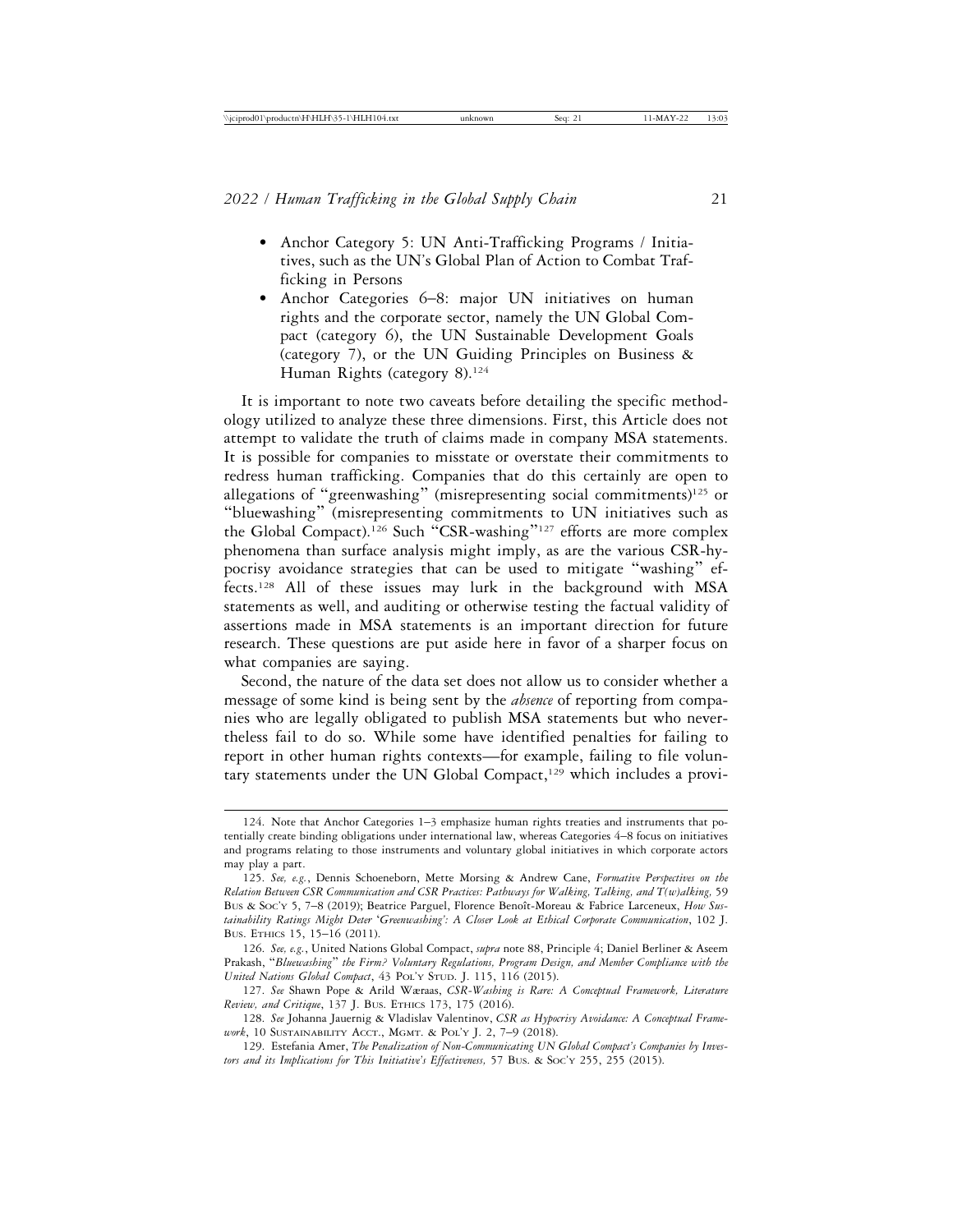sion on forced labor—the question of what message might be sent via the absence of MSA reporting is not discussed here. Given that some 40% of covered companies are not complying with the legislation at all,130 together with the minimum burden of compliance, it is very likely that the absence of reporting is grounded in a failure to understand an applicable duty to do so. For example, confronted with relatively low reporting under the MSA,131 the UK government identified 17,000 potentially covered organizations and wrote to company CEOs to put them on notice about the requirement.<sup>132</sup> Because silence at the very least is ambiguous,<sup>133</sup> it is highly unlikely that a company would seek to send a message about its views on human trafficking in the supply chain by making no statement at all.

The Article now proceeds to a discussion of the dataset, methodology, and findings.

## V. A MACHINE LEARNING APPROACH TO UNDERSTANDING CORPORATE REPORTING UNDER THE MSA

To study how the three dimensions outlined in the previous Part were incorporated in company statements in response to the MSA, the Authors followed the structured process outlined in Figure 1: (i) the data were collected and preprocessed; (ii) a natural language processing technique (topic modeling) was applied to identify emerging themes; (iii) insights from the topic modeling output and the framework outlined in Part III, *supra*, were used to define groups of specific concepts; (iv) analysis was performed on how these concepts were covered in the statements; and (v) the results were validated by benchmarking against previous smaller studies based on interviews, surveys, and similar traditional qualitative research instruments.134 This Part provides a high-level overview of selected findings. The Technical Appendix, *infra*, provides specific information about the data set and the techniques used in the analysis.

<sup>130.</sup> *See* 2019 Independent MSA Review, *supra* note 84, ¶ 15.

<sup>131.</sup> *Id*.

<sup>132.</sup> Home Office, Government Response to the Independent Review of the Modern Slavery Act, 2019, ¶22 (U.K.), https://www.gov.uk/government/publications/government-response-to-the-independent-review-of-the-modern-slavery-act [hereinafter 2019 Home Secretary Response].

<sup>133.</sup> *See, e.g.*, Richard J. Pierce, Jr., *What Factors Can an Agency Consider in Making A Decision?*, 2009 MICH. ST. L. REV. 67, 72–87 (2009) (discussing various interpretations that can be attributed to silence in the regulatory context).

<sup>134.</sup> For more technical details on data processing and analysis, *see* the Technical Appendix, *infra*, following the conclusions and recommendations.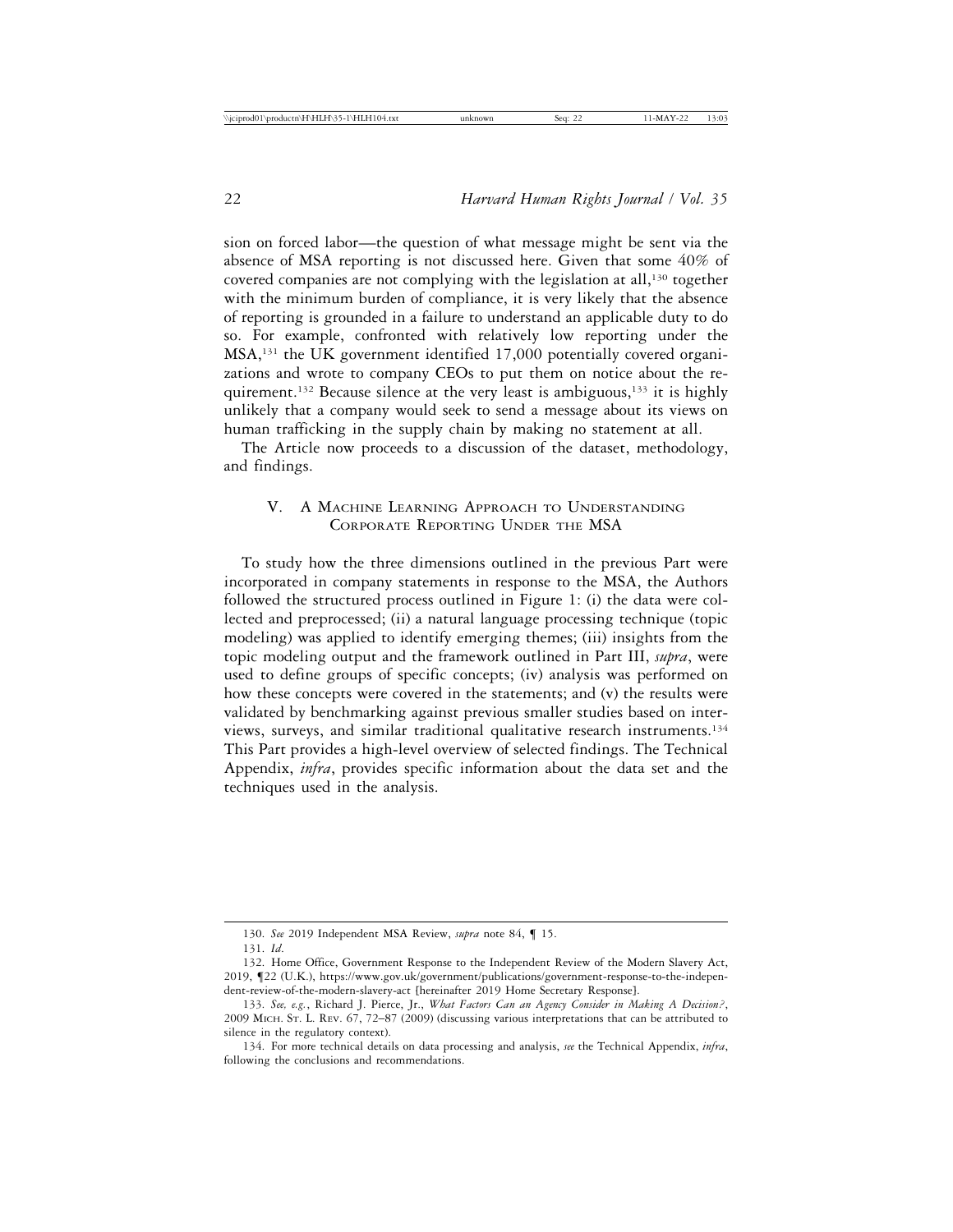

FIGURE 1. OUTLINE OF DATASET CREATION AND METHODOLOGY OF DATA ANALYSIS.

A WordCloud of the most common one hundred words in the data set (Figure 2) summarizes the most important terms and concepts companies associated with the MSA. Most statements focus on the "supply chain," with "code of conduct" (associated with due diligence processes), "review" (associated with monitoring suppliers and processes), "standards" and "norms" (associated with measuring outcomes), "financial," and "business relationships" also having a prominent role.<sup>135</sup>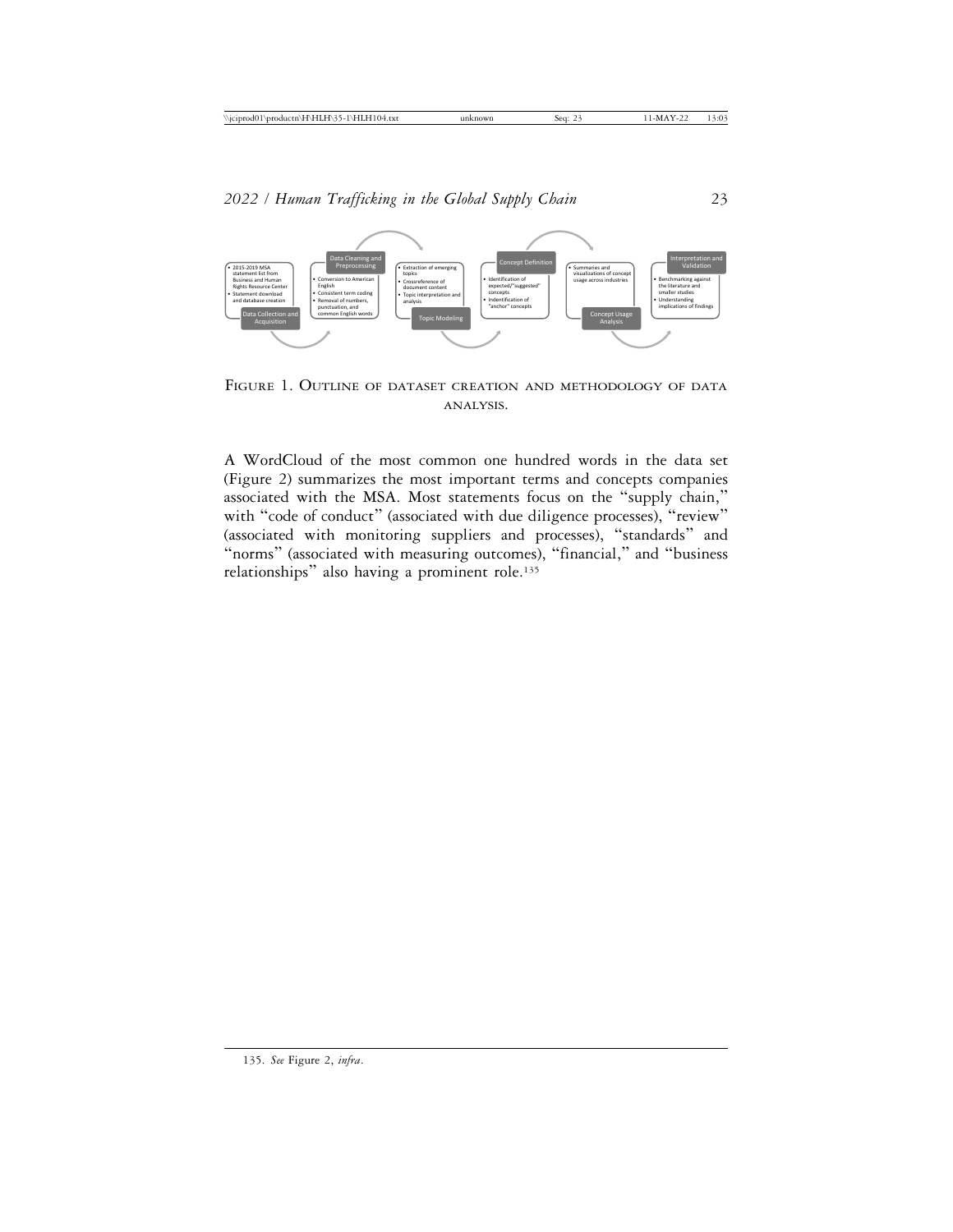

FIGURE 2. WORDCLOUD WITH THE ONE HUNDRED MOST COMMON WORDS THAT OCCUR IN THE CORPUS.

Figure 3 summarizes the use of corporate titles in statements.<sup>136</sup> Many statements mention top leadership and operations titles, although branding-focused titles (such as "chief communications officer," "chief marketing officer," "public relations," and variations on such titles) are underrepresented. This suggests that even if Public Relations departments are involved in writing MSA statements, companies tend not to be overt about their involvement. A large percentage of companies do not comply with the statutory requirement that the MSA statement must be approved by the board of directors.137 Although titles related to the board ("board of directors," "chairperson") are mentioned often (1.44 times per statement) and appear in the highest percentage of statements (62% of statements), this still leaves 38% of statements that do not comply with the only content-based MSA requirement.<sup>138</sup>

<sup>136.</sup> *See* Figure 3, *infra*. For a listing of corporate titles and groupings considered, *see* Part III, *supra*. 137. *See* Original Dataset and Analysis (on file with the Authors).

<sup>138.</sup> *Id.* Only about 3% of statements came from companies organized as partnerships or similar entities, which may not have formal boards of directors and thus instead might report adoption by an equivalent body using different terminology.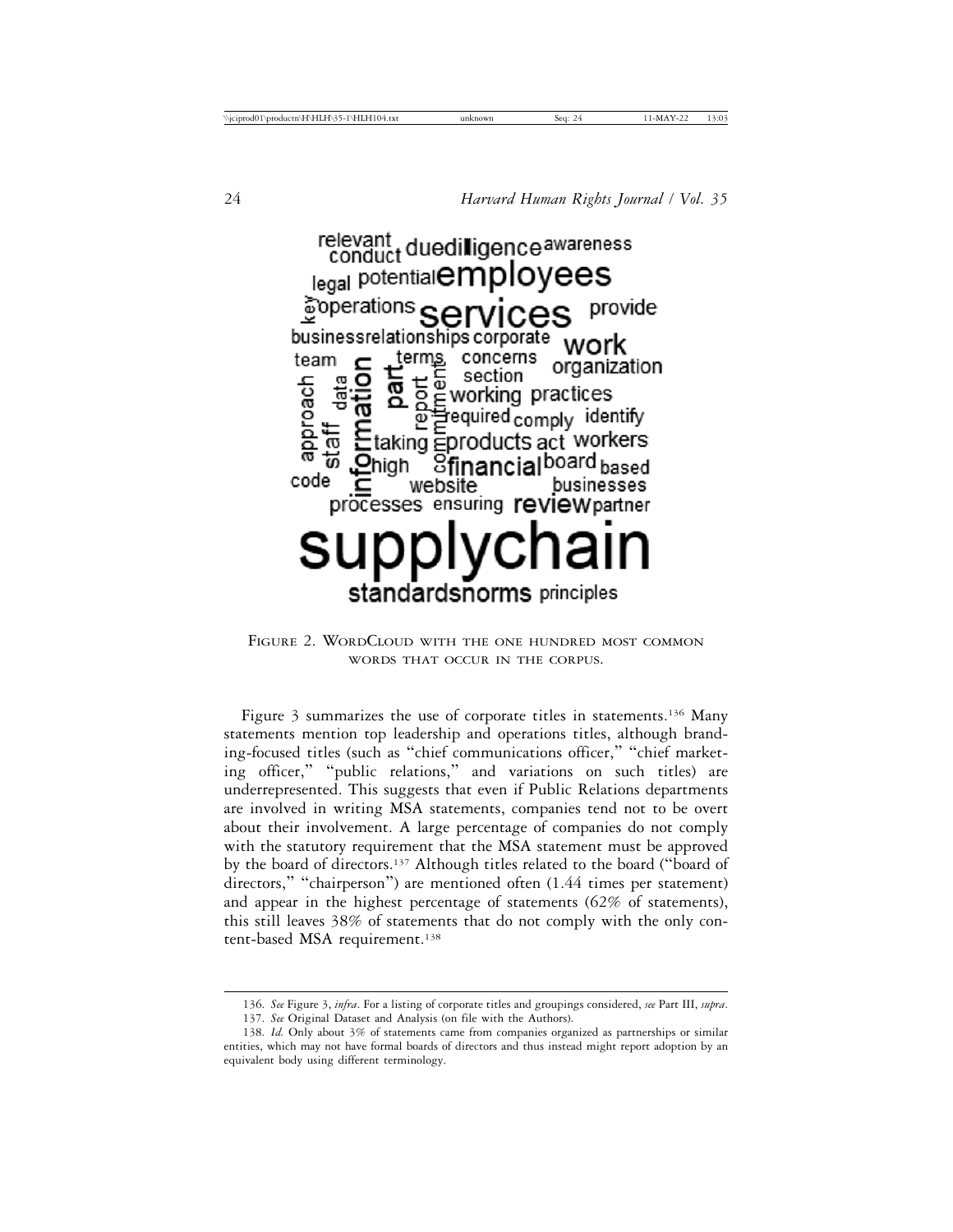

FIGURE 3. USE PER STATEMENT OF TITLES: (A) AS AN AVERAGE OVER ALL STATEMENTS; (B) IN TERMS OF PERCENTAGE OF COMPANIES THAT MENTION AT LEAST ONE TERM IN THE GROUPING.

Delving deeper into operational titles (Figures  $4(a)$  and  $4(b)$ ), CFO is the most widely mentioned title in the "operational" group, appearing on average 0.19 times per statement with about 14% of statements mentioning this title. This is surprising, as MSA compliance is not immediately associated with a financial role. As General Electric's former General Counsel put it, "[i]n most corporations most of the time, the substantive experts on what is the law work for the [General Counsel] (or for the CFO on mandated financial rules)."139 One possible explanation for the larger visible presence of CFOs in MSA statements is that MSA reporting is understood as a subset of companies' overall duties of corporate financial reporting.<sup>140</sup> Another possibility is that companies without in-house legal counsel tend to allocate legal functions and compliance to the CFO.<sup>141</sup>

<sup>139.</sup> *See* Ben W. Heineman, Jr., *The Chief Compliance Officer Debate: Focus on Function Not Form*, AM. BAR ASS'N BUSINESS L. TODAY (July 20, 2016), https://www.americanbar.org/groups/business\_law/publications/blt/2016/07/06\_heineman/ [https://perma.cc/JZN5-Q55A].

<sup>140.</sup> *Id.*

<sup>141.</sup> *See, e.g.*, *Compliance risks: What you don't contain can hurt you*, DELOITTE, https:// www2.deloitte.com/us/en/pages/finance/articles/cfo-insights-compliance-risks.html [https://perma.cc/ 8MFP-VKQ4] (discussing examples of legal functions and risks falling within the CFO's areas of responsibility).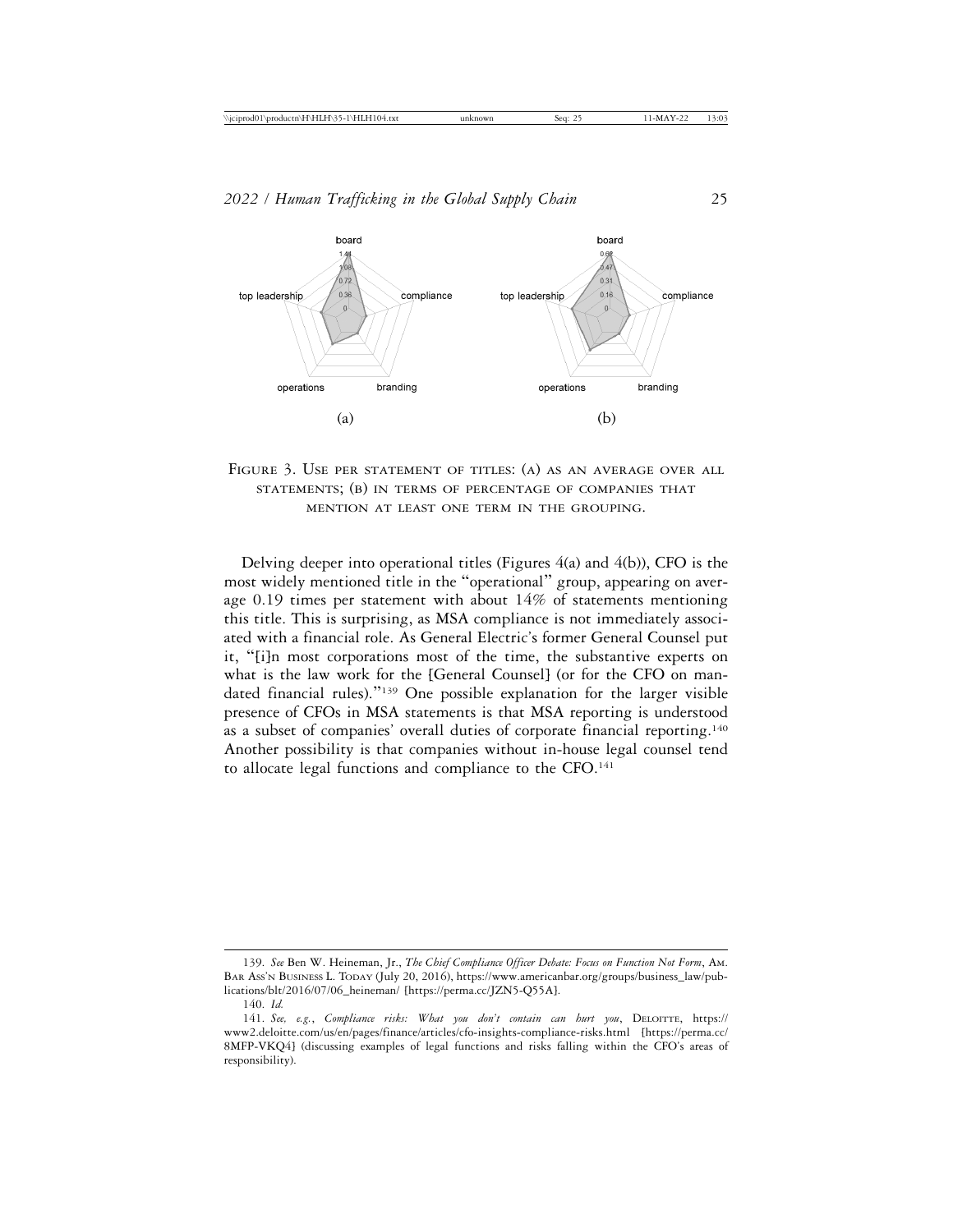

FIGURE 4. USE PER STATEMENT OF OPERATIONS GROUPING TITLES: (A) AS AN AVERAGE OVER ALL STATEMENTS; (B) IN TERMS OF PERCENTAGE OF COMPANIES THAT MENTION AT LEAST ONE TERM IN THE GROUPING.

Figures 5(a) and 5(b) show similar outputs for the compliance title grouping. References to a legal officer (e.g., general counsel) are most common, although they still happen comparatively rarely—appearing approximately 0.06 times per statement, and being mentioned at least once in approximately 4.6% of statements. References to ethics and sustainability officers are the next most common.142



FIGURE 5. USE PER STATEMENT OF COMPLIANCE GROUPING TITLES: (A) AS AN AVERAGE OVER ALL STATEMENTS; (B) IN TERMS OF PERCENTAGE OF COMPANIES THAT MENTION AT LEAST ONE TERM FROM THE GROUPING.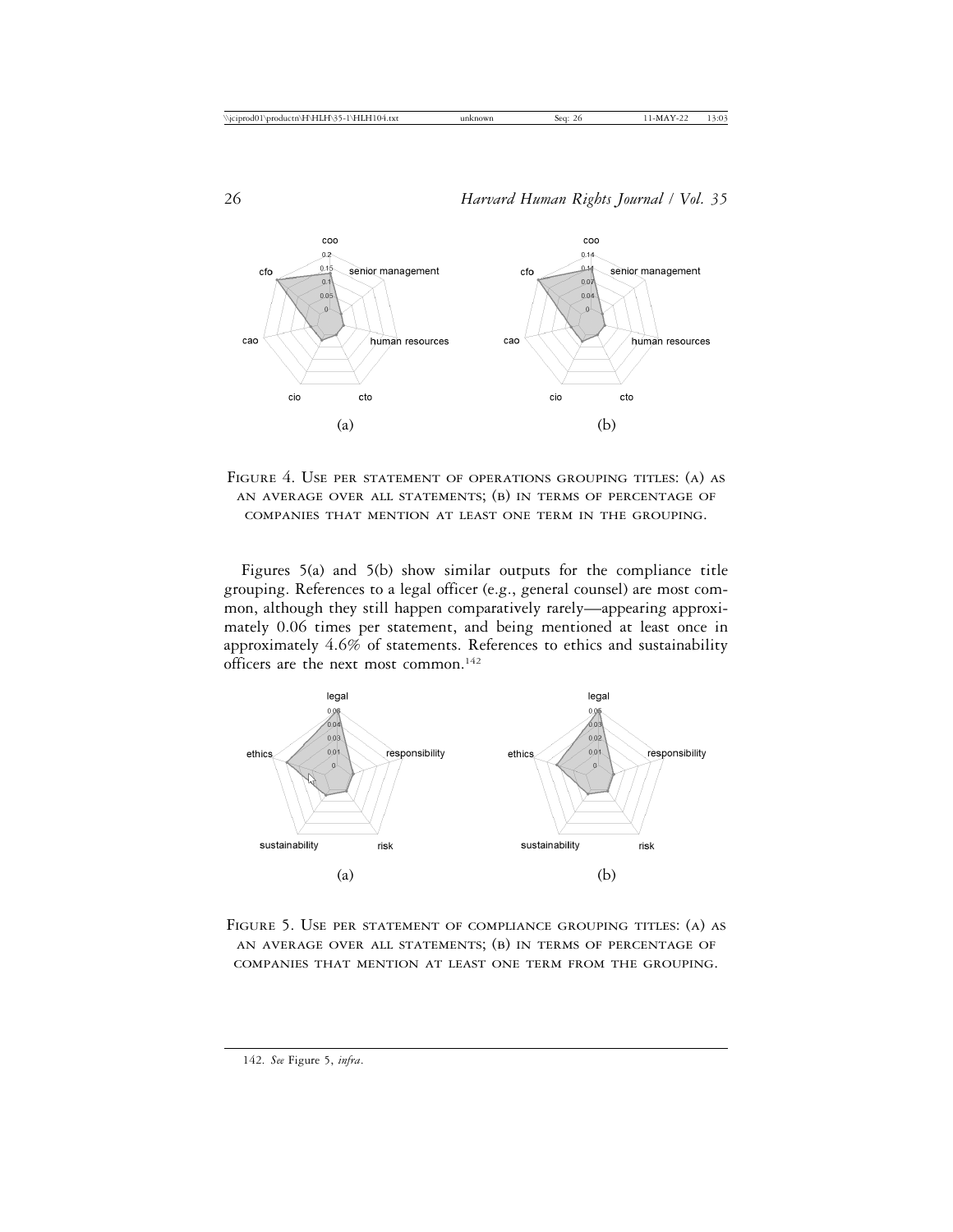The study yielded additional findings with respect to the coverage of suggested and anchor concepts (Dimension (3)). First, the Authors considered the topics found by the topic modeling algorithm (Table 2).<sup>143</sup> Four topics that emerged could be classified as "expected," based on the recommended discussion topics in the MSA itself:<sup>144</sup> ethical sourcing (about 5%) of the corpus), compliance (about 9% of the corpus), policies and procedures on ethical employee recruitment (about 17% of the corpus), and risk management through supplier review (28% of the corpus).

The fifth topic, which is approximately 10% of the text corpus created by combining all statements, is not a suggested topic;<sup>145</sup> rather, it is identifiable as "reputation enhancement."146 The topic discusses the UN Guiding Principles, human rights, and the UN Global Compact.<sup>147</sup> This is significant in that the algorithm has found that the substantive content of statements is being driven by something beyond the parameters of the MSA itself, or even domestic law in the UK or other countries where the company may operate. This topic suggests that companies themselves are linking their responses to human trafficking (or at least how they are talking about their responses to human trafficking) with larger, global initiatives aimed at protecting human rights in the business context.

Moving on to the predefined concepts, the most often-used terms within the "MSA-suggested" concept group relate to corporate structures, which were mentioned on average 19.33 times per statement (Figure 6(a)). The least often used terms were those in the "effectiveness" group, appearing approximately once per statement (Figure  $6(a)$ ). For example, statements do not discuss due diligence, metrics, or training extensively. That said, most statements include at least one mention of terms within those groupings. Figure 6(b) illustrates that the largest percentage of statements discuss policies (94.27%) and structure (93.71%). A large percentage (89.75%) also discuss risk management, and more than 70% discuss due diligence, metrics, and training (Figure 6(b)). The smallest percentage (approximately 50%) discuss effectiveness (Figure 6(b)).

<sup>143.</sup> For more details, *see* Technical Appendix, *infra*, Table 2 and accompanying text.

<sup>144.</sup> *See* MSA Practical Guidance, *supra* note 11, § 54(5).

<sup>145.</sup> *Id.*

<sup>146.</sup> *See* Figure 8, *infra*.

<sup>147.</sup> *Id.*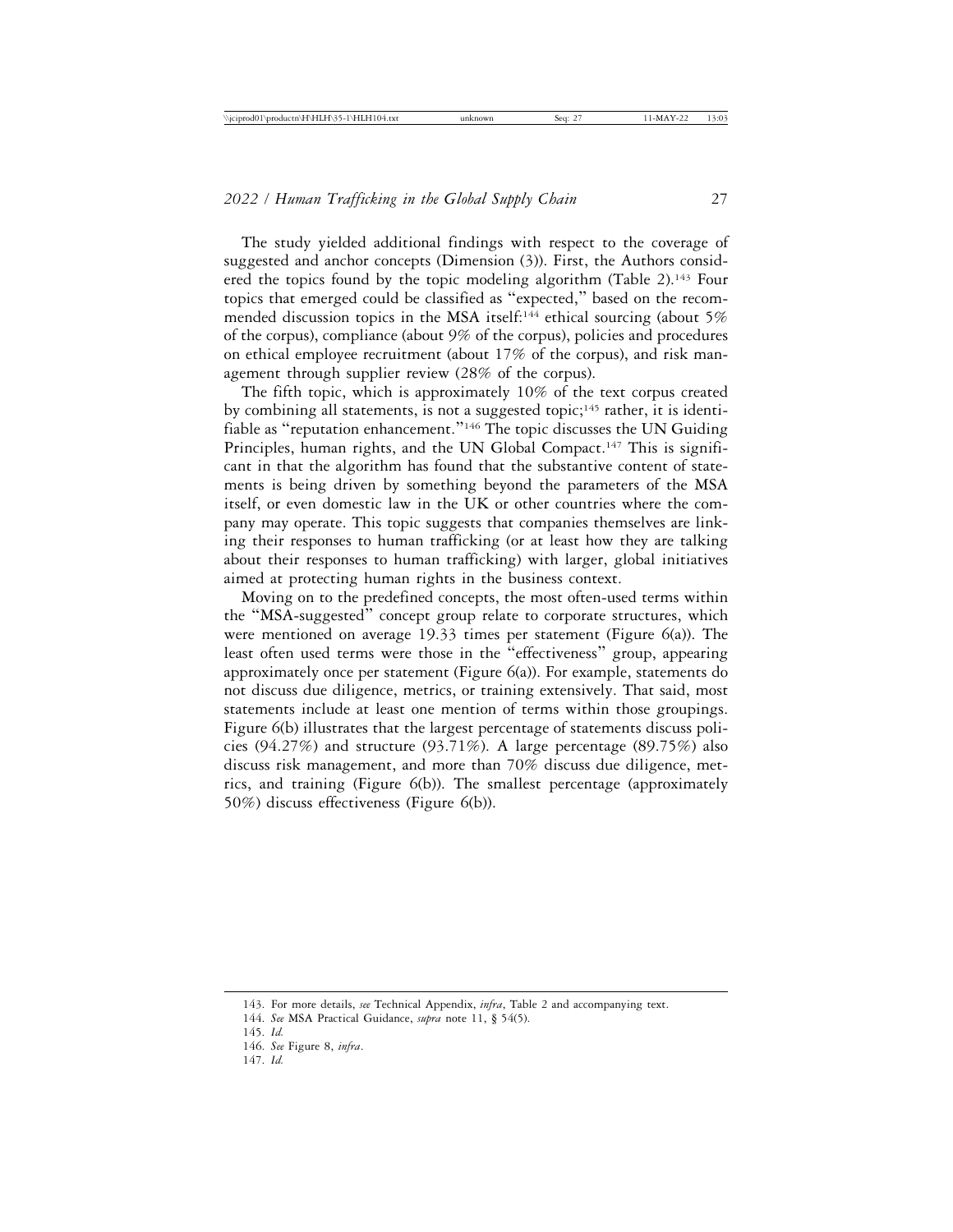

FIGURE 6. USE PER STATEMENT OF TERMS IN THE "SUGGESTED" CONCEPT GROUP: (A) AS AN AVERAGE OVER ALL STATEMENTS; (B) IN TERMS OF PERCENTAGE OF COMPANIES THAT MENTION AT LEAST ONE TERM IN THE GROUPING.

Delving deeper into terms associated with the "policies" concept group, most statements reflect positioning as issues of business policy around business integrity (Figure 7(a) and 7(b)). Few statements are concerned with discussing actionable policies, such as a whistleblowing policy or corrective action and remediation (Figure 7(b)). One possible explanation for this is the vast difference in the level of resources needed to draft a company code or corporate policies and procedures (the MSA compliance program that exists on paper) versus the financial, personnel, and staffing commitments needed to effectively implement, monitor, and enforce compliance with that program at the operational level. That said, truly effective compliance programs require both policies and execution.<sup>148</sup>

<sup>148.</sup> *See, e.g.*, U.S. Sentencing Comm'n, Federal Sentencing Guidelines Manual, Effective Compliance and Ethics Program, § 8.B.2.1(a), (b) (specifying that effective programs require policies and procedures, the commitment of high level company officials, and due diligence to implement and enforce the program).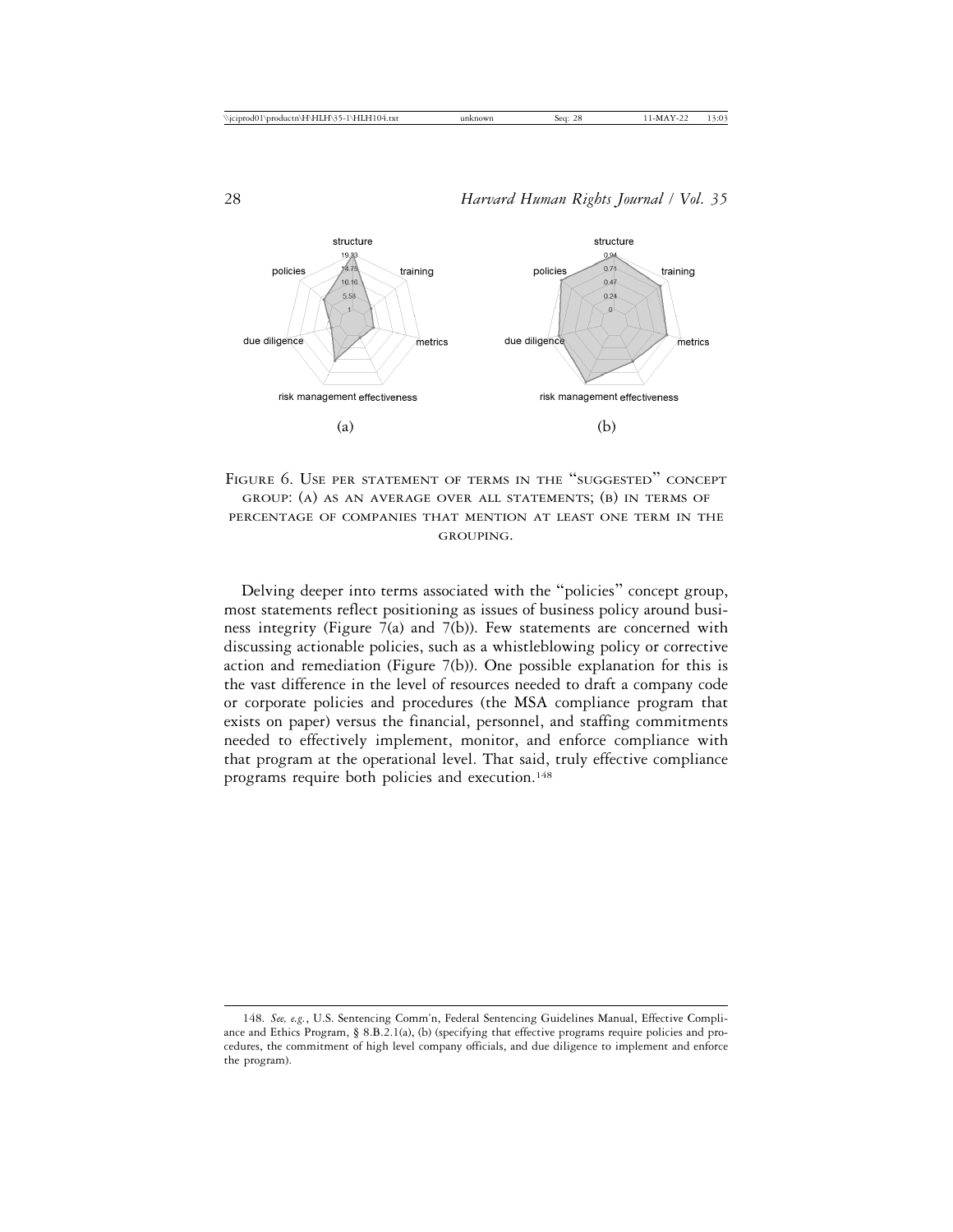

FIGURE 7. USE PER STATEMENT OF TERMS IN THE POLICIES SUBGROUP OF THE "SUGGESTED" CONCEPT GROUP: (A) AS AN AVERAGE OVER ALL STATEMENTS; (B) IN TERMS OF PERCENTAGE OF COMPANIES THAT MENTION AT LEAST ONE TERM IN THE GROUPING.

A similar analysis was performed on "anchor" (reputation enhancement) concepts. As Figure 8(a) illustrates, anchoring around international human rights treaties is the strongest, with on average 2.65 mentions per statement. Also identified was the presence of collaboration-related terms—such as "collaboration," "third party," and "partner"—which appeared in approximately 50% of all statements (Figure 8(b)). This high percentage suggests some level of engagement or partnership outside the companies themselves.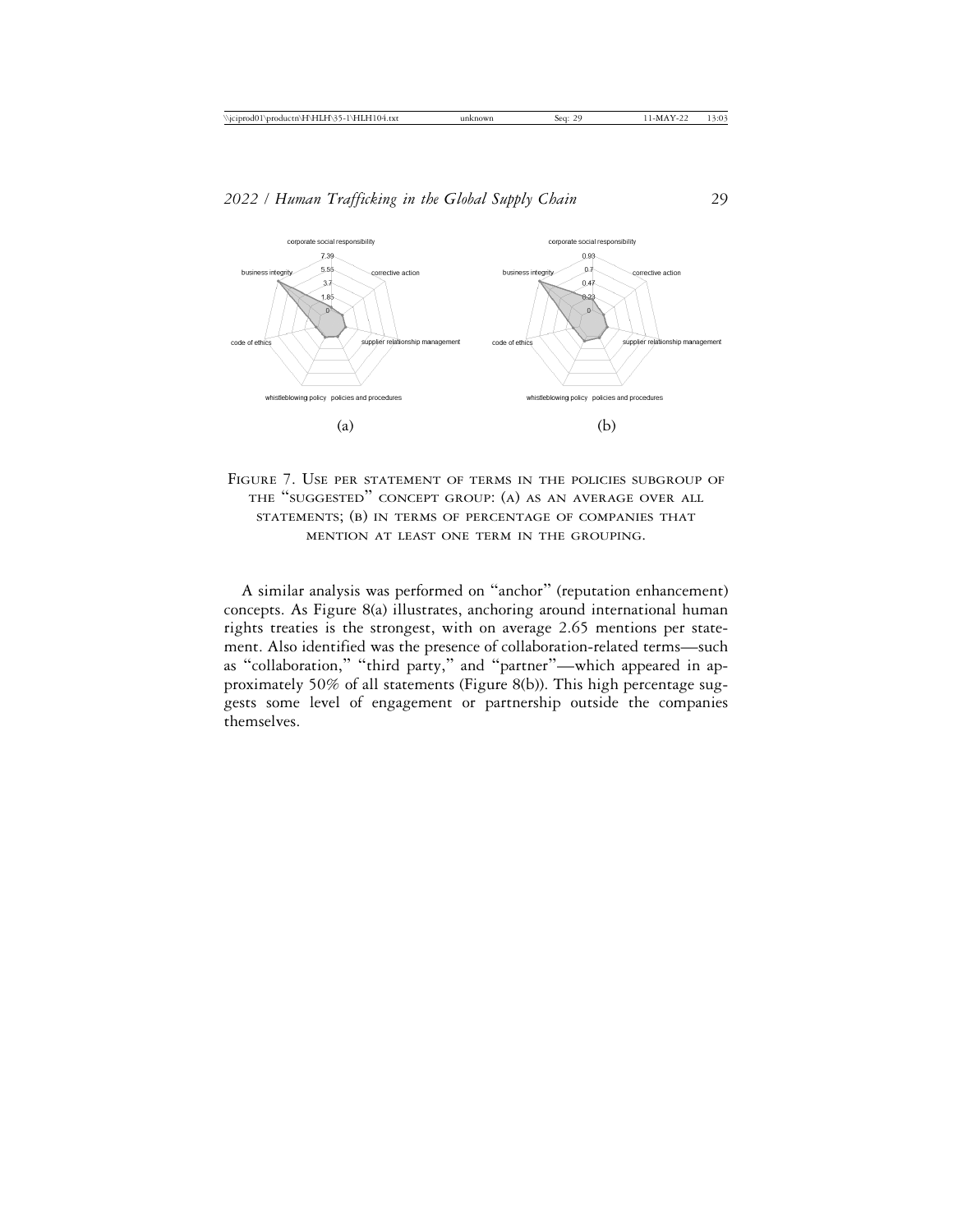

FIGURE 8. USE PER STATEMENT OF TERMS IN THE "REPUTATION ENHANCEMENT" CONCEPT GROUP: (A) AS AN AVERAGE OVER ALL STATEMENTS; (B) IN TERMS OF PERCENTAGE OF COMPANIES THAT MENTION AT LEAST ONE TERM IN THE GROUPING.

These empirical results paint an interesting picture of how widely companies differ in their interpretation of their statutory disclosure obligations under the MSA. Based on the results from the topic modeling analysis and the in-depth analysis of the use of various concept and title groupings, it is clear that many companies go beyond the suggested concepts and use their MSA statements to make broader assertions about their approaches to considering the risks of human trafficking in their supply chains. A significant percentage of the corpus of statements also reference "anchor" concept groups associated with international human rights initiatives as part of that process (Table 2). Some companies appear to use a wide range of titles and the word count of their MSA statements<sup>149</sup> to signal higher organizational commitment to the motivating spirit behind the MSA. Yet, at the same time, a large percentage of companies also do not comply even with the minimal statutory requirement of reflecting board approval of the statement itself.150

#### **CONCLUSION**

Although this analysis barely scratched the surface of the types of analytics that can be performed and the questions that can be considered with this methodology, the Authors hope that the foregoing demonstrates proof of concept for a machine learning approach in the human rights context that

<sup>149.</sup> *See* Technical Appendix, *infra*, Figure 9.

<sup>150.</sup> *See infra* note 151 and accompanying text.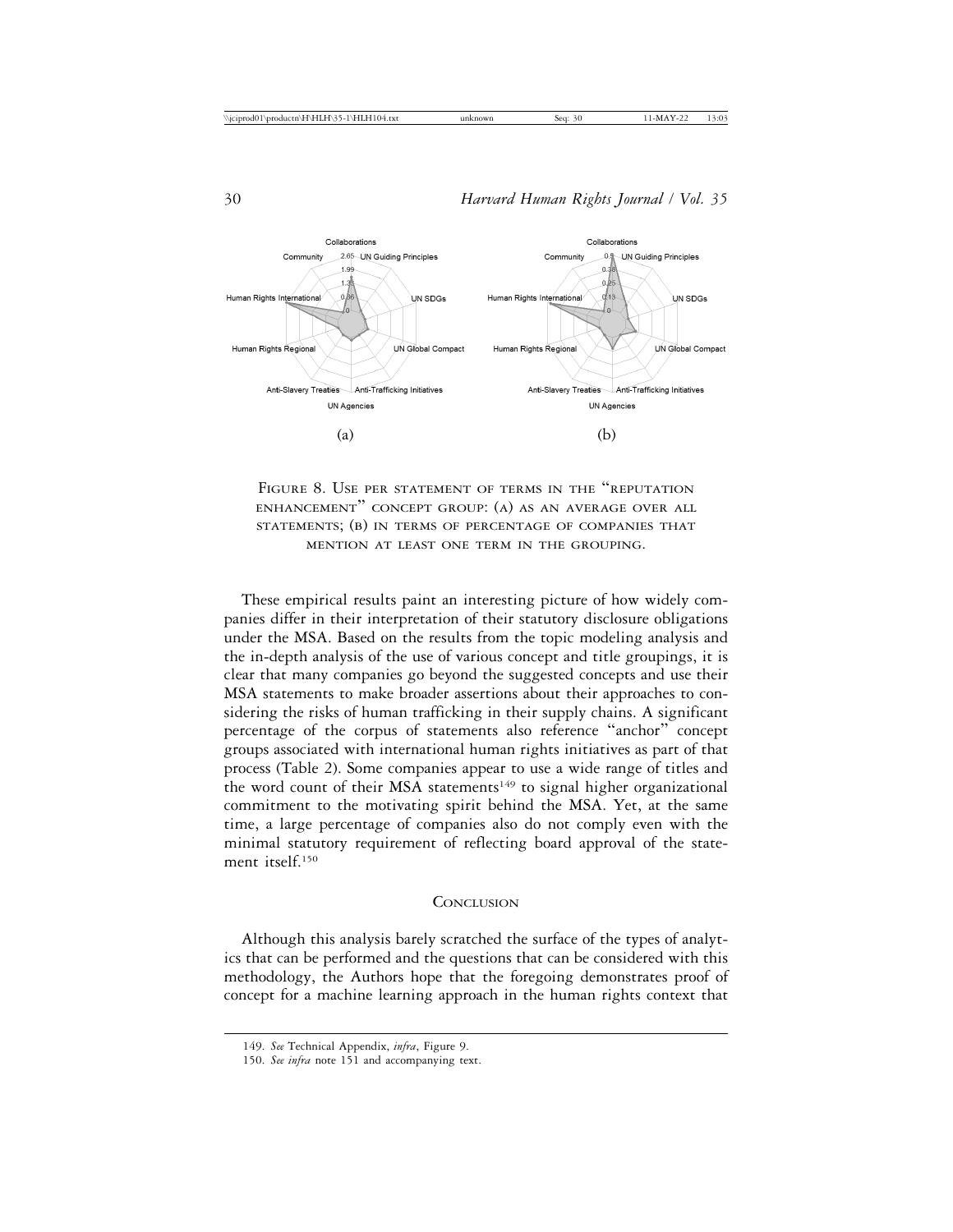offers considerable promise for broader future applications. The methodology of applying topic modeling and advanced text analytics can be used to help a variety of stakeholders (e.g., legislators, regulators, businesses, NGOs, suppliers, customers, and civil society) understand the results the MSA actually yielded.

That said, reporting data cannot be analyzed if it is not provided in the first place, which has proven to be a problem that limits the effectiveness of the MSA. Although filing an MSA statement is mandated by law, the fact that the mandate at present is not easily legally enforced appears to limit the seriousness with which some companies took even the limited statutory mandate.151 Only 62% contained the required reference to the company's board, which seems remarkably low for such a simple mandate.<sup>152</sup> This suggests that some companies may see MSA statements as more akin to selfdirected CSR communications, at least insofar as the communications themselves exceed the statutory minima. Although suboptimal from a compliance perspective, there is evidence that CSR communications ultimately influence company behavior, such that even "nudging" companies to consider trafficking issues will have long-term value.<sup>153</sup> For example, the "race to the top"154 originally contemplated by the MSA's legislative drafters might be seen as being reflected in rankings spurring competition among industry peers to demonstrate greater and greater commitments to antitrafficking efforts.155

The UK government and other stakeholders should implement more effective measures to ensure that all covered companies perceive the "nudge." Examples include specifying mandatory reporting categories, centralizing data collection, verifying whether statements have been issued by covered

154. *See* MSA Practical Guidance, *supra* note 11, at 5.

155. *See, e.g.*, Francis Churchill, *M&S is Best FTSE 100 for Tackling Modern Slavery*, SUPPLY MAN-AGEMENT (Oct. 23, 2018), https://www.cips.org/supply-management/news/2018/october/ms-is-bestftse-100-for-tackling-modern-slavery/ [https://perma.cc/WP3D-GGG4].

<sup>151.</sup> *See, e.g.*, MSA: Five Years of Reporting, *supra* note 61, at 2 (noting that "[d]espite six years of persistent non-compliance by two in five (40%) of companies, not one injunction or administrative penalty (such as exclusion from lucrative public procurement contracts) has been applied to a company for failing to report") (emphasis in original).

<sup>152.</sup> *Id.* This dovetails with the Authors' findings that only 62% of statements made the necessary reference to the company board, for example. *See supra* note 140 and accompanying text.

<sup>153.</sup> See, e.g., Visa Penttilä, Aspirational Talk in Strategy Texts: A Longitudinal Case Study of Strategic *Episodes in Corporate Social Responsibility Communication*, 59 Bus. & Soc'y 67, 88–89 (2020) (noting that "[t]he creation of documents that establish aspirations raise expectations of future texts that will address whether and how such aspirations have materialized . . . documents therefore become a part of an ongoing cycle of organizational communications that keeps CSR issues on the agenda from year to year"); Schoeneborn, Morsing & Cane, *supra* note 125, at 15 (noting that "discrepancies between a firm's CSR communication and CSR practices should not be condemned prematurely as mere 'greenwashing' . . . . Instead . . . such discrepancies are an important driver for organizational change and thus also larger social change. Especially when firms engage in prospective talk about their CSR aspirations (what they can be held accountable for later on), they pave the way for the materialization of these aspirations in and through CSR practices . . .").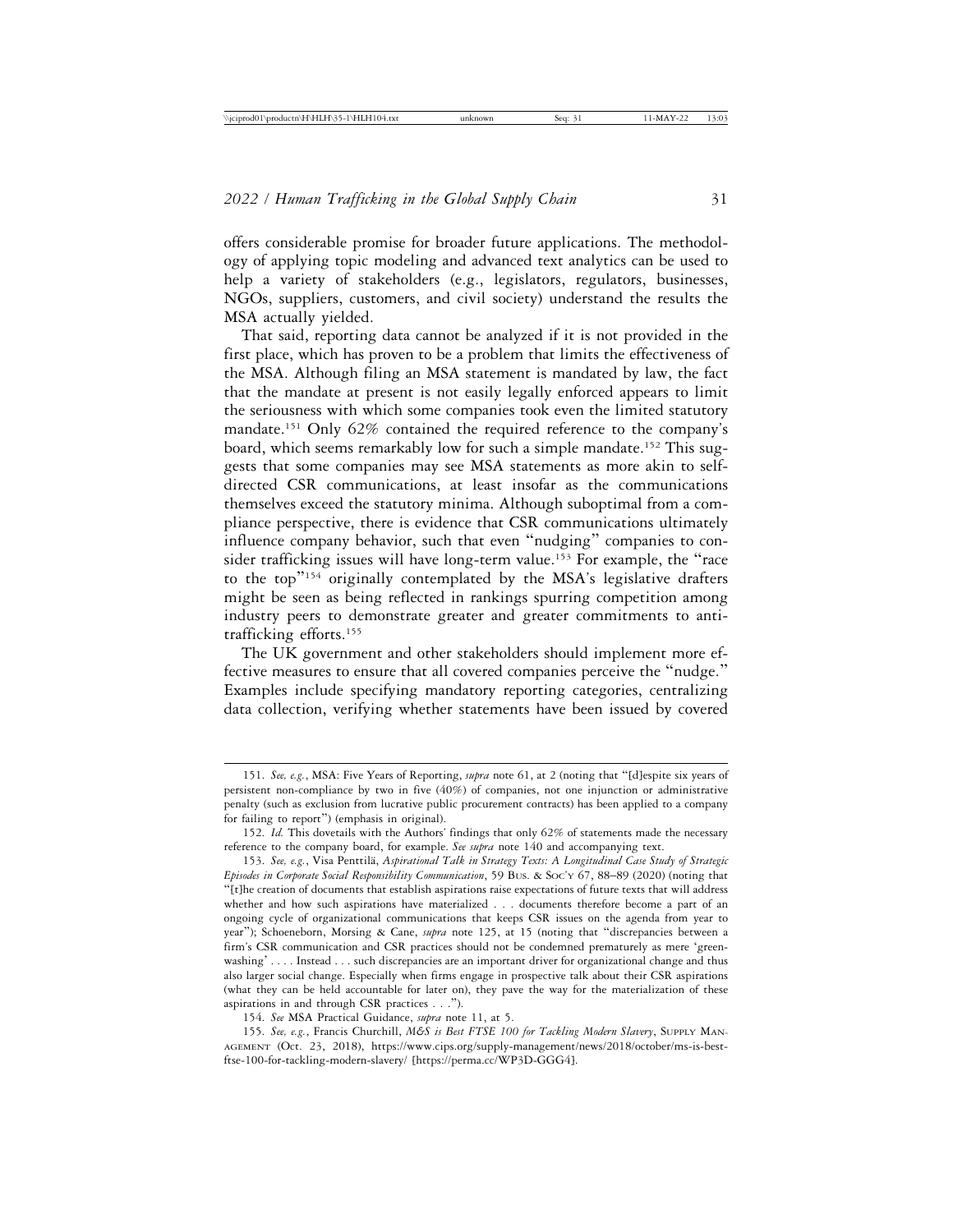companies, and taking enforcement measures against those who fail to do so.

Much work remains in this important area relating to the violation of what unquestionably are fundamental human rights<sup>156</sup> in the modern global business supply chain. Admittedly, it can take many years for the "full impact" of a new law to become known.<sup>157</sup>

The MSA's reporting requirements have been in place only for a handful of years, and the data suggests that these reporting requirements may not be widely known or understood.<sup>158</sup> The substantive content of reports likely will evolve over time as the legal requirements are updated and industry awareness continues to grow.

There will also likely be structural changes to the MSA's requirements in the future. Following an independent review by experts, who made eighty recommendations for reform,159 the UK government has indicated that it will undertake a number of changes to the statute. In March 2021, the UK government created a government registry to house the statements, in contrast to the current requirement that statements merely be published on company websites or provided upon request.160 Together with a uniform filing deadline,<sup>161</sup> this should make it easier to determine whether or not a covered entity has generated and issued a responsive MSA statement.

A greater public commitment to regulatory enforcement also would send a clear message that the government takes seriously the corporate obligation to report about human trafficking. This could take the form of using more fully and creatively the policymaking authority vested in the Independent Anti-slavery Commissioner created by the MSA in the commercial setting,162 or responding specifically to high profile cases. Meaningful enforcement also may be linked to specific human rights situations around the globe. For example, in early 2021 the UK Foreign Minister released a public statement relating to the persecution of Uighur Muslims in China, many of whom had been relocated to vocational training centers, where they al-

<sup>156.</sup> *See* Universal Declaration of Human Rights, G.A. Res. 217 (III) A, U.N. Doc. A/RES/810 (Dec. 10, 1948), art. 4 ("No one shall be held in slavery or servitude; slavery and the slave trade shall be prohibited in all their forms.").

<sup>157.</sup> Todres, *supra* note 78, at 95.

<sup>158.</sup> *See* 2019 Home Secretary Response, *supra* note 132, at ¶¶ 22–30 (discussing actions to address gaps in MSA reporting, both in terms of outright failures to issue the required statements as well as deficiencies in substantive reports themselves).

<sup>159.</sup> *See* 2019 Independent MSA Review, *supra* note 84.

<sup>160.</sup> *See* UK Home Office, *Government Launches Modern Slavery Statement Registry*, GOV.UK, (Mar. 11, 2021), https://www.gov.uk/government/news/government-launches-modern-slavery-statement-registry; MSA 2015, *supra* note 11, §§ 54(7), (8) (prior reporting provisions). Note that the UK government's database incepts with 2020 filings, whereas the database created for this analysis covers the period 2016 to 19. *See* UK Home Office, *Guidance: Process for Submitting a Government Modern Slavery Statement*, GOV.UK, (May 6, 2021), https://www.gov.uk/government/publications/process-for-submitting-a-government-modern-slavery-statement/process-for-submitting-a-government-modern-slaverystatement (detailing filing requirements).

<sup>161. 2019</sup> Home Secretary Response, *supra* note 132, ¶ 33.

<sup>162.</sup> *See* MSA 2015, *supra* note 8, §§ 40–44.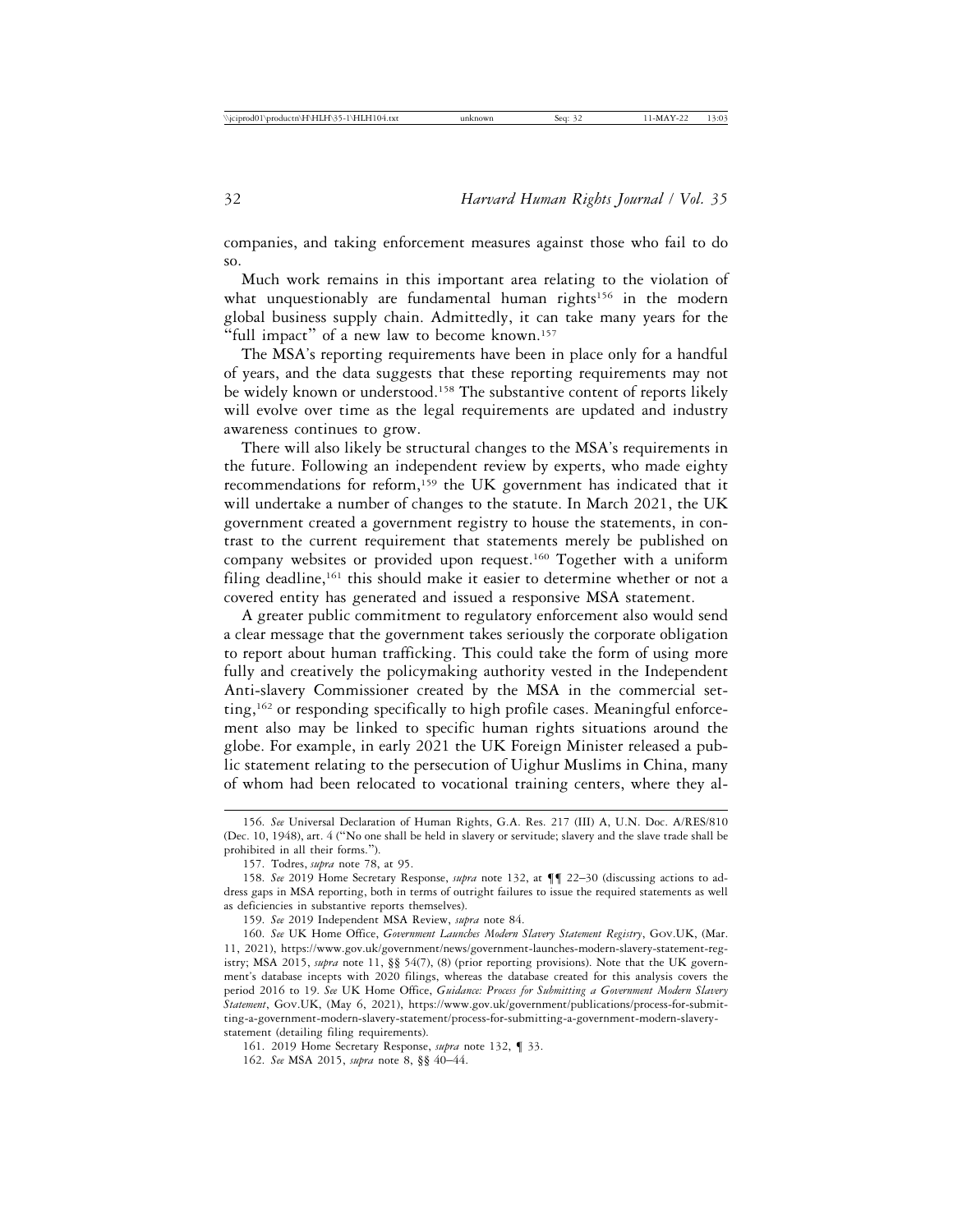legedly have been subjected to extreme political "re-education" as well as forced labor. The Foreign Minister noted that companies doing business with firms operating in China's Xinjiang region faced "a real risk of businesses and public bodies around the world—whether it's inadvertently or otherwise—sourcing from suppliers which are complicit in the use of forced labour."163 Firms could be fined or barred from government contracts for failing to comply with the MSA's disclosure obligations in relation to products sourced from Xinjiang.164

The global supply chain crisis brought on by the Covid-19 pandemic certainly is having an impact on anti-trafficking priorities for the private sector, and obviously this should be accounted for in the process.<sup>165</sup> That said, the reporting requirements of the MSA are minimal and should be enforced, if for no other reason than the fact that the Covid-19 pandemic itself is making human trafficking far worse.<sup>166</sup>

A harder question is how to improve the quality of statements provided. The independent governmental review suggested that many companies' statements were merely perfunctory: "[w]hile [the MSA] has contributed to greater awareness of modern slavery in companies' supply chains, a number of companies are approaching their obligations as a mere tick-box exercise . . . . "<sup>167</sup> The review therefore recommended, *inter alia*, that corporate reporting on all six of the optional topical areas become mandatory.168

The machine learning analysis discussed above supports revising the MSA to require mandatory reporting on specified reporting areas, given the wide disparities in the interpretation of the statutory mandate around the types of information reported. But a number of indicators suggest that the MSA is suboptimal in other respects as well. For example, MSA statements vary considerably in their length, as well as their complexity and detail on which anti-trafficking topics are addressed, engagement by key corporate

<sup>163.</sup> *See* Charlie Hart, *Fines Threat for Slavery Law Non-Compliance*, SUPPLY MANAGEMENT (Jan. 12, 2021), https://www.cips.org/supply-management/news/2021/january/firms-face-fines-for-slavery-lawnon-compliance/ [https://perma.cc/V59D-BLTJ].

<sup>164.</sup> *Id*.

<sup>165.</sup> For example, one recent study of 500 managers of firms covered by the MSA found that "modern slavery remain[ed] a lower priority compared with commercial and operational concerns," even as supply chain mapping increased as a consequence of the pandemic. Bruce Pinnington, Joanne Meehan & Alex Trautrims, *Implications of Covid-19 for Modern Slavery Challenges in Supply Chain Management*, MODERN SLAVERY AND HUM. RTS. POL'Y AND EVIDENCE CTR. at 5 (July 2021), https://modernslaverypec.org/assets/downloads/MSPEC-Supply-Chain-Management-Full-Report.pdf [https://perma.cc/ 6G4Q-6KAT].

<sup>166.</sup> *See, e.g.*, U.N. Off. on Drugs and Crime, *Impact of the Covid-19 Pandemic on Trafficking in Persons*, UNITED NATIONS (July 8, 2021), https://www.unodc.org/unodc/en/frontpage/2021/July/covid-19-and-crime\_-the-impact-of-the-pandemic-on-human-trafficking.html [https://perma.cc/8XZ3- B4W4].

<sup>167. 2019</sup> Independent MSA Review, *supra* note 84, ¶ 15.

<sup>168.</sup> *Id.* at 23, Recommendation 18 (suggesting changes to MSA § 54(5) whereby the optional "'may' should be changed to 'must' or 'shall', with the effect that the six areas set out as areas that an organisation's statement may cover will become mandatory. If a company determines that one of the headings is not applicable to their business, it should be required to explain why.").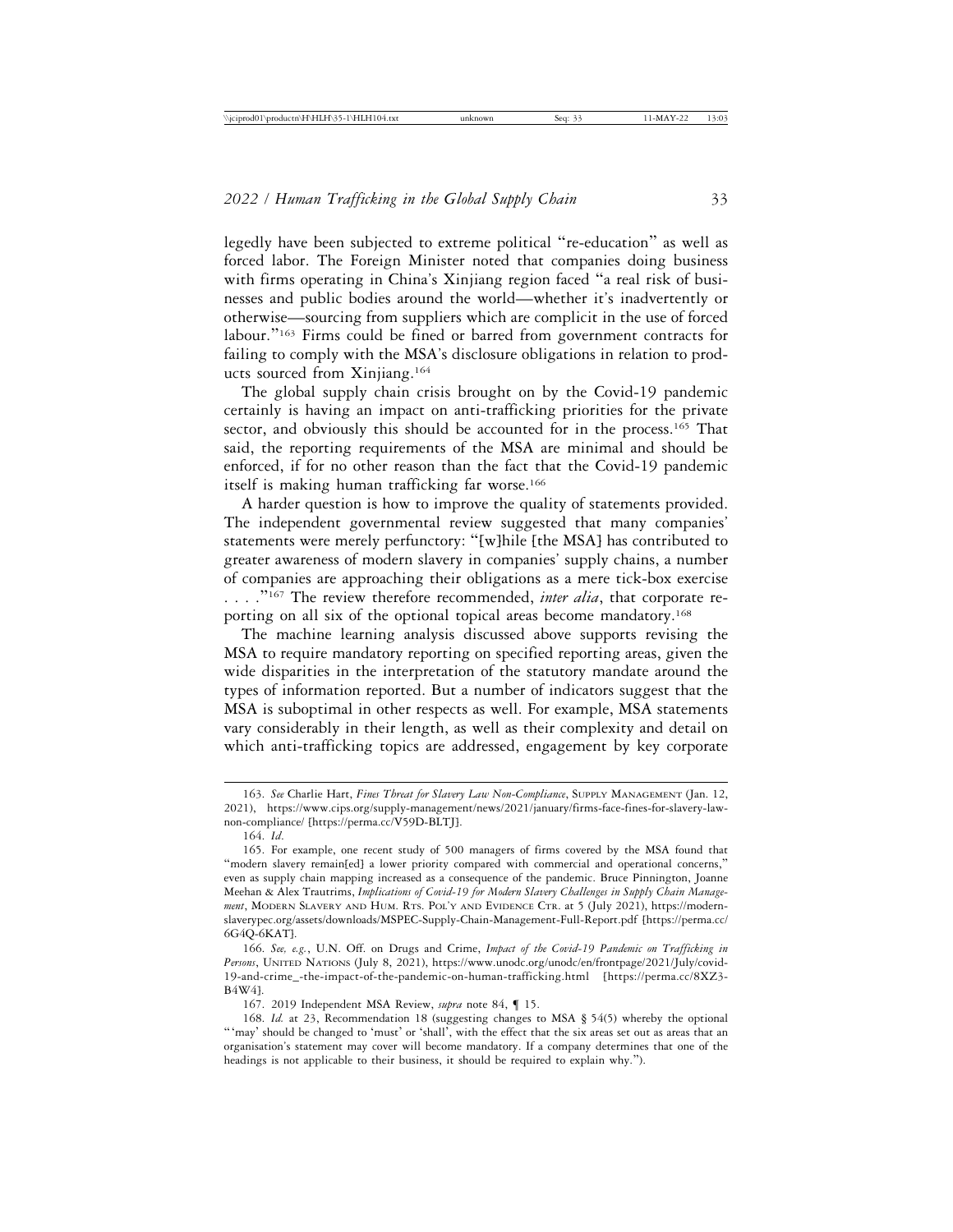actors and officers, and in many other respects. These disparities arise even though those MSA statements were generated pursuant to identical statutory requirements.

This finding itself is counter-intuitive. As a general matter, legislative texts should be understood and followed in a similar way by all to whom their legal requirements apply. Indeed, this is one benefit of lawmaking through statute, as opposed to common law evolution through the courts. Such uniformity is a fundamental predicate of statutory interpretation, as noted in formal guidance for legislators<sup>169</sup> as well as case law on statutory interpretation.170 Businesses even seek to create uniform laws themselves through lobbying in order to achieve regulatory consistency.171 By effectively allowing corporate reporters to "opt out," the UK government limited the data generated to those topics that companies felt most comfortable discussing (i.e., topics which reflected well on the company and bolstered its reputation). This created a significant gap in the information available to assess how meaningfully companies actually take their anti-trafficking commitments.

The analytic disparities and information gaps suggest that a fundamental predicate of the UK's legislative approach may have been flawed. The government's original expectation was that "consumers, investors and Non-Governmental Organizations [will] engage and/or apply pressure where they believe a business has not taken sufficient steps."172 Theoretically, accountability in the court of "public opinion" should help to reduce incidences of trafficking.173 Rather than specifying reporting metrics, the UK legislators sought "to create a race to the top by encouraging businesses to be transparent about what they are doing, thus increasing competition to drive up standards."174 Some criticize this approach as insufficient, arguing that although disclosure is necessary, laws like the MSA nevertheless have

<sup>169.</sup> *See, e.g.*, CONG. RSCH. SERV., STATUTORY INTERPRETATION: THEORIES, TOOLS, AND TRENDS, R45153, at 23 (2018) (noting that "[c]ourts will generally try to give identical terms the same meaning throughout a statute").

<sup>170.</sup> *See, e.g.*, Robers v. United States, 572 U.S. 639, 643 (2014) ("Generally, 'identical words used in different parts of the same statute are . . . presumed to have the same meaning'" (quoting Merrill Lynch, Pierce, Fenner & Smith Inc. v. Dabit, 547 U.S. 71, 86 (2006))); Rowan Companies, Inc. v. United States, 452 U.S. 247, 257 (1981) (noting that "substantially identical" statutory language should be interpreted uniformly by agencies enforcing those statutes).

<sup>171.</sup> *See, e.g.*, Esther Slater McDonald, *Industries Seek Uniform Federal Privacy Law to Preempt Inconsistent Patchwork of State Laws*, THE GLOBAL PRIVACY WATCH (July 15, 2019), https:// www.globalprivacywatch.com/2019/07/industries-seek-uniform-federal-privacy-law-to-preempt-inconsistent-patchwork-of-state-laws/ [https://perma.cc/6FLT-8CY6].

<sup>172.</sup> MSA Practical Guidance, *supra* note 11, at 6.

<sup>173.</sup> Alison Peters, *Checking In: How Soft Law and Corporate Social Responsibility are Filling Governance Gaps to Combat Human Trafficking in the Global Travel and Tourism Industry*, 49 GEO. J. INT'L L. 1487 (2018).

<sup>174.</sup> MSA Practical Guidance, *supra* note 11, at 5.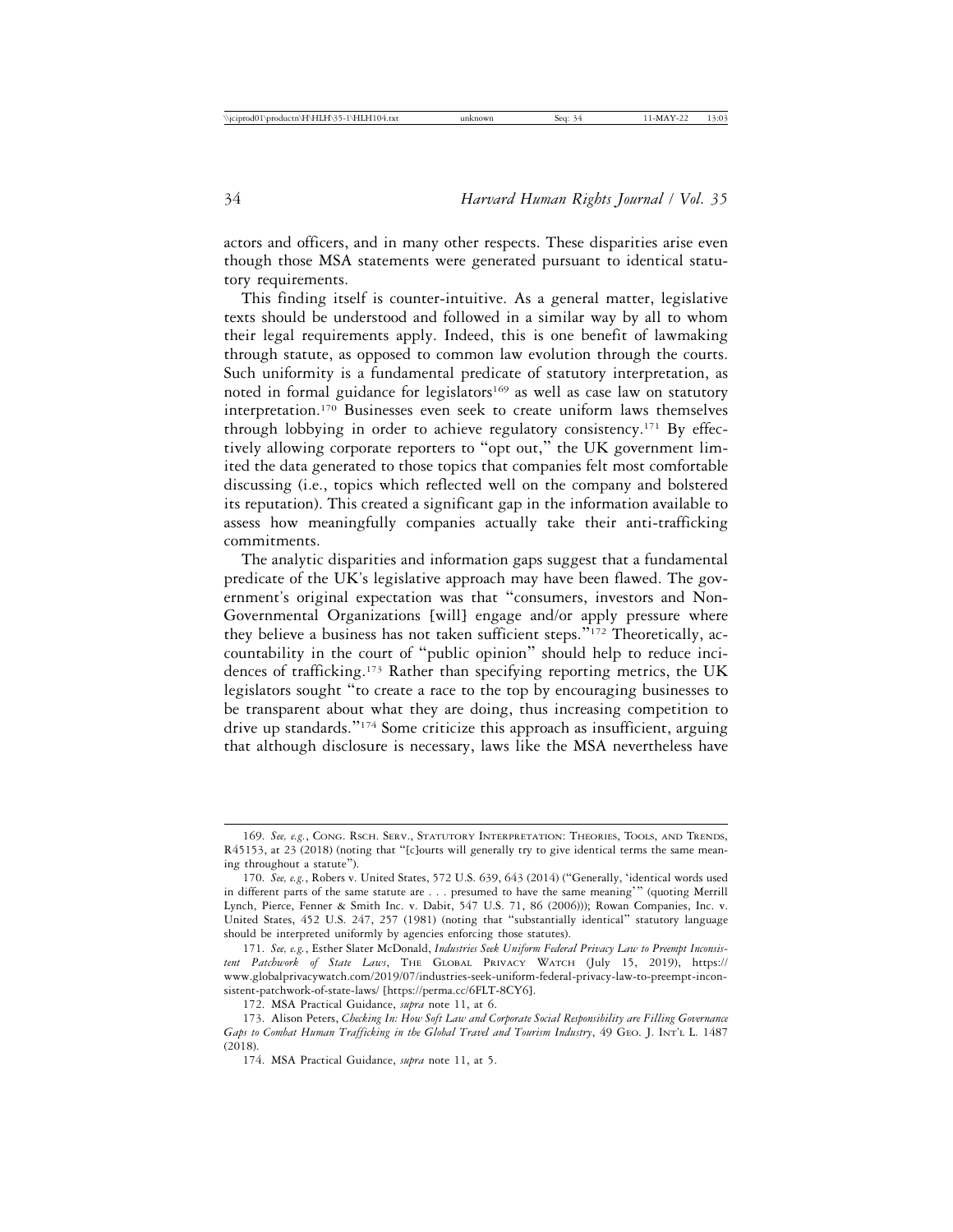failed so far to yield any real impact in preventing human trafficking in the supply chain.<sup>175</sup>

As an initial step, the UK Home Secretary already has agreed in principle to strengthen the reporting requirements, though details have not yet been provided.176 The government noted that further consultation is needed to "consider how to retain enough flexibility to accommodate the diversity of organisations in scope of the legislation as well as how best to ensure alignment of the UK's legislation with the requirements of other jurisdictions."177 The government also equivocated on recommendations that would strengthen enforcement of the MSA's compliance provisions.<sup>178</sup> No specific timeline exists; instead, legislative updates to the MSA will occur "as soon as Parliamentary time allows."<sup>179</sup>

The implications extend beyond more effectively revising the MSA itself, however, because large, global companies that transact business around the world often are covered by trafficking disclosure regulations in multiple jurisdictions. For example, the UK's experiment with an open-ended approach stands in contrast to a California anti-trafficking disclosure law that preceded the MSA by five years. The California Transparency in Supply Chains Act specifies five *mandatory* topics on human trafficking risks in the supply chain that statements must address:

- 1. Verification of product supply chains to evaluate and address risks of human trafficking and slavery, and disclosure if such verification was not conducted by a third party.
- 2. Auditing of suppliers to evaluate compliance with company standards for trafficking and slavery in supply chains, and disclosure if verification was not based on an independent, unannounced audit.
- 3. Certification by direct suppliers that materials incorporated into products comply with the laws regarding slavery and human trafficking of the country or countries in which they are doing business.

<sup>175.</sup> Business & Human Rights Resource Centre, *supra* note 59, at 3 (arguing that "transparency is necessary but relying on voluntary disclosure is insufficient to prevent even the worst forms of labour abuse").

<sup>176.</sup> *See* 2019 Home Secretary Response, *supra* note 132, ¶¶ 22–30.

<sup>177.</sup> *Id.* at ¶ 28.

<sup>178.</sup> *Id.* at ¶ 36 (stating that "the introduction of any new enforcement measures would need to be gradual, consistent with growing business awareness and the Government's continuing efforts to encourage this"). *See also id.* (noting that the government wanted "to avoid any unintended consequences—such as creating an overly compliance driven approach which might disincentivise disclosure of risks identified").

<sup>179.</sup> *Id.* at ¶ 21. At the time of writing, at least one formal proposal has been introduced. *See* Modern Slavery (Amendment) Bill 2021-2, HL Bill [32] cl. 1 (Gr. Brit.) (describing the Bill as aiming to "prohibit the falsification of slavery and human trafficking statements; to establish minimum standards of transparency in supply chains in relation to modern slavery and human trafficking; to prohibit companies using supply chains which fail to demonstrate minimum standards of transparency; and for connected purposes").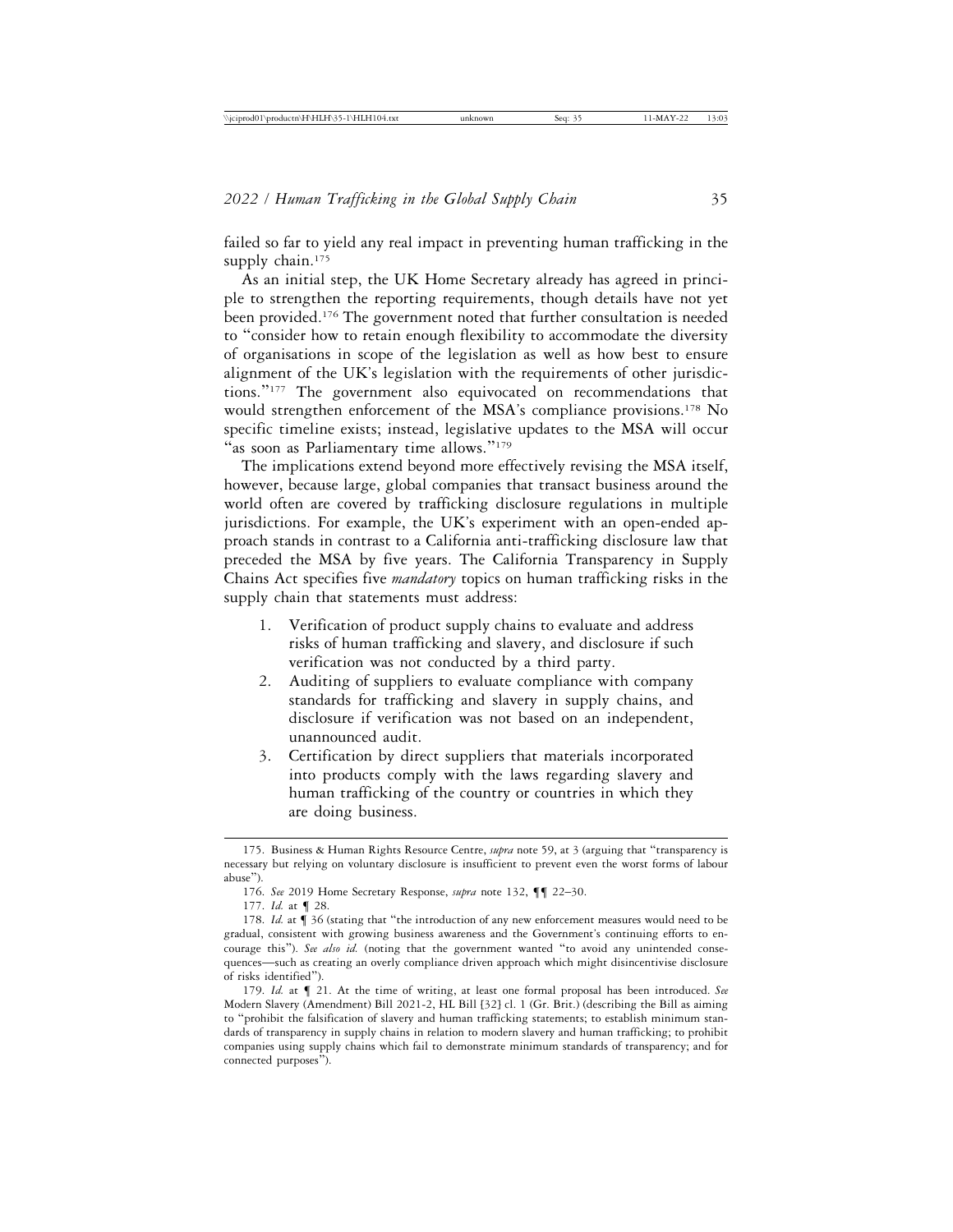- 4. Internal accountability standards and procedures for employees or contractors failing to meet company standards regarding slavery and trafficking.
- 5. Training on human trafficking, slavery, and risk mitigation for company employees and management with direct responsibility for supply chain management.<sup>180</sup>

California's law is less broadly applicable in the global setting, in that it is a state law within the United States, as opposed to a federal law. Its application is also restricted to companies conducting business in California who self-identify on their tax returns as retail sellers or manufacturers and who have annual worldwide gross receipts of USD\$100 million or more.<sup>181</sup> That said, California's law provides significantly more guidance to reporting companies on what they must include in their anti-trafficking disclosure statements.<sup>182</sup>

California is not alone in making certain disclosure topics mandatory. Perhaps as part of an emerging global trend toward increased corporate reporting around human rights obligations,<sup>183</sup> more recent laws and legislative proposals on corporate reporting around human trafficking also make these kinds of specific parameters mandatory. Australia's 2018 law, for example, requires disclosure of slavery and trafficking-related topics such as risk assessment, due diligence and remediation, and the effectiveness of mitigation strategies undertaken.184 And since 2017, a broad duty of human rights "vigilance" imposed on large French companies and companies doing business in France certainly would include human trafficking, though the duty is broader and mandates due diligence and risk mitigation as well as disclosure.185

184. *See* Australia MSA 2018, § 16(1), *supra* note 86 (setting forth mandatory criteria for statements). Australia's reporting threshold is AUS \$100 million. *Id.* at § 3. For more details on Australia's requirements, *see* Australian Government Department of Home Affairs, Commonwealth Modern Slavery Act 2018 Draft Guidance for Reporting Entities, https://www.homeaffairs.gov.au/criminal-justice/files/ modern-slavery-reporting-entities.pdf [https://perma.cc/KU7J-9DV7] (providing more detailed commentary for reporting on required topics of organizational structure, operations, and supply chains).

185. See Loi 2017-399 du 27 mars 2017 relative au devoir de vigilance des société mères et des entreprises donneuses d'ordre [Law 2017-399 of March 27, 2017 on the Corporate Duty of Vigilance], *translated in The Responsible and Ethical Private Sector Coalition against Trafficking*, https://respect.international/french-corporate-duty-of-vigilance-law-english-translation/ [https://perma.cc/ 8W4E-K442] (requiring corporate plans that specify "reasonable vigilance measures to allow for risk identification and for the prevention of severe violations of human rights" as well as risk mapping and mitigation measures in the supply chain). For a detailed discussion of the French law, *see* Elise Groulx Diggs, Mitt Regan & Beatrice Parance, *Business and Human Rights as a Galaxy of Norms*, 50 GEO. J. INT'L L. 309 (2019).

<sup>180.</sup> *See* CTSCA 2010, § 3, *supra* note 85.

<sup>181.</sup> *Id.* at § 3(a)(1).

<sup>182.</sup> For a more detailed comparison of the MSA and CTSCA, *see* Julia Planitze, *Trafficking in Human Beings for the Purpose of Labour Exploitation: Can Obligatory Reporting by Corporations Prevent Trafficking?*, 34 NETH. Q. HUM. RTS. 318 (2016).

<sup>183.</sup> *See, e.g.*, Rae Lindsay, Anna Kirkpatrick & Jo En Low, *Hardly Soft Law: The Modern Slavery Act 2015 and the Trend Towards Mandatory Reporting on Human Rights*, 18 BUS. L. INT'L 29 (2017).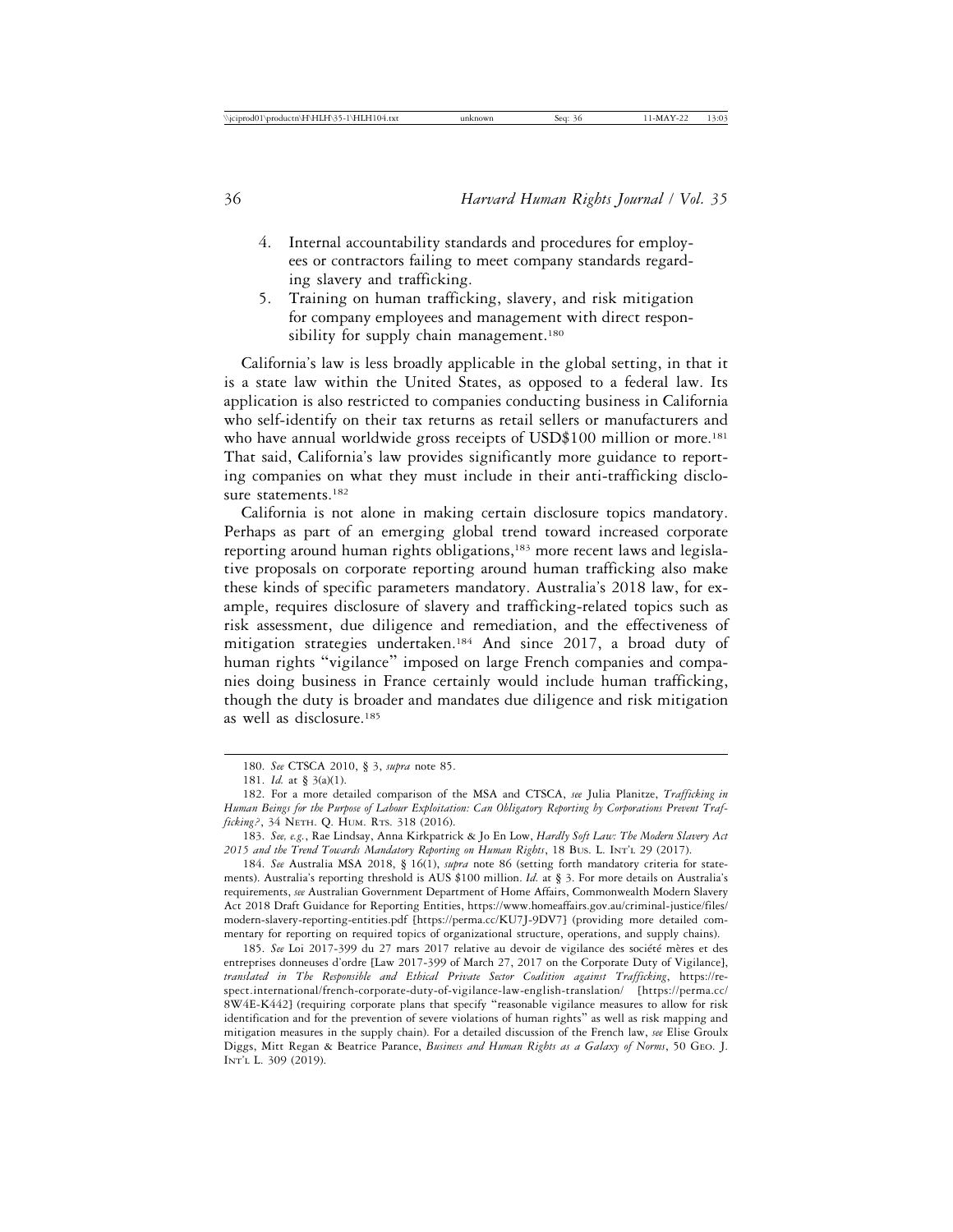It is critical to ascertain and legislatively prescribe the right balance of obligatory versus selective reporting because significant development in this arena is on the near horizon in a number of other jurisdictions. Apart from stalled federal legislation in the United States,<sup>186</sup> for example, regulation around supply chain disclosures also is being considered at the state level.187 Legislation pending in Canada also mandates reporting on the company's structure and business, policies, forced labor risks and mitigation and remediation efforts, and training initiatives.<sup>188</sup> Similar proposals are pending in Hong Kong189 and other countries.190 Supply chain disclosures also may arise from broader forthcoming human rights mandates not specific to modern slavery, such as the EU directive requiring member states to enact legislation requiring large public interest entities to report on nonfinancial issues such as human rights.<sup>191</sup> Other proposals in the EU would create specific (and mandatory) human rights due diligence obligations that would apply throughout the Union.<sup>192</sup>

189. *See* Legislation to Criminalize All Forms of Slavery and Human Trafficking in Hong Kong, LC Paper No. CB(2)765/17-18(01), Jan. 11, 2018, art. 11 (H.K.), https://www.legco.gov.hk/yr17-18/chinese/panels/se/papers/secb2-765-1-ec.pdf [https://perma.cc/ZXC4-7QFA].

190. *See* Claire Methven O'Brien, *Transcending the Binary: Linking Hard and Soft Law Through A UNGPs-Based Framework Convention*, 114 AM J. INT'L L. UNBOUND 186, 186–87 (2020) (discussing, *inter alia*, proposals in Switzerland, Finland, and Germany relating to child labor and due diligence around human rights). *See also* Bill, Responsible and Sustainable International Business Act, No. 35761, May 6, 2021 (Neth.), https://www.tweedekamer.nl/kamerstukken/wetsvoorstellen/detail?id=2021Z04465&dossier= [https://perma.cc/CWQ6-TUSL] (proposing in the Dutch Parliament legislation, sponsored by four major political parties, that would impose duty of care on all Dutch companies to address human rights violations in their value chains).

191. *See* Directive 2014/95/EU, of the European Parliament and of the Council of 22 October 2014, amending Directive 2013/34/EU as regards disclosure of non-financial and diversity information by certain large undertakings and groups, No. L 330/1, Nov 15, 2014, art. 19(a)(1) (requiring "a nonfinancial statement containing information to the extent necessary for an understanding of the undertaking's development, performance, position and impact of its activity, relating to, as a minimum, environmental, social and employee matters, respect for human rights").

192. *See* Cecilia Navarra, *Corporate Due Diligence and Corporate Accountability* 6, European Value Added Assessment, EUR. PARLIAMENTARY RSCH. SERV. (Oct. 2020) https://www.europarl.europa.eu/ RegData/etudes/STUD/2020/654191/EPRS\_STU(2020)654191\_EN.pdf [https://perma.cc/2MPS-QFQE] (reporting findings of formal EU study suggesting that mandatory due diligence requirements would likely increase compliance with international human rights standards). *See also* Lise Smit et al., *Final Report, European Commission Study on Due Diligence Requirements Through the Supply Chain*, Feb. 2, 2020, https://op.europa.eu/en/publication-detail/-/publication/8ba0a8fd-4c83-11ea-b8b7-

<sup>186.</sup> *See* Business Supply Chain Transparency on Trafficking and Slavery Act of 2015, H.R. 3226, 114th Cong., 1st Sess., Jul. 27, 2015, § 3 (proposing amendments of the Securities Exchange Act of 1934 focused on mandatory "Disclosures relating to efforts To combat the Use of Forced Labor, Slavery, Trafficking in Persons, or the Worst Forms of Child Labor").

<sup>187.</sup> *See* Uniform Law Commission, Supply Chain Transparency Committee (2020), https:// www.uniformlaws.org/committees/community-home?CommunityKey=8b5ff376-8537-41c9-8dfb-928fd271d406 [https://perma.cc/L6BC-KDWF] (considering "the need for and feasibility of state legislation dealing with transparency in the context of international supply chains . . . dealing with reporting requirements for businesses with respect to human trafficking, child labor, or substandard production and facility standards . . . .").

<sup>188.</sup> *See* Senate of Canada, Bill No. S-211, An Act to enact the Modern Slavery Act and to amend the Customs Tariff, First Session, Forty-third Parliament, 68 Elizabeth II, 2019-2020, Feb. 5, 2020, §7(2) (Can.), https://www.parl.ca/DocumentViewer/en/43-1/bill/S-211/first-reading#ID0EZAA [https:/ /perma.cc/FLG2-NCWG].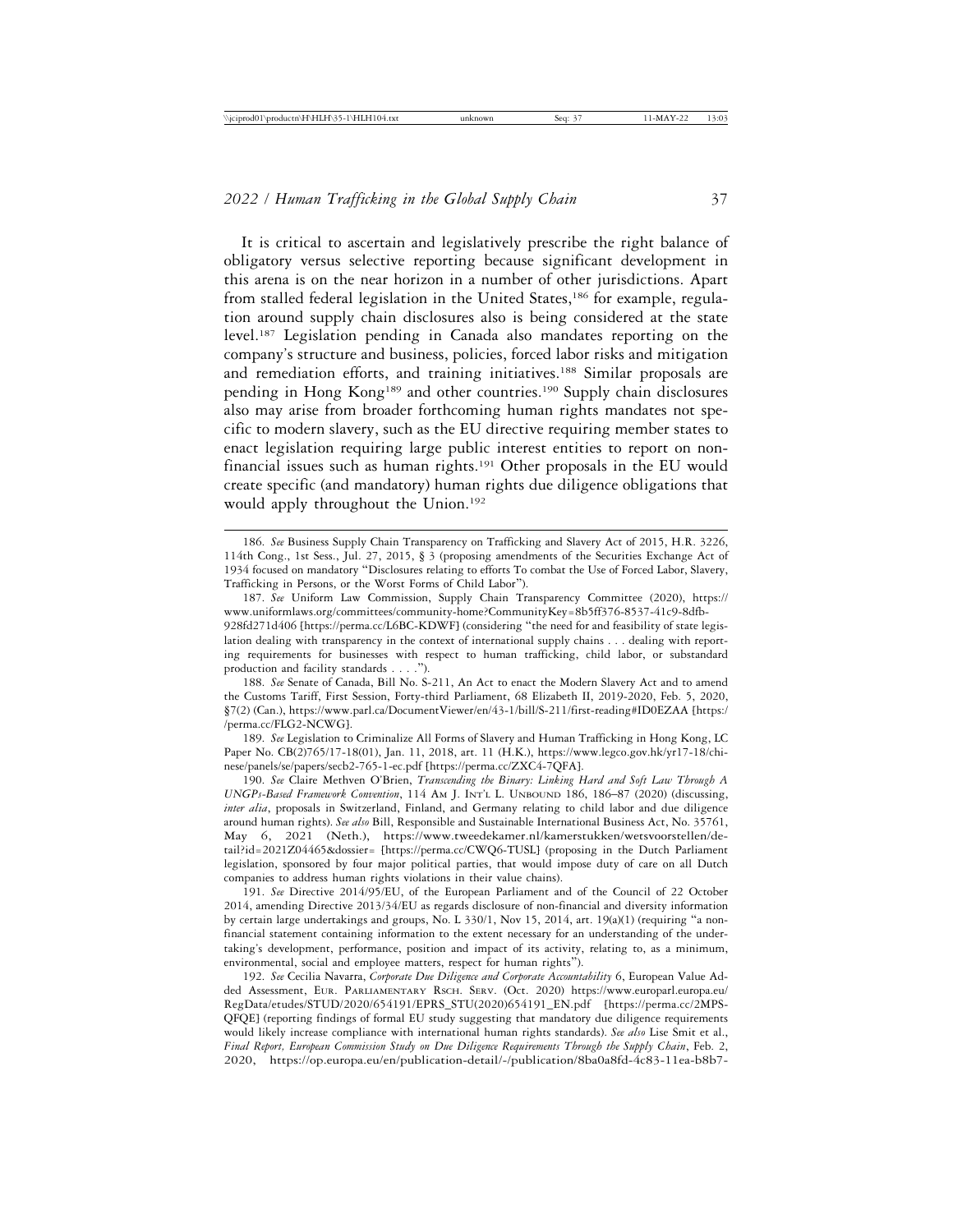As government officials, NGOs, advocates, and scholars seek to follow and understand the moving target created by the rapid expansion of antitrafficking corporate disclosure requirements across the globe, the ability to draw upon new tools will become increasingly important. Natural language processing and other machine learning techniques can help to measure and assess the impact of these laws over time. These new methods also can identify useful topics for further inquiry as well as further insights about the optimal legislative approach, including the pros and cons of open-ended invitations for businesses to discuss selected topics of most importance to themselves (like the MSA), as compared to more formalized statutory requirements on exactly what and how companies must report (like the California and Australian laws).

The approach outlined herein provides a number of opportunities for future research as the law continues to evolve over time. With respect to the MSA itself, it will be interesting to analyze whether, and how, the substantive content of MSA statements changes when the "suggested" reporting areas become regulatory mandates. Second, as noted above, a number of other jurisdictions have enacted or are enacting their own human trafficking disclosure regimes. Once a sufficient corpus of statements is generated, the techniques described above could be applied on a comparative basis. This would enable the end results of different types of human trafficking disclosure approaches to be compared and contrasted, hopefully leading to new insights on which methods yield the best results, and thus informing further domestic legislation in other jurisdictions or at the international level (through, for example, treaty-making processes at the United Nations).

The methodology discussed in this Article also has far broader regulatory application to other legal contexts, in that it provides an alternative methodology that can help to shape future understanding of the body of information generated pursuant to statutory mandates. Although the present effort focuses on anti-trafficking disclosures, similar machine learning techniques could be applied to better understand the corpus of reported output from *any* social-facing law where some form of public corporate disclosure documents are generated. This can provide valuable empirical—as opposed to anecdotal—feedback for legislators and regulators on whether a law is working as intended or whether changes are necessary.

Although it seems clear that disclosure of corporate efforts to redress human trafficking in the global supply chain is an important piece of the puzzle, such measures by themselves cannot serve as a complete solution to the problem. This initial sketch of empirical findings and observations on

<sup>01</sup>aa75ed71a1/language-en [https://perma.cc/K58T-RPVX]. The EU already has a draft convention that requires members to ensure that corporations can be held liable for trafficking offenses committed at their behest or on their behalf. *See* Council of Europe Convention on Action against Trafficking in Human Beings, Council of Europe T.S. No. 197, May 16, 2005, art. 22 (corporate liability).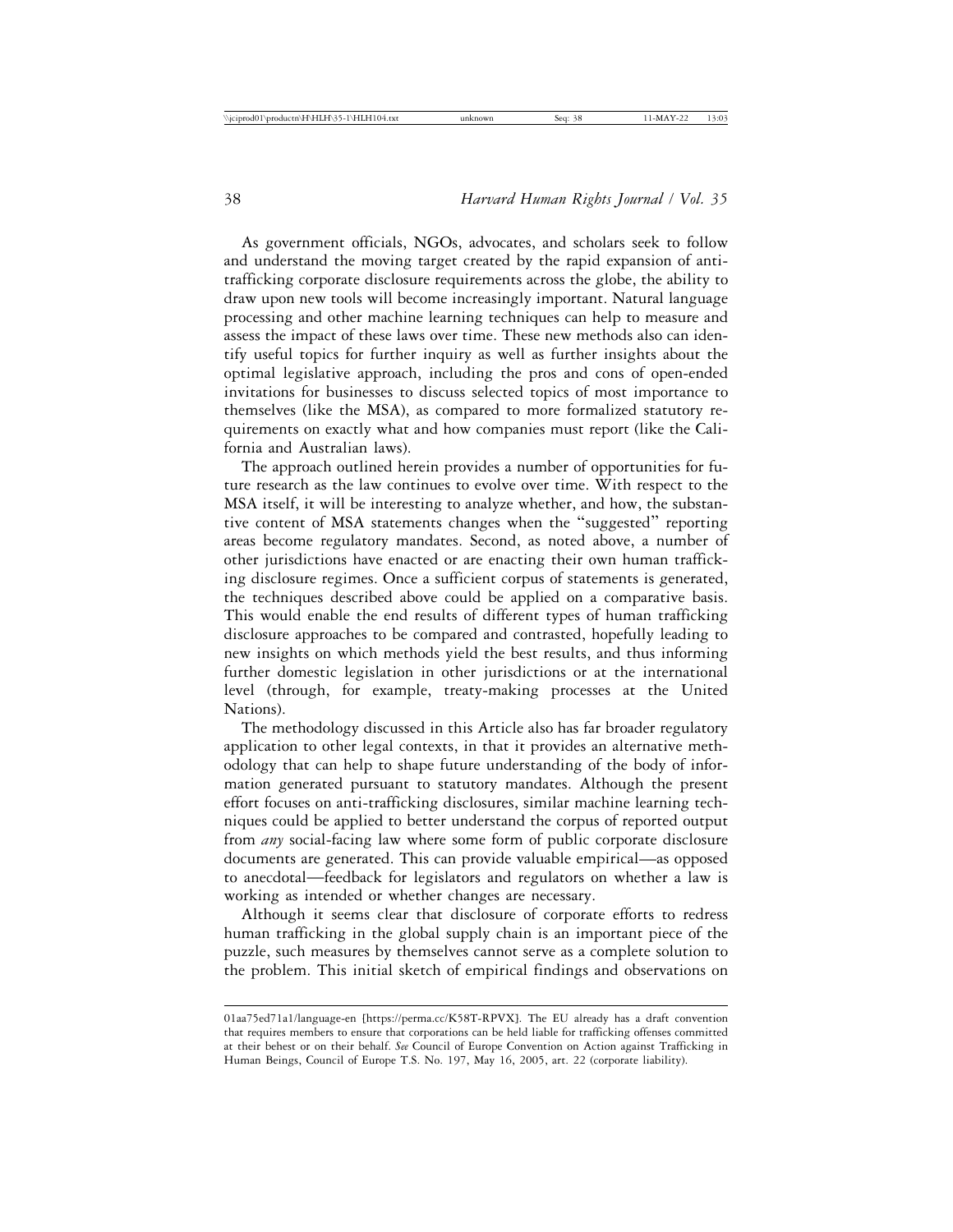corporate approaches to this topic also hopefully will spur further dialogue on whether reporting obligations under the MSA and similar laws lead to companies "walking the walk"—actually implementing the commitments undertaken—when it comes to upholding widely-shared global commitments to abolish modern slavery and human trafficking in all of their forms.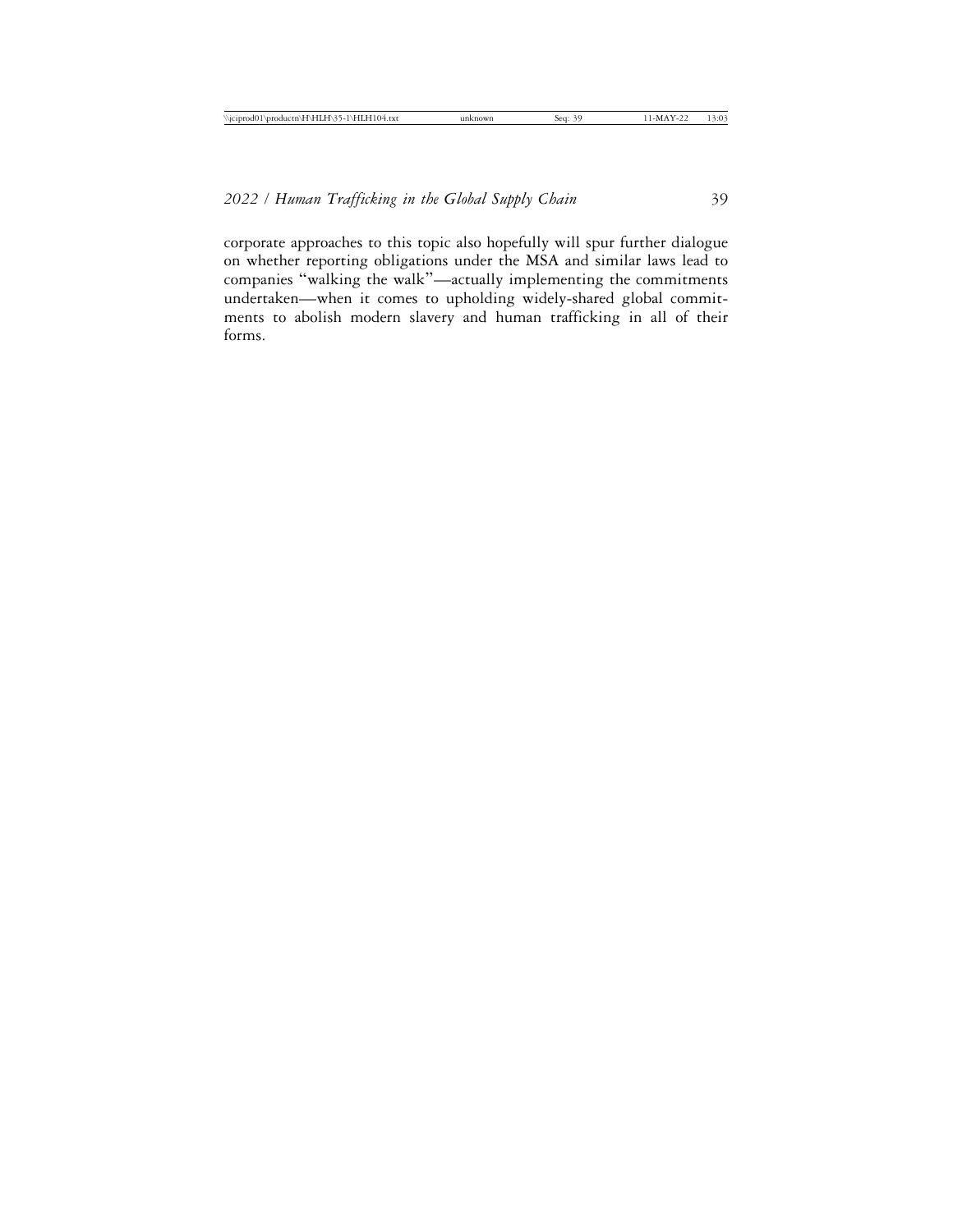#### TECHNICAL APPENDIX

#### *A. Data Collection, Organization, and Preprocessing*

The data set for this research project covered MSA statements submitted by companies for 2016 to 2019, approximately the first four reporting years after the MSA became effective in 2015.193 Links to individual company statements were retrieved from the nonprofit Business and Human Rights Resource Centre, which has done yeoman's work in collecting links to published MSA statements and hosting a unique public repository for them.194 The database created by the Authors was derived by downloading statement content from more than seventeen thousand websites.

After discarding broken links and statements that could not download successfully, 13,484 usable MSA statements remained. These statements covered the period from 2016 to 2019 and came from companies across seventy industries. The industries were sorted in decreasing order by number of statements available. The top thirty-five industries were retained, so that at least one hundred statements were available for analysis from each industry. This reduced the total data set to 9,457 statements. Table 1 and Figure 9 present descriptive summaries for the statements in the data set, including number of statements available per industry and average length of statement (number of terms) for each industry represented in the sample.

<sup>193.</sup> The absence of a uniform publication or filing date means that the dataset is somewhat uneven, with different companies adopting different reporting periods and report update schedules.

<sup>194.</sup> Business & Human Rights Resource Centre, *Modern Slavery Act*, https://www.businesshumanrights.org/en/from-us/modern-slavery-statements/ [https://perma.cc/GC2R-UYC4].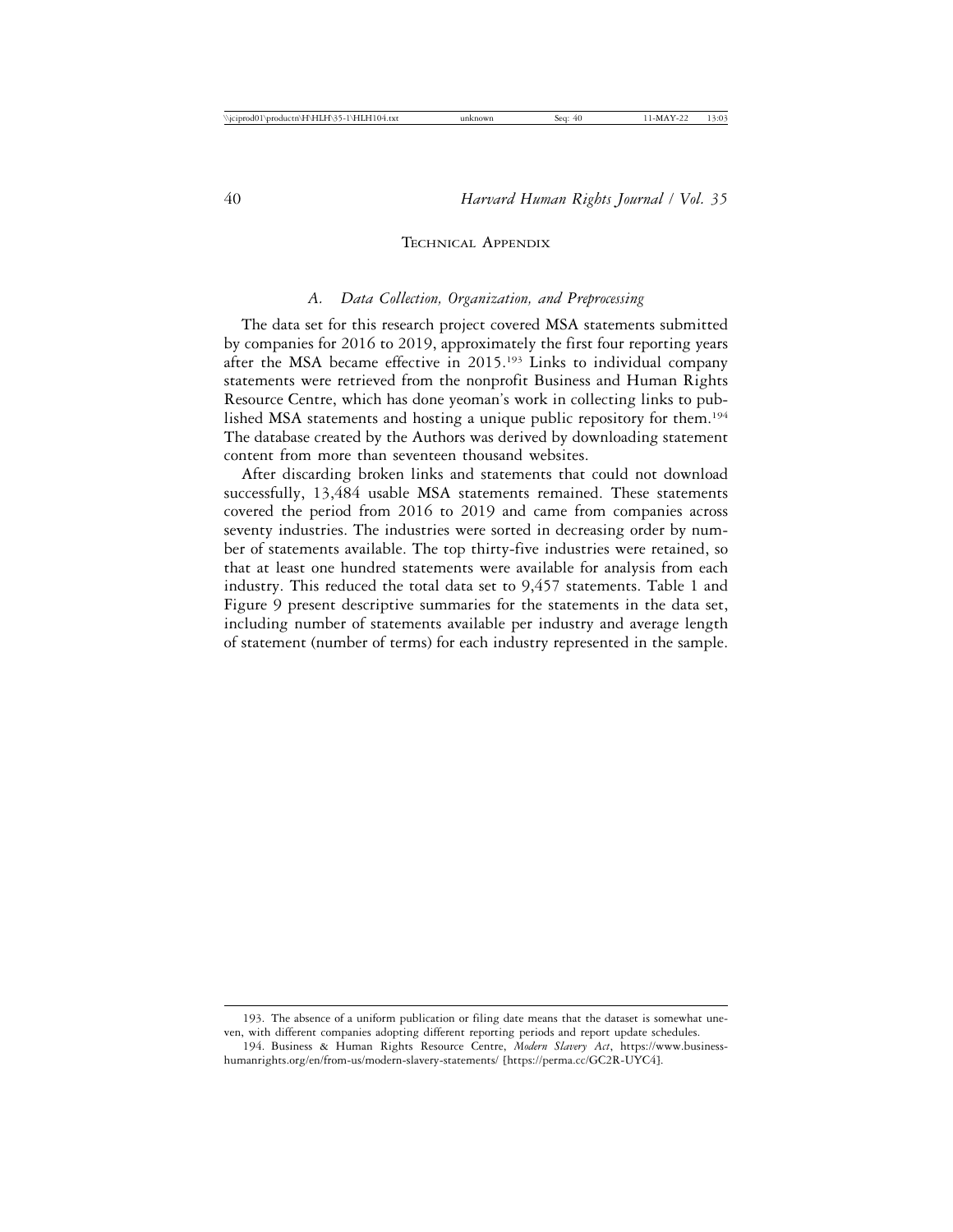| Industry                                       | Number of Statements |
|------------------------------------------------|----------------------|
| <b>Professional Services</b>                   | 801                  |
| Commercial Services & Supplies                 | 626                  |
| Specialty Retail                               | 492                  |
| Capital Markets                                | 472                  |
| Media                                          | 472                  |
| Construction & Engineering                     | 440                  |
| Insurance                                      | 430                  |
| Hotels, Restaurants & Leisure                  | 428                  |
| Diversified Financial Services                 | 399                  |
| Real Estate Management & Development           | 380                  |
| Food Products                                  | 369                  |
| Oil, Gas & Consumable Fuels                    | 273                  |
| <b>Diversified Consumer Services</b>           | 269                  |
| Machinery                                      | 225                  |
| Distributors                                   | 210                  |
| Health Care Providers & Services               | 207                  |
| Household Durables                             | 201                  |
| Textiles, Apparel & Luxury Goods               | 199                  |
| Charity/Non-Profit                             | 190                  |
| Food & Staples Retailing                       | 188                  |
| Trading Companies & Distributors               | 185                  |
| <b>Banks</b>                                   | 180                  |
| <b>IT Services</b>                             | 179                  |
| Electronic Equipment, Instruments & Components | 170                  |
| <b>Public Entities</b>                         | 166                  |
| Software                                       | 165                  |
| Air Freight & Logistics                        | 156                  |
| Energy Equipment & Services                    | 149                  |

Chemicals 148 Road & Rail 128 Metals & Mining 121 Building Products 118 Marine 113 Health Care Equipment & Supplies 108 Electrical Equipment 100

|               |  |  |  | TABLE 1. NUMBER OF STATEMENTS FROM EACH INDUSTRY INCLUDED IN |  |  |  |  |  |
|---------------|--|--|--|--------------------------------------------------------------|--|--|--|--|--|
| THE DATA SET. |  |  |  |                                                              |  |  |  |  |  |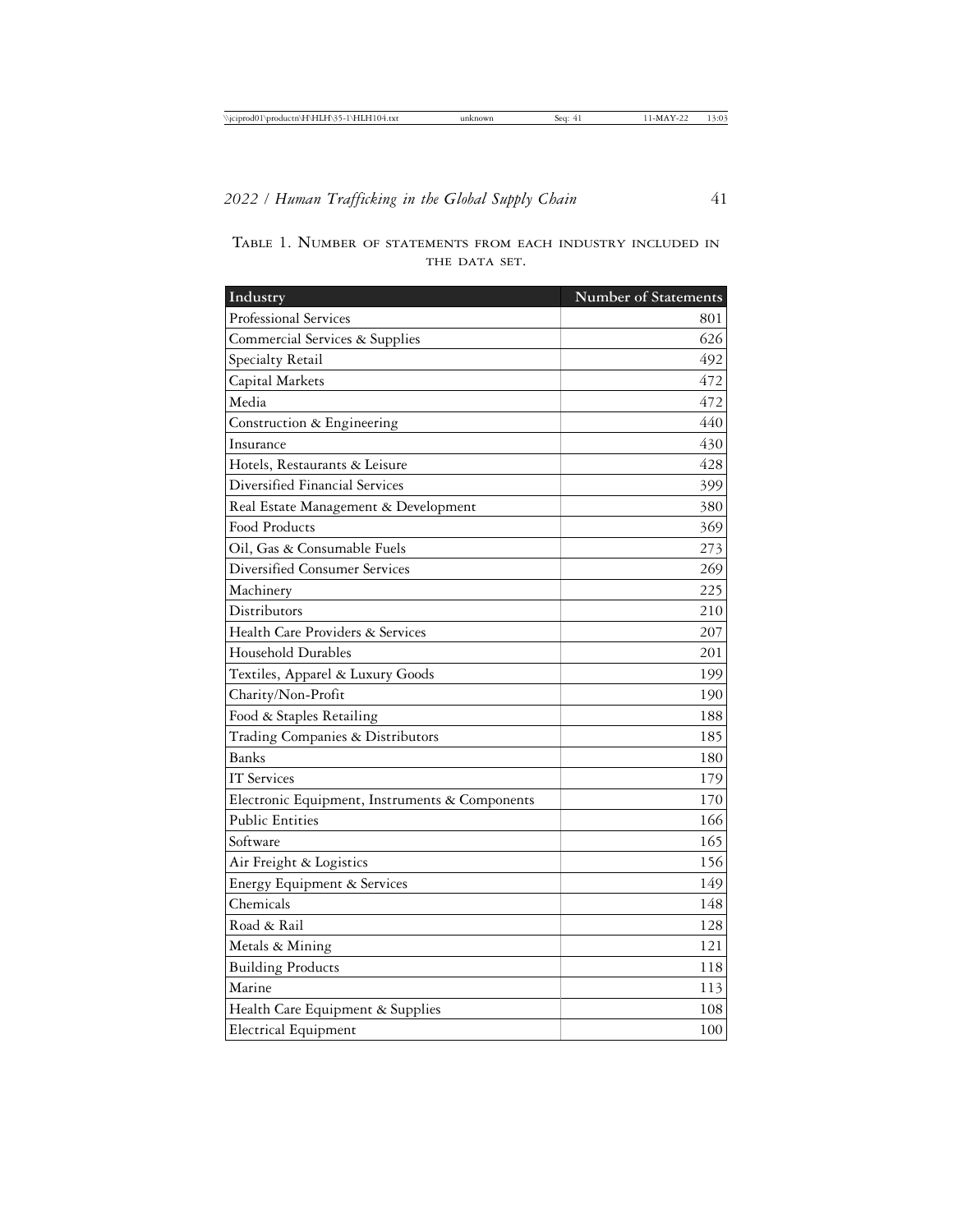

FIGURE 9. SORTED BAR CHART OF AVERAGE STATEMENT LENGTH FOR EACH INDUSTRY IN THE SAMPLE.

The statements were downloaded from different websites in multiple formats, including html and pdf, converted to single spelling (American English), cleaned, and organized in a large database. All words were converted to lowercase, numbers were removed, and a vocabulary of terms appearing in the corpus of statements was generated. Co-occurrences of words ("ngrams") were analyzed to identify combinations that carried specific meaning. The data then were recoded to include composite terms in the dictionary. Common English words such as "the" were removed using the SMART framework,<sup>195</sup> and the remaining terms were summarized in a documentterm matrix ("DTM") where each row represents a document, in which each column represents a term, and the matrix entry corresponds to the number of occurrences of the term in the document. The DTM was then used for some of the detailed term and topic analysis described next.

## *B. Methodology*

Once the data was preprocessed for analysis, visualizations such as Word-Clouds were employed in tandem with topic modeling<sup>196</sup> to identify meaningful themes. In topic modeling, documents are represented as a mixture of topics, and topics are represented as a mixture of words. The algorithm outputs the topics extracted from the data (as sequences of notable words

<sup>195.</sup> *See* Gerard Salton, Andrew Wong & Chungshu Yang, *A Vector Space Model for Automatic Indexing*, 18 COMM. OF THE ACM 613 (1975).

<sup>196.</sup> *See, e.g.*, Blei, Ng & Jordan, *supra* note 31.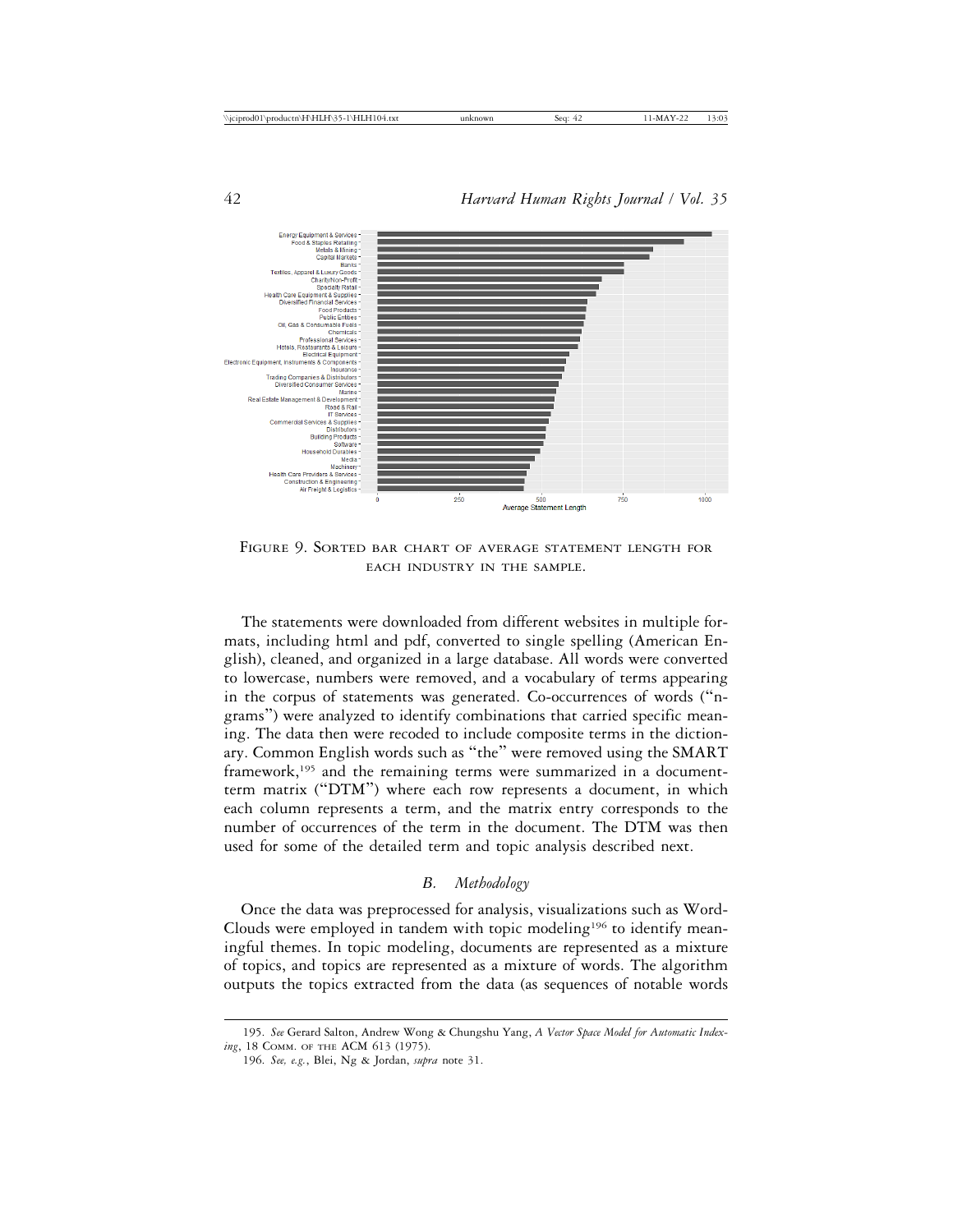within the topic), as well as estimates of the expected topic proportions in each document and the corpus overall. It is possible to use other NLP techniques; however, topic modeling is an appropriate technique to use in this setting, where each document (MSA statement) can be assumed to be composed of several themes that occur to different extents in other documents.

As part of the process of extracting meaningful topics, n-grams (contiguous sequences of N words, where "N" is the number of words in the sequence)197 were generated from the text corpus to determine frequently observed combinations of terms, and were coded consistently. For example, the three-gram "corporate social responsibility" was coded as the single term "csr," and several equivalent combinations of terms related to risk management ("risk and safety management," "risk management," and "rsm") were replaced with the same term, "riskmanagement."

The analysis iterated between rerunning the topic modeling analysis and coding the data to bring together equivalent terms. Once the topics were finalized, the insights were interpreted in the context of Dimension (1) (MSA statutory requirements) and Dimension (3) (reputation enhancement), as outlined in Part III, *supra*.

Topics identified by topic modeling algorithms are non-predefined, in the sense that the topic is produced first and then a concept match is identified. In contrast, traditional observation and survey methods predetermine the concepts and code information manually by human researchers. To complement the findings of the topic modeling analysis, text analytics techniques were used to summarize the occurrence frequencies of the different concepts in documents, thus incorporating important principles of traditional qualitative research as well.

A representative list of terms was generated that related to:

- 1. Concepts derived from the five themes suggested by the MSA itself<sup>198</sup> (the "Suggested" group of concepts):
	- *Company structure, business and supply chains*: business relationships, business partners, business practices, supply chain, supplier
	- *Company policies in relation to slavery and human trafficking*: corporate social responsibility, business integrity, code of ethics, whistleblowing policy, policies and procedures, supplier relationship management, corrective action or remediation
	- *Company due diligence processes*: due diligence, code of conduct, laws and regulations

<sup>197.</sup> *See, e.g.*, Li, *supra* note 20*,* at 102.

<sup>198.</sup> MSA 2015, § 5, *supra* note 8.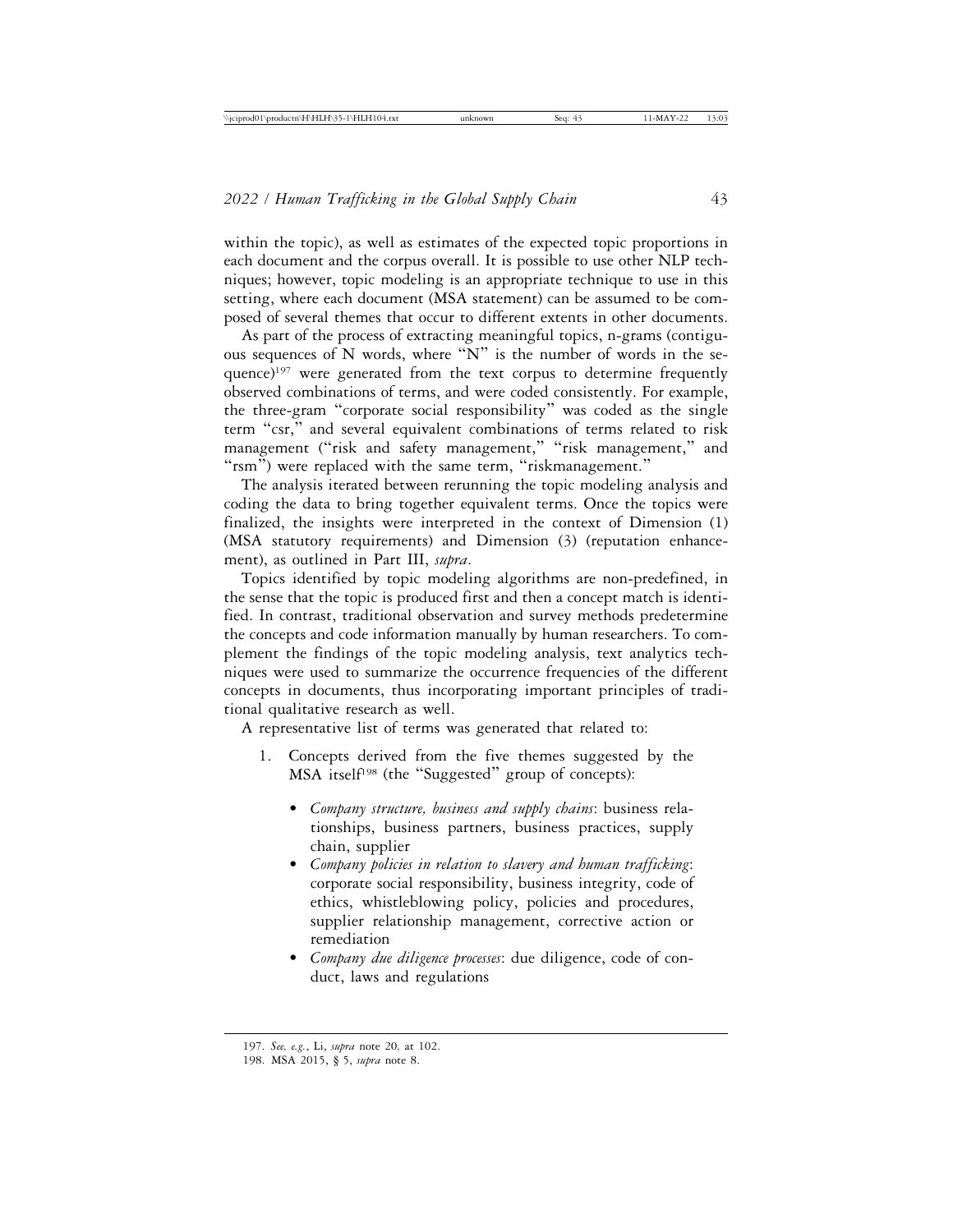- *Risk assessment and management*: risk, risk assessment, risk and safety management, risk management, systems and controls, monitoring, review
- *Effectiveness*: variations on the term "effective"
- Measurements: key performance indicators, measures, metrics, standards, norms
- *Training*: variations on the term "training"; and
- 2. Eight human rights "anchor" themes *not* suggested by the MSA statute (the "Anchor" group of concepts):
	- Globally-recognized international human rights treaties, such as the Universal Declaration of Human Rights, the International Covenant on Civil and Political Rights, or the Convention on the Rights of the Child
	- Key regional international human rights treaties, such as the European Convention on Human Rights
	- International treaties that specifically prohibit slavery or which focus on workers' rights, such as the Palermo Protocol, the ILO's Forced Labour Convention, or the Migrant Workers Convention
	- United Nations offices and agencies focused on human rights, such as the UN Office of the High Commissioner on Human Rights or the UN Human Rights Council
	- Anti-trafficking programs and initiatives at the international level, such as the UN's Global Plan of Action to Combat Trafficking in Persons
	- The United Nations Global Compact
	- The United Nations Sustainable Development Goals; and
	- The United Nations Guiding Principles on Business & Human Rights.

As a final step, the analysis was refined and validated by reviewing samples of statements to confirm initial observations, consulting surveys conducted on the related topic of how the MSA has been implemented in companies, and referencing other data analyses of corporate efforts to address human trafficking.199

In order to verify the findings, the Authors took a more traditional qualitative research perspective with an NLP twist: They coded the relevant concepts and then delved deeper into the use of specific terms in MSA statements that describe these concepts. The core themes identified by topic modeling200 are listed in Table 2, *infra*. The Authors excluded "catch-all" uninformative topics like contact details from company websites and generic website disclaimers. The prevalent words in each topic were deter-

<sup>199.</sup> *See, e.g.*, Lake et al., *supra* note 25.

<sup>200.</sup> *See* Blei, Ng & Jordan, *supra* note 31, at 993.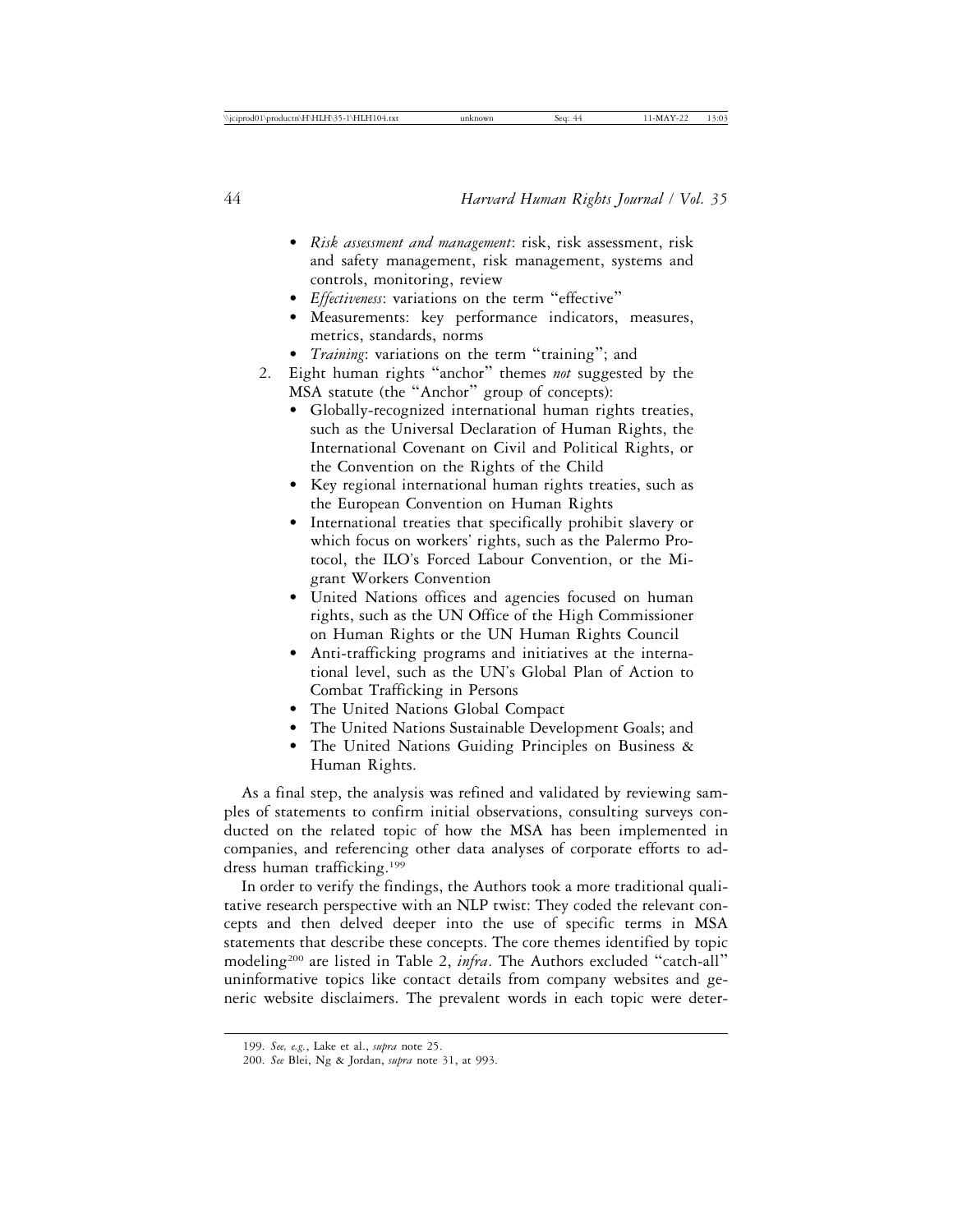mined according to several widely used metrics, such as highest probability (most common), FREX (a weighted metric of how common and how exclusive to the topic the word is), and score (a metric of how often the word happens in the particular topic versus other topics). Based on these listings in the first column of Table 2, one can label the different themes that emerge.201